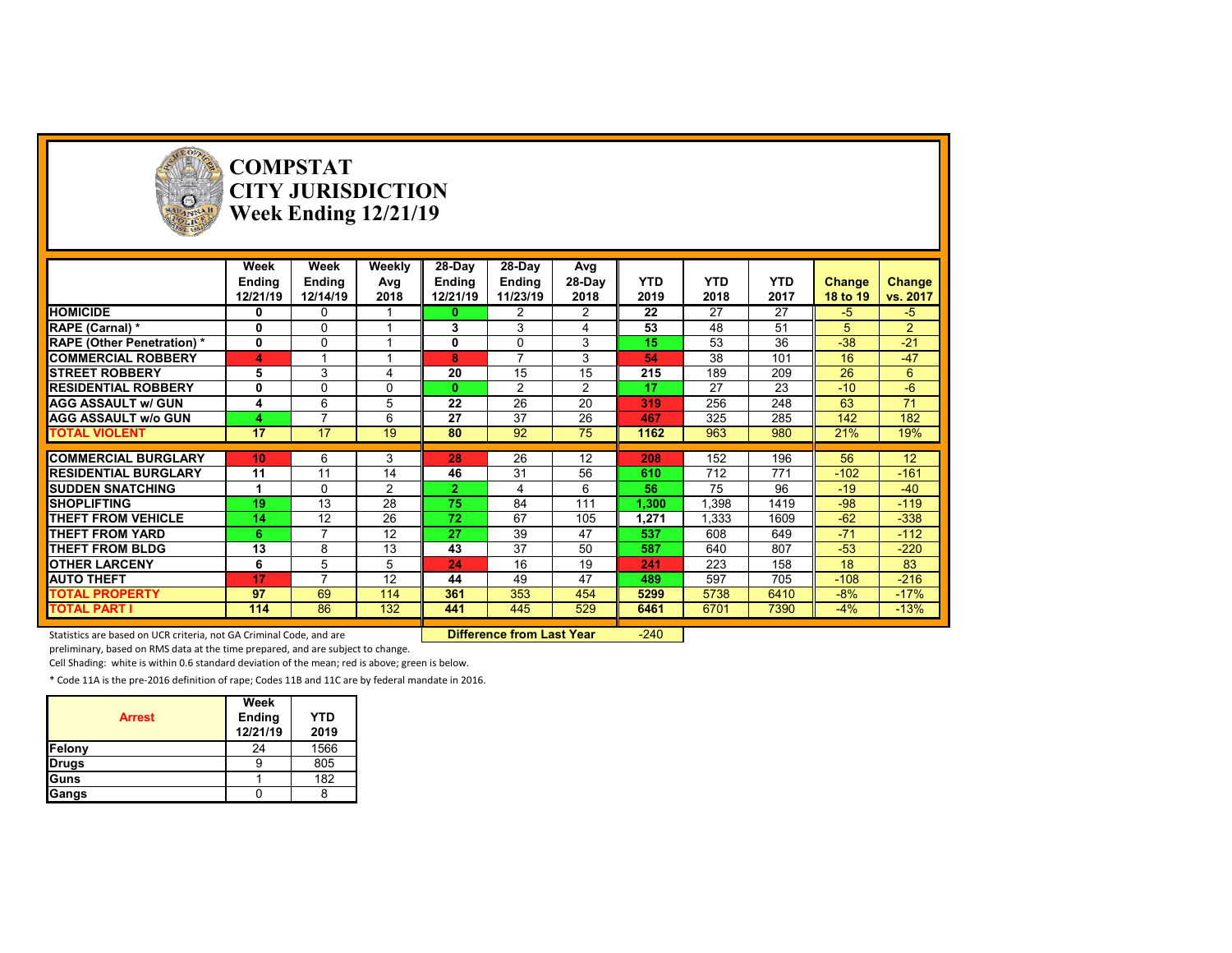

#### **COMPSTATNORTH PRECINCTWeek Ending 12/21/19**

#### **PRECINCT COMMANDER:**

**CAPT. CARY HILL**



|                                   | Week<br><b>Endina</b><br>12/21/19 | Week<br><b>Endina</b><br>12/14/19 | Weekly<br>Avg<br>2018 | 28-Day<br>Endina<br>12/21/19 | $28-Dav$<br><b>Endina</b><br>11/23/19 | Avg<br>28-Day<br>2018 | <b>YTD</b><br>2019 | <b>YTD</b><br>2018 | <b>YTD</b><br>2017 | <b>Change</b><br><b>18 to 19</b> | Change<br>vs. 2017 |
|-----------------------------------|-----------------------------------|-----------------------------------|-----------------------|------------------------------|---------------------------------------|-----------------------|--------------------|--------------------|--------------------|----------------------------------|--------------------|
| <b>HOMICIDE</b>                   | 0                                 | 0                                 | 0                     | 0                            | 0                                     | $\Omega$              | 5                  | 6                  | 3                  | -1                               | $\overline{2}$     |
| RAPE (Carnal) *                   | 0                                 | 0                                 | $\Omega$              | $\mathbf{0}$                 |                                       |                       | 13                 | 13                 | 17                 | $\Omega$                         | $-4$               |
| <b>RAPE (Other Penetration) *</b> | $\bf{0}$                          | 0                                 | $\Omega$              | $\bf{0}$                     | $\Omega$                              | $\Omega$              | 6                  | 26                 | 4                  | $-20$                            | $\overline{2}$     |
| <b>COMMERCIAL ROBBERY</b>         | $\mathbf{0}$                      | 0                                 | $\Omega$              |                              | $\overline{2}$                        | $\Omega$              | 8                  | 6                  | 15                 | 2                                | $\sqrt{7}$         |
| <b>STREET ROBBERY</b>             | $\mathbf{0}$                      | 0                                 |                       | 4                            | 9                                     | 5                     | 65                 | 66                 | 69                 | $-1$                             | -4                 |
| <b>RESIDENTIAL ROBBERY</b>        | 0                                 | 0                                 | 0                     | 0                            | $\Omega$                              | 0                     | 3                  | 5                  |                    | $-2$                             | $\overline{2}$     |
| <b>AGG ASSAULT w/ GUN</b>         | 0                                 |                                   |                       | 3.                           | 3                                     | 5                     | 66                 | 57                 | 55                 | 9                                | 11                 |
| <b>AGG ASSAULT w/o GUN</b>        | $\overline{2}$                    | 2                                 | 2                     | 8                            | 8                                     | 8                     | 137                | 97                 | 95                 | 40                               | 42                 |
| <b>TOTAL VIOLENT</b>              | $\mathbf{2}$                      | 3                                 | 5                     | 16                           | 23                                    | 20                    | 303                | 276                | 259                | 10%                              | 17%                |
|                                   |                                   |                                   |                       |                              |                                       |                       |                    |                    |                    |                                  |                    |
| <b>COMMERCIAL BURGLARY</b>        | 5                                 |                                   |                       |                              | 8                                     | 3                     | 54                 | 36                 | 59                 | 18                               | $-5$               |
| <b>RESIDENTIAL BURGLARY</b>       | 4                                 |                                   |                       | 9                            | 6                                     | 6                     | 84                 | 71                 | 93                 | 13                               | -9                 |
| <b>SUDDEN SNATCHING</b>           | $\Omega$                          | 0                                 |                       | $\bf{0}$                     |                                       | $\overline{2}$        | 16                 | 31                 | 46                 | $-15$                            | $-30$              |
| <b>SHOPLIFTING</b>                | 3                                 |                                   | 4                     | 8                            | 12                                    | 18                    | 158                | 225                | 178                | $-67$                            | $-20$              |
| <b>THEFT FROM VEHICLE</b>         | 4                                 | 5                                 | 6                     | 18                           | 17                                    | 23                    | 304                | 289                | 381                | 15                               | $-77$              |
| <b>THEFT FROM YARD</b>            | $\mathbf{2}$                      | $\mathfrak{p}$                    | 3                     | 9                            | 12                                    | 13                    | 148                | 163                | 185                | $-15$                            | $-37$              |
| <b>THEFT FROM BLDG</b>            | 4                                 | 3                                 | 3                     | 14                           | 9                                     | 14                    | 139                | 176                | 222                | $-37$                            | $-83$              |
| <b>OTHER LARCENY</b>              | $\bf{0}$                          | $\overline{2}$                    |                       | 6                            | 6                                     | 6                     | 47                 | 70                 | 41                 | $-23$                            | 6                  |
| <b>AUTO THEFT</b>                 | 4                                 | 0                                 | 3                     | 9                            | 13                                    | 10                    | 101                | 128                | 168                | $-27$                            | $-67$              |
| <b>TOTAL PROPERTY</b>             | 26                                | 15                                | 23                    | 80                           | 84                                    | 94                    | 1051               | 1189               | 1373               | $-12%$                           | $-23%$             |
| <b>TOTAL PART I</b>               | 28                                | 18                                | 28                    | 96                           | 107                                   | 114                   | 1354               | 1465               | 1632               | $-8%$                            | $-17%$             |

Statistics are based on UCR criteria, not GA Criminal Code, and are **Difference from Last Year** -111

preliminary, based on RMS data at the time prepared, and are subject to change.

Cell Shading: white is within 0.6 standard deviation of the mean; red is above; green is below.

| <b>Arrests</b> | Week<br><b>Ending</b><br>12/21/19 | YTD<br>2019 |
|----------------|-----------------------------------|-------------|
| Felony         |                                   | 400         |
| <b>Drugs</b>   |                                   | 220         |
| Guns           |                                   | 70          |
| Gangs          |                                   |             |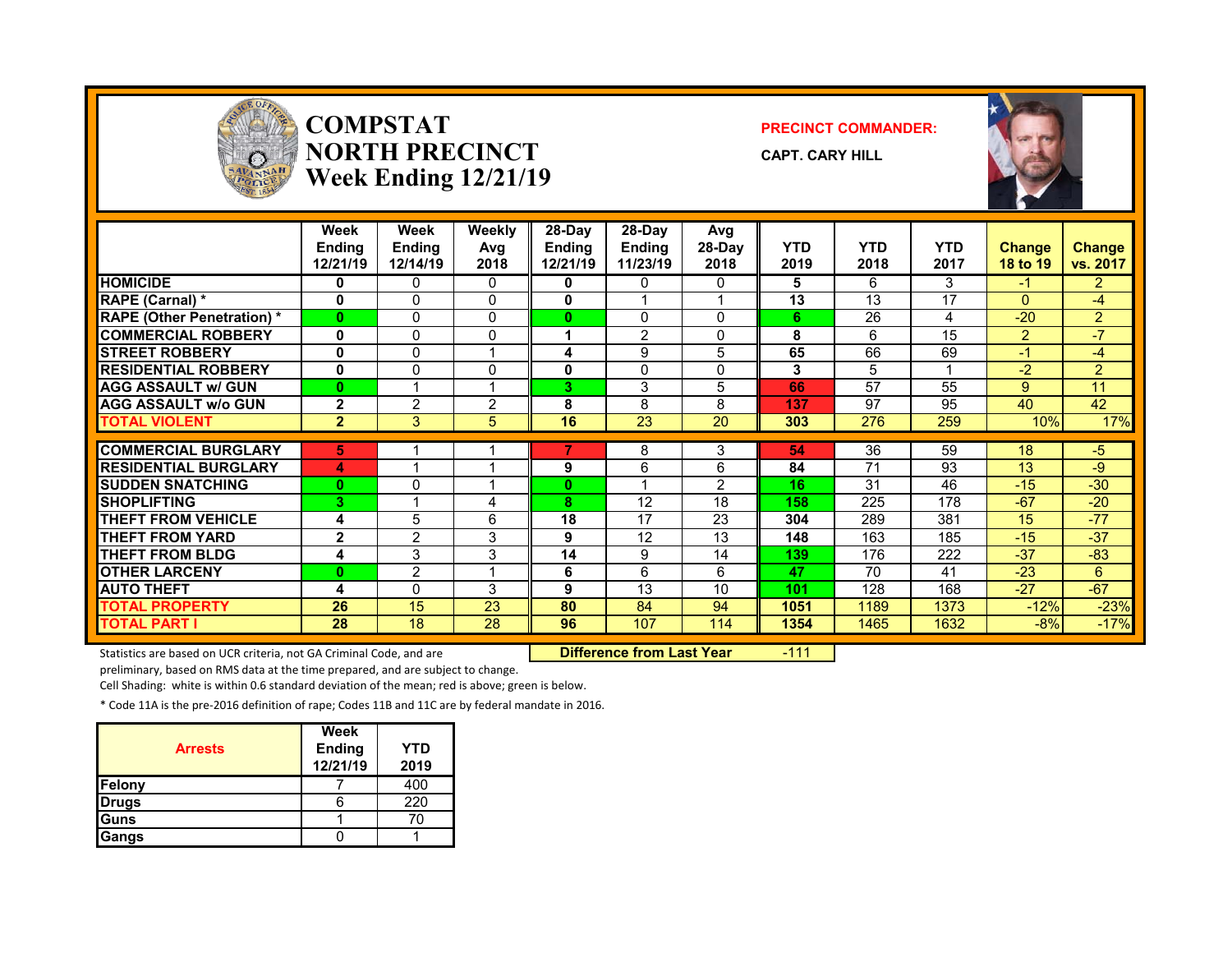

#### **COMPSTATCENTRAL PRECINCTWeek Ending 12/21/19**

#### **PRECINCT COMMANDER:**

**CAPT. TONYA REID**



|                                   | Week<br><b>Endina</b><br>12/21/19 | Week<br><b>Ending</b><br>12/14/19 | Weekly<br>Avg<br>2018 | $28-Dav$<br><b>Ending</b><br>12/21/19 | $28-Dav$<br><b>Ending</b><br>11/23/19 | Avg<br>28-Day<br>2018 | <b>YTD</b><br>2019 | <b>YTD</b><br>2018 | <b>YTD</b><br>2017 | <b>Change</b><br><b>18 to 19</b> | Change<br>vs. 2017 |
|-----------------------------------|-----------------------------------|-----------------------------------|-----------------------|---------------------------------------|---------------------------------------|-----------------------|--------------------|--------------------|--------------------|----------------------------------|--------------------|
| <b>HOMICIDE</b>                   | 0                                 | 0                                 | $\mathbf{0}$          | 0                                     | 0                                     |                       | 5                  | 6                  | $\overline{ }$     | -1                               | $-2$               |
| <b>RAPE (Carnal) *</b>            | 0                                 | 0                                 | $\Omega$              | 0                                     | 0                                     |                       | 12                 | 12                 | 17                 | $\Omega$                         | $-5$               |
| <b>RAPE (Other Penetration)</b> * | 0                                 | 0                                 | $\Omega$              | 0                                     | $\Omega$                              |                       | 5                  | 8                  | $\overline{ }$     | -3                               | $-2$               |
| <b>COMMERCIAL ROBBERY</b>         |                                   | 0                                 | $\Omega$              |                                       | $\overline{2}$                        |                       | 18                 | 9                  | 21                 | 9                                | $-3$               |
| <b>STREET ROBBERY</b>             | 4                                 | 0                                 |                       | 5                                     | 3                                     | 5                     | 62                 | 55                 | 59                 | $\overline{7}$                   | 3 <sup>1</sup>     |
| <b>RESIDENTIAL ROBBERY</b>        | 0                                 | 0                                 | $\Omega$              | 0                                     | 0                                     |                       | 3                  | 8                  | 9                  | -5                               | -6                 |
| <b>AGG ASSAULT w/ GUN</b>         |                                   | 3                                 | 2                     | 10                                    | 9                                     | ⇁                     | 106                | 84                 | 90                 | 22                               | 16                 |
| <b>AGG ASSAULT w/o GUN</b>        | $\bf{0}$                          |                                   | $\overline{2}$        | ⇁                                     | 8                                     | ⇁                     | 112                | 87                 | 77                 | 25                               | 35                 |
| <b>TOTAL VIOLENT</b>              | 6                                 | 4                                 | 5                     | 23                                    | 22                                    | 22                    | 323                | 269                | 287                | 20%                              | 13%                |
|                                   |                                   |                                   |                       |                                       |                                       |                       |                    |                    |                    |                                  |                    |
| <b>COMMERCIAL BURGLARY</b>        | 4                                 | 2                                 |                       | 11                                    | 12                                    | 3                     | 69                 | 33                 | 47                 | 36                               | 22                 |
| <b>RESIDENTIAL BURGLARY</b>       | 3                                 | 4                                 | 4                     | 14                                    | 8                                     | 15                    | 198                | 197                | 214                |                                  | $-16$              |
| <b>ISUDDEN SNATCHING</b>          | 0                                 | 0                                 | 0                     |                                       | 3                                     |                       | 13                 | 14                 | 22                 | $-1$                             | $-9$               |
| <b>SHOPLIFTING</b>                | 4                                 |                                   | 4                     | 14                                    | 19                                    | 17                    | 242                | 211                | 238                | 31                               | 4                  |
| <b>THEFT FROM VEHICLE</b>         | 3                                 | 3                                 | $\overline{ }$        | 14                                    | 16                                    | 26                    | 314                | 334                | 404                | $-20$                            | $-90$              |
| <b>THEFT FROM YARD</b>            | 4                                 | 3                                 | 4                     | 14                                    | 15                                    | 16                    | 194                | 201                | 207                | $-7$                             | $-13$              |
| <b>THEFT FROM BLDG</b>            | 0                                 | $\overline{2}$                    | 3                     | 7                                     | 9                                     | 13                    | 130                | 162                | 202                | $-32$                            | $-72$              |
| <b>OTHER LARCENY</b>              | 4                                 | 3                                 |                       | 11                                    | $\overline{2}$                        | 5                     | 82                 | 51                 | 45                 | 31                               | 37                 |
| <b>AUTO THEFT</b>                 | 3                                 | $\overline{2}$                    | 4                     | 10                                    | 14                                    | 14                    | 122                | 180                | 202                | $-58$                            | $-80$              |
| <b>TOTAL PROPERTY</b>             | 25                                | 20                                | 27                    | 96                                    | 98                                    | 109                   | 1364               | 1383               | 1581               | $-1%$                            | $-14%$             |
| TOTAL PART I                      | 31                                | 24                                | 33                    | 119                                   | 120                                   | 131                   | 1687               | 1652               | 1868               | 2%                               | $-10%$             |

Statistics are based on UCR criteria, not GA Criminal Code, and are **Difference from Last Year** 35

preliminary, based on RMS data at the time prepared, and are subject to change.

Cell Shading: white is within 0.6 standard deviation of the mean; red is above; green is below.

| <b>Arrests</b> | Week<br><b>Ending</b><br>12/21/19 | <b>YTD</b><br>2019 |
|----------------|-----------------------------------|--------------------|
| Felony         |                                   | 451                |
| <b>Drugs</b>   |                                   | 209                |
| Guns           |                                   | 19                 |
| Gangs          |                                   |                    |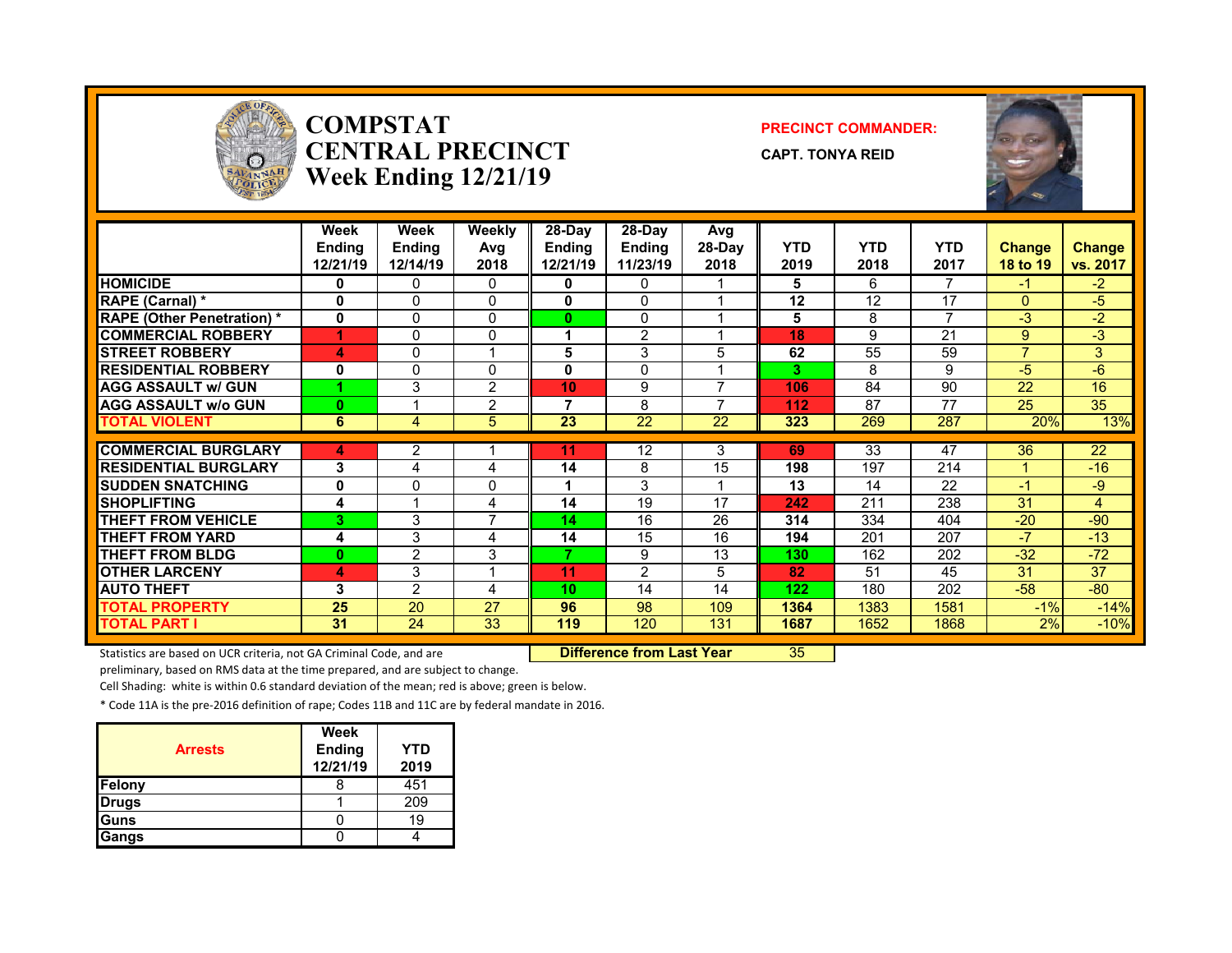

#### **COMPSTATSOUTH PRECINCTWeek Ending 12/21/19**

#### **PRECINCT COMMANDER:**

**CAPT. MICHELLE HALFORD**



|                                   | Week<br><b>Ending</b><br>12/21/19 | Week<br><b>Ending</b><br>12/14/19 | Weekly<br>Avg<br>2018   | 28-Day<br><b>Ending</b><br>12/21/19 | $28-Dav$<br><b>Ending</b><br>11/23/19 | Avg<br>28-Day<br>2018 | <b>YTD</b><br>2019 | <b>YTD</b><br>2018 | <b>YTD</b><br>2017 | <b>Change</b><br>18 to 19 | Change<br>vs. 2017 |
|-----------------------------------|-----------------------------------|-----------------------------------|-------------------------|-------------------------------------|---------------------------------------|-----------------------|--------------------|--------------------|--------------------|---------------------------|--------------------|
| <b>HOMICIDE</b>                   | 0                                 | 0                                 | $\Omega$                | 0                                   | 2                                     | 0                     | 7                  | 4                  | 3                  | 3                         | 4                  |
| <b>RAPE (Carnal) *</b>            | $\mathbf{0}$                      | 0                                 | $\Omega$                | $\mathbf{2}$                        | $\overline{2}$                        |                       | 14                 | 14                 | 9                  | $\Omega$                  | 5                  |
| <b>RAPE (Other Penetration) *</b> | $\mathbf{0}$                      | $\Omega$                          | $\mathbf{0}$            | $\bf{0}$                            | 0                                     |                       | $\overline{2}$     | 13                 | 14                 | $-11$                     | $-12$              |
| <b>COMMERCIAL ROBBERY</b>         | $\overline{2}$                    |                                   | $\mathbf{0}$            | 3                                   | $\mathbf{0}$                          |                       | 19                 | 16                 | 35                 | 3                         | $-16$              |
| <b>ISTREET ROBBERY</b>            |                                   | $\overline{2}$                    |                         | 6                                   | $\overline{2}$                        | 3                     | 38                 | 33                 | 34                 | 5                         | 4                  |
| <b>RESIDENTIAL ROBBERY</b>        | $\mathbf{0}$                      | 0                                 | $\Omega$                | $\mathbf{0}$                        | 0                                     |                       | 4                  | 11                 | 5                  | $-7$                      | $-1$               |
| <b>AGG ASSAULT w/ GUN</b>         | 0                                 |                                   |                         | $\mathbf{2}$                        | 5                                     | $\overline{2}$        | 51                 | 31                 | 37                 | 20                        | 14                 |
| <b>AGG ASSAULT W/o GUN</b>        |                                   | $\overline{2}$                    |                         | 7                                   | 6                                     | 4                     | 87                 | 55                 | 42                 | 32                        | 45                 |
| <b>TOTAL VIOLENT</b>              | 4                                 | 6                                 | 3                       | 20                                  | 17                                    | 14                    | 222                | 177                | 179                | 25%                       | 24%                |
| <b>COMMERCIAL BURGLARY</b>        | 0                                 | 2                                 |                         |                                     | 6                                     | 5                     | 64                 | 63                 | 63                 |                           |                    |
| <b>RESIDENTIAL BURGLARY</b>       | $\mathbf{2}$                      | 5                                 |                         | 8                                   | 10                                    | 15                    | 112                | 199                | 189                | $-87$                     | $-77$              |
|                                   |                                   |                                   | 4                       | 4                                   |                                       |                       |                    |                    |                    |                           |                    |
| <b>ISUDDEN SNATCHING</b>          |                                   | 0                                 | $\Omega$                |                                     | $\Omega$                              |                       | 15                 | 13                 | 11                 | $\mathcal{P}$             | 4                  |
| <b>SHOPLIFTING</b>                | 10                                | 6                                 | 13                      | 36                                  | 31                                    | 53                    | 608                | 662                | 693                | $-54$                     | $-85$              |
| <b>THEFT FROM VEHICLE</b>         | $\overline{2}$                    | $\overline{2}$                    | 7                       | 20                                  | 21                                    | 28                    | 337                | 356                | 438                | $-19$                     | $-101$             |
| <b>THEFT FROM YARD</b>            | $\bf{0}$                          | и                                 | $\overline{2}$          | 2.                                  | 4                                     | 8                     | 72                 | 103                | 107                | $-31$                     | $-35$              |
| <b>THEFT FROM BLDG</b>            | 7                                 | 0                                 | 3                       | 13                                  | 8                                     | 12                    | 162                | 155                | 200                | 7                         | $-38$              |
| <b>OTHER LARCENY</b>              | $\overline{2}$                    | 0                                 | $\overline{\mathbf{A}}$ | 4                                   | 5                                     | 2                     | 56                 | 28                 | 36                 | 28                        | 20                 |
| <b>AUTO THEFT</b>                 | $\overline{7}$                    | 3                                 | 3                       | 15                                  | 15                                    | 11                    | 144                | 136                | 169                | 8                         | $-25$              |
| <b>TOTAL PROPERTY</b>             | 31                                | 19                                | 34                      | 106                                 | 100                                   | 136                   | 1570               | 1715               | 1906               | $-8%$                     | $-18%$             |
| <b>TOTAL PART I</b>               | 35                                | 25                                | 37                      | 126                                 | 117                                   | 150                   | 1792               | 1892               | 2085               | $-5%$                     | $-14%$             |

Statistics are based on UCR criteria, not GA Criminal Code, and are **Difference from Last Year** -100

preliminary, based on RMS data at the time prepared, and are subject to change.

Cell Shading: white is within 0.6 standard deviation of the mean; red is above; green is below.

| <b>Arrests</b> | Week<br><b>Ending</b><br>12/21/19 | YTD<br>2019 |
|----------------|-----------------------------------|-------------|
| Felony         |                                   | 365         |
| <b>Drugs</b>   |                                   | 136         |
| <b>IGuns</b>   |                                   | 31          |
| Gangs          |                                   |             |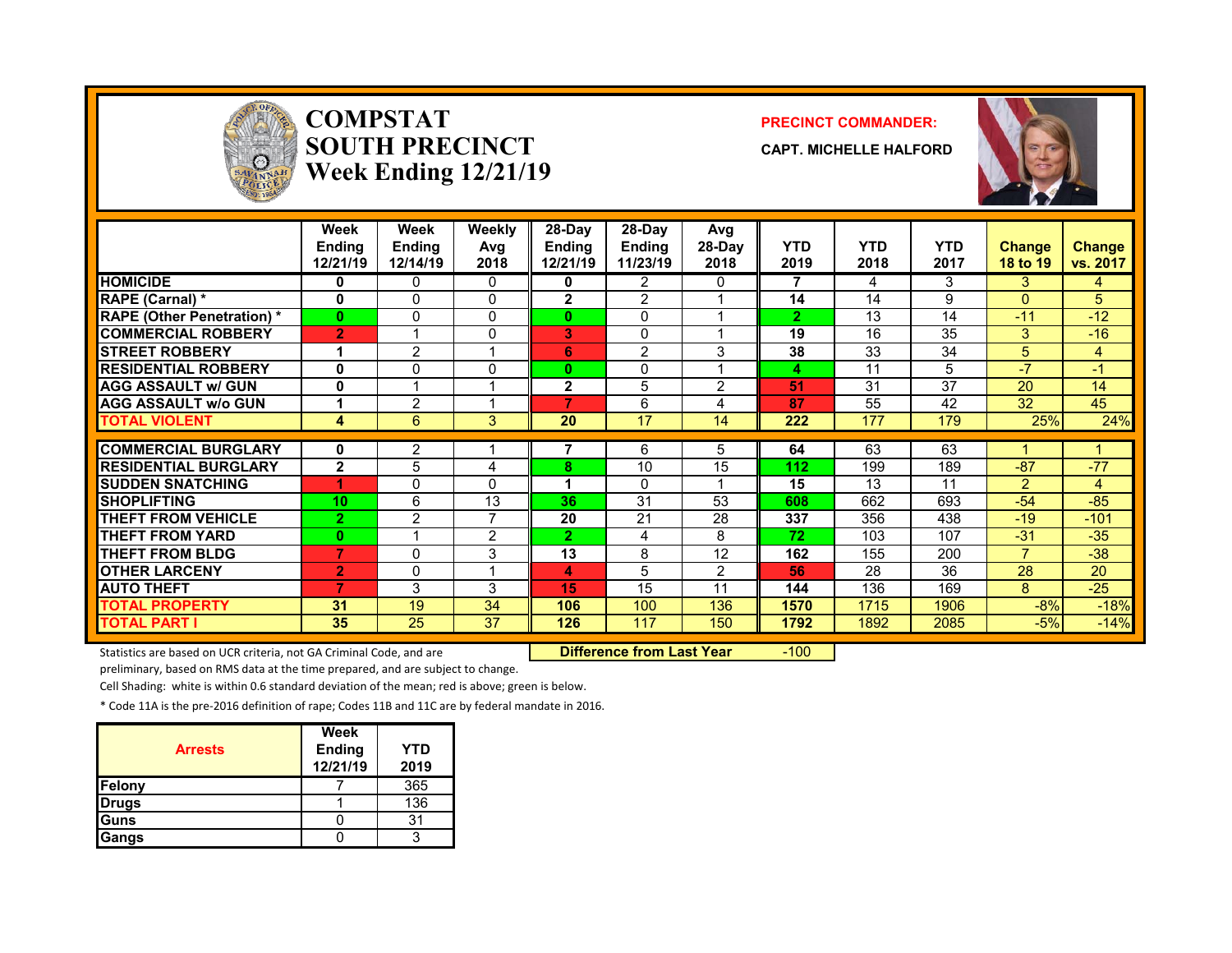

#### **COMPSTATEAST PRECINCTWeek Ending 12/21/19**

#### **PRECINCT COMMANDER:**

**CAPT. GEORGE GUNDICH**



|                                   | Week<br>Ending<br>12/21/19 | Week<br><b>Endina</b><br>12/14/19 | <b>Weekly</b><br>Avg<br>2018 | 28-Day<br><b>Ending</b><br>12/21/19 | 28-Dav<br><b>Ending</b><br>11/23/19 | Avg<br>28-Day<br>2018    | <b>YTD</b><br>2019 | <b>YTD</b><br>2018 | <b>YTD</b><br>2017 | <b>Change</b><br>18 to 19 | <b>Change</b><br>vs. 2017 |
|-----------------------------------|----------------------------|-----------------------------------|------------------------------|-------------------------------------|-------------------------------------|--------------------------|--------------------|--------------------|--------------------|---------------------------|---------------------------|
| <b>HOMICIDE</b>                   | 0                          | 0                                 | 0                            | n                                   | 0                                   |                          | 5.                 | 11                 | 14                 | $-6$                      | $-9$                      |
| RAPE (Carnal) *                   | 0                          | 0                                 | 0                            |                                     | $\Omega$                            |                          | 14                 | 9                  | 8                  | 5.                        | 6                         |
| <b>RAPE (Other Penetration)</b> * | $\bf{0}$                   | 0                                 | 0                            | 0                                   | $\mathbf{0}$                        | 0                        | $\mathbf{2}$       | 6                  | 11                 | $-4$                      | -9                        |
| <b>COMMERCIAL ROBBERY</b>         | 4                          | 0                                 | 0                            | 3                                   | 3                                   |                          | 9                  | 7                  | 30                 | $\overline{2}$            | $-21$                     |
| <b>STREET ROBBERY</b>             | 0                          |                                   | 1                            | 5                                   |                                     | 3                        | 50                 | 35                 | 47                 | 15                        | 3                         |
| <b>RESIDENTIAL ROBBERY</b>        | 0                          | 0                                 | 0                            | 0                                   | 2                                   | 0                        | 7                  | 3                  | 8                  | 4                         | $-1$                      |
| <b>AGG ASSAULT w/ GUN</b>         | 3                          |                                   | 2                            | 7                                   | 9                                   | $\overline{\phantom{a}}$ | 96                 | 84                 | 66                 | 12                        | 30                        |
| <b>AGG ASSAULT W/o GUN</b>        |                            | 2                                 | 2                            | 5                                   | 15                                  |                          | 131                | 86                 | 71                 | 45                        | 60                        |
| <b>TOTAL VIOLENT</b>              | 5                          | 4                                 | 5                            | 21                                  | 30                                  | 19                       | 314                | 241                | 255                | 30%                       | 23%                       |
|                                   |                            |                                   |                              |                                     |                                     |                          |                    |                    |                    |                           |                           |
| <b>COMMERCIAL BURGLARY</b>        |                            |                                   | 0                            | 3                                   | 0                                   | 2                        | 21                 | 20                 | 27                 |                           | $-6$                      |
| <b>RESIDENTIAL BURGLARY</b>       | $\overline{2}$             |                                   | 5                            | 15                                  | 7                                   | 20                       | 216                | 245                | 275                | $-29$                     | $-59$                     |
| <b>ISUDDEN SNATCHING</b>          | 0                          | 0                                 | 0                            | $\mathbf{0}$                        | $\Omega$                            |                          | 12                 | 17                 | 17                 | $-5$                      | $-5$                      |
| <b>SHOPLIFTING</b>                | $\overline{2}$             | 5                                 | 6                            | 17                                  | 22                                  | 23                       | 292                | 300                | 310                | $-8$                      | $-18$                     |
| <b>THEFT FROM VEHICLE</b>         | 5                          | 2                                 | $\overline{7}$               | 20                                  | 13                                  | 29                       | 316                | 354                | 386                | $-38$                     | $-70$                     |
| <b>THEFT FROM YARD</b>            | $\bf{0}$                   |                                   | 3                            | 2                                   | 8                                   | 11                       | 123                | 141                | 150                | $-18$                     | $-27$                     |
| <b>THEFT FROM BLDG</b>            | $\mathbf{2}$               | 3                                 | 3                            | 9                                   | 11                                  | 12                       | 156                | 147                | 183                | 9                         | $-27$                     |
| <b>OTHER LARCENY</b>              | $\bf{0}$                   | 0                                 | 1                            | 3.                                  | 3                                   | 6                        | 56                 | 74                 | 36                 | $-18$                     | 20                        |
| <b>AUTO THEFT</b>                 | 3                          | $\overline{2}$                    | 3                            | 10                                  | $\overline{ }$                      | 12                       | 122                | 153                | 166                | $-31$                     | $-44$                     |
| <b>TOTAL PROPERTY</b>             | 15                         | 15                                | 29                           | 79                                  | 71                                  | 115                      | 1314               | 1451               | 1550               | $-9%$                     | $-15%$                    |
| <b>TOTAL PART I</b>               | 20                         | 19                                | 34                           | 100                                 | 101                                 | 134                      | 1628               | 1692               | 1805               | $-4%$                     | $-10%$                    |

Statistics are based on UCR criteria, not GA Criminal Code, and are **Difference from Last Year** -64

preliminary, based on RMS data at the time prepared, and are subject to change.

Cell Shading: white is within 0.6 standard deviation of the mean; red is above; green is below.

| <b>Arrests</b> | Week<br><b>Ending</b><br>12/21/19 | YTD<br>2019 |
|----------------|-----------------------------------|-------------|
| <b>Felony</b>  |                                   | 350         |
| <b>Drugs</b>   |                                   | 240         |
| <b>Guns</b>    |                                   | 62          |
| Gangs          |                                   |             |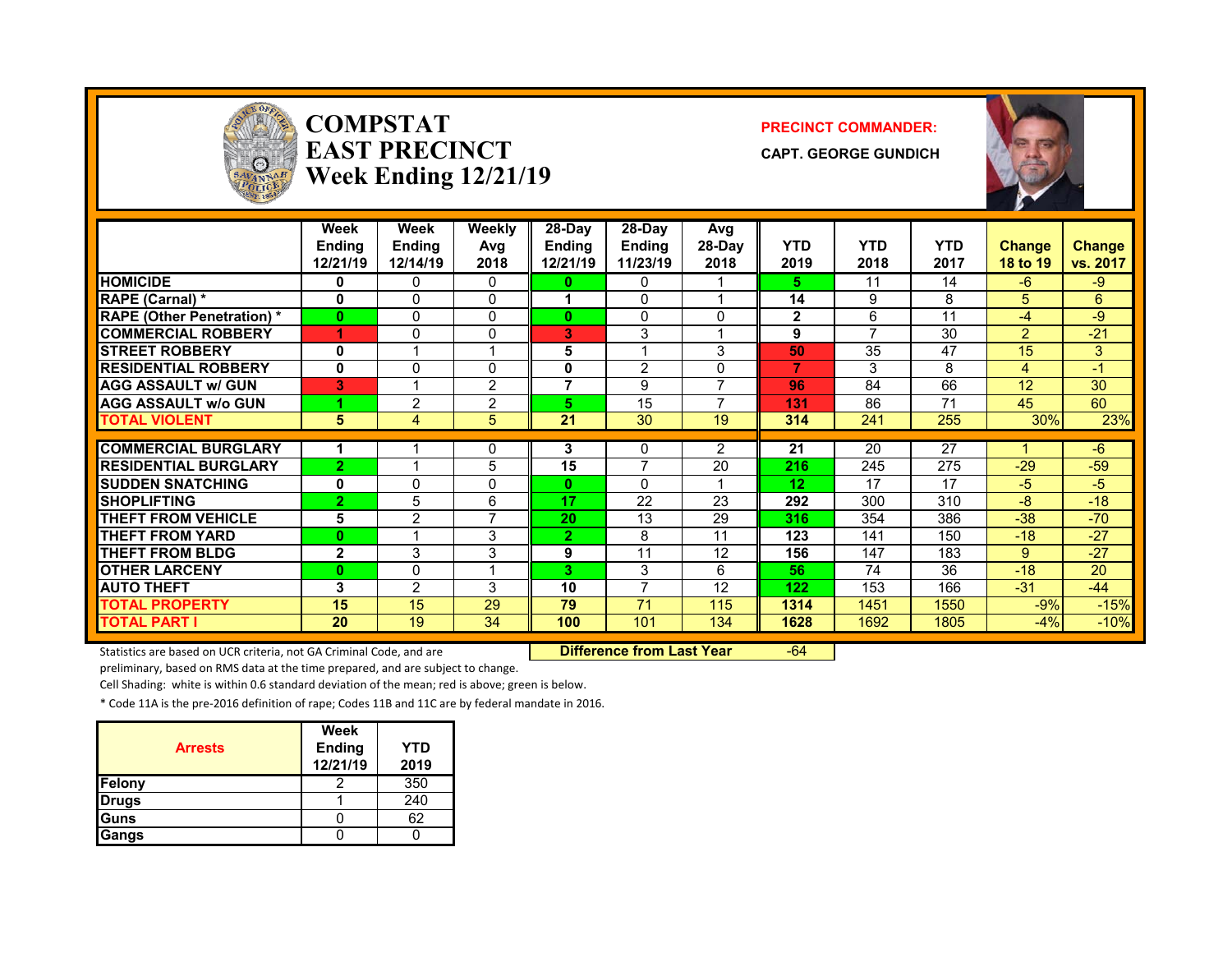## **BEAT 21North Precinct Week Ending 12/21/19**

|                                   |               | <b>Last 4 Weeks</b> |               |                | 28 Days                              | 28 Day  |                |                |                |                |                |
|-----------------------------------|---------------|---------------------|---------------|----------------|--------------------------------------|---------|----------------|----------------|----------------|----------------|----------------|
|                                   | <b>Endina</b> | Ending              | <b>Ending</b> | <b>Endina</b>  | <b>Ending</b>                        | Average | <b>YTD</b>     | <b>YTD</b>     | <b>YTD</b>     | <b>Change</b>  | <b>Change</b>  |
|                                   | 11/30/19      | 12/07/19            | 12/14/19      | 12/21/19       | 12/21/19                             | 2018    | 2019           | 2018           | 2017           | 18 to 19       | vs. 2017       |
| <b>HOMICIDE</b>                   | $\mathbf{0}$  | 0                   | 0             | $\mathbf{0}$   | 0                                    | 0.0     | $\Omega$       | $\Omega$       | $\Omega$       | $\mathbf{0}$   | $\mathbf{0}$   |
| RAPE (Carnal) *                   | 0             | 0                   | 0             | $\mathbf{0}$   | 0                                    | 0.0     | $\mathbf{1}$   | $\Omega$       | $\mathbf{1}$   | $\mathbf{1}$   | $\Omega$       |
| <b>RAPE (Other Penetration) *</b> | 0             | 0                   | 0             | $\Omega$       | 0                                    | 0.1     | $\Omega$       | $\mathbf{1}$   | $\Omega$       | $-1$           | $\Omega$       |
| <b>COMMERCIAL ROBBERY</b>         | $\Omega$      | $\Omega$            | $\mathbf{0}$  | $\Omega$       | $\Omega$                             | 0.0     | $\Omega$       | $\Omega$       | $\mathbf{1}$   | $\overline{0}$ | $-1$           |
| <b>STREET ROBBERY</b>             | 0             | $\Omega$            | $\Omega$      | $\Omega$       | 0                                    | 0.0     | 0              | $\Omega$       | $\overline{2}$ | $\overline{0}$ | $-2$           |
| <b>RESIDENTIAL ROBBERY</b>        | $\Omega$      | 0                   | $\mathbf{0}$  | $\mathbf{0}$   | $\Omega$                             | 0.0     | 0              | $\Omega$       | $\Omega$       | $\overline{0}$ | $\Omega$       |
| <b>AGG ASSAULT w/ GUN</b>         | 0             | 0                   | $\Omega$      | $\Omega$       | 0                                    | 0.2     | 3              | $\overline{2}$ | $\mathbf{1}$   | $\mathbf{1}$   | $\overline{2}$ |
| <b>AGG ASSAULT w/o GUN</b>        | 0             | 0                   | 0             | $\mathbf{0}$   | 0                                    | 0.2     | $\overline{7}$ | 3              | 3              | $\overline{4}$ | $\overline{4}$ |
| <b>TOTAL VIOLENT</b>              | $\Omega$      | $\Omega$            | $\mathbf{0}$  | $\mathbf{0}$   | $\Omega$                             | 0.5     | 11             | 6              | 8              | 83%            | 38%            |
| <b>COMMERCIAL BURGLARY</b>        |               |                     |               |                |                                      |         |                |                |                |                |                |
|                                   | 0             | 0                   | 0             | 0              | 0                                    | 0.5     | $\mathbf{1}$   | 6              | $\overline{2}$ | $-5$           | $-1$           |
| <b>RESIDENTIAL BURGLARY</b>       | $\mathbf{1}$  | $\mathbf{1}$        | 0             | $\Omega$       | $\overline{2}$                       | 0.9     | 16             | 12             | 14             | $\overline{4}$ | $\overline{2}$ |
| <b>SUDDEN SNATCHING</b>           | 0             | $\Omega$            | $\Omega$      | $\Omega$       | $\Omega$                             | 0.0     | $\Omega$       | $\mathbf 0$    | $\mathbf{1}$   | $\mathbf{0}$   | $-1$           |
| <b>SHOPLIFTING</b>                | 0             | $\mathbf{1}$        | $\Omega$      | $\Omega$       | $\mathbf{1}$                         | 0.2     | $\overline{7}$ | $\overline{2}$ | $\overline{2}$ | 5              | 5              |
| <b>THEFT FROM VEHICLE</b>         | 0             | 0                   | $\mathbf{1}$  | $\Omega$       | $\mathbf{1}$                         | 3.5     | 48             | 45             | 35             | 3              | 13             |
| <b>THEFT FROM YARD</b>            | $\mathbf{1}$  | 0                   | $\mathbf{1}$  | $\mathbf{1}$   | 3                                    | 1.2     | 8              | 15             | 15             | $-7$           | $-7$           |
| <b>THEFT FROM BLDG</b>            | 0             | 0                   | 0             | $\mathbf{1}$   | $\mathbf{1}$                         | 1.5     | $\overline{7}$ | 19             | 39             | $-12$          | $-32$          |
| <b>OTHER LARCENY</b>              | $\mathbf{1}$  | $\overline{2}$      | $\mathbf{1}$  | $\Omega$       | 4                                    | 1.4     | 9              | 18             | 3              | $-9$           | $6^{\circ}$    |
| <b>AUTO THEFT</b>                 | $\mathbf{1}$  | $\mathbf{1}$        | $\Omega$      | $\mathbf{1}$   | 3                                    | 1.6     | 19             | 20             | 14             | $-1$           | 5 <sup>1</sup> |
| <b>TOTAL PROPERTY</b>             | 4             | 5                   | 3             | 3              | 15                                   | 10.6    | 115            | 137            | 125            | $-16%$         | $-8%$          |
| <b>TOTAL PART I</b>               | 4             | 5                   | 3             | $\overline{3}$ | 15                                   | 11.0    | 126            | 143            | 133            | $-12%$         | $-5%$          |
|                                   |               |                     |               |                | <b>Difference Connectional Means</b> |         | $4 -$          |                |                |                |                |

 **Difference from Last Year**r -17

Statistics are based on UCR criteria, not GA Criminal Code.

\* Rape Code 11A is the historical definition of rape (aka Legacy Rape); Rape Codes 11B and 11C are those moved from Part II to Part I in 2017.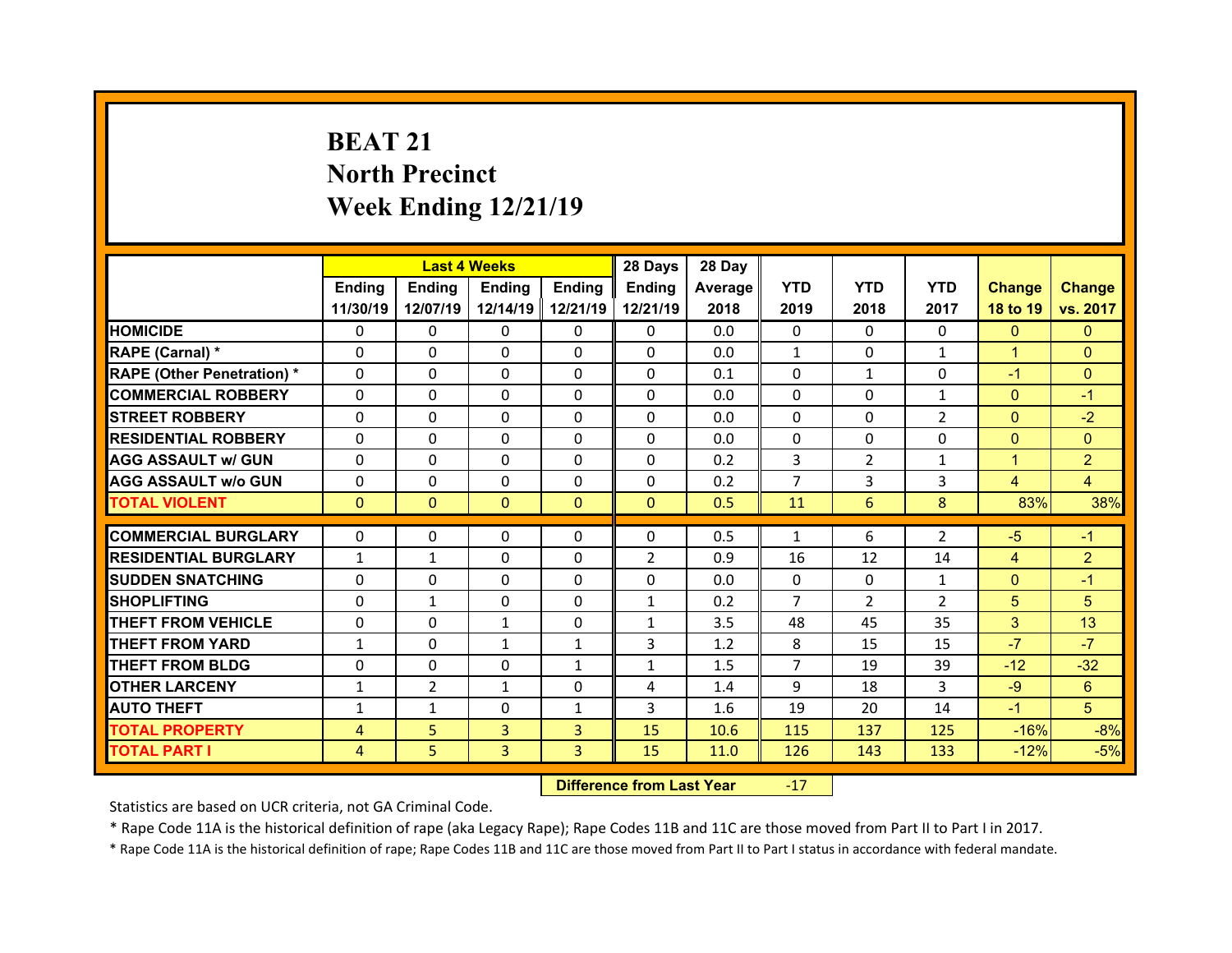## **BEAT 22North Precinct Week Ending 12/21/19**

|                                  |                | <b>Last 4 Weeks</b> |              |              | 28 Days        | 28 Day  |                |              |                |                |                |
|----------------------------------|----------------|---------------------|--------------|--------------|----------------|---------|----------------|--------------|----------------|----------------|----------------|
|                                  | Ending         | <b>Ending</b>       | Ending       | Ending       | Ending         | Average | <b>YTD</b>     | <b>YTD</b>   | <b>YTD</b>     | <b>Change</b>  | <b>Change</b>  |
|                                  | 11/30/19       | 12/07/19            | 12/14/19     | 12/21/19     | 12/21/19       | 2018    | 2019           | 2018         | 2017           | 18 to 19       | vs. 2017       |
| <b>HOMICIDE</b>                  | $\Omega$       | $\Omega$            | $\Omega$     | $\Omega$     | $\Omega$       | 0.4     | 1              | 5            | $\Omega$       | $-4$           | 1              |
| RAPE (Carnal) *                  | $\Omega$       | $\Omega$            | $\Omega$     | $\Omega$     | $\Omega$       | 0.2     | 3              | 3            | $\overline{2}$ | $\mathbf{0}$   | $\mathbf{1}$   |
| <b>RAPE (Other Penetration)*</b> | $\Omega$       | $\Omega$            | $\mathbf{0}$ | $\Omega$     | $\Omega$       | 0.1     | $\Omega$       | $\mathbf{1}$ | $\mathbf{1}$   | $-1$           | $-1$           |
| <b>COMMERCIAL ROBBERY</b>        | $\mathbf{1}$   | $\Omega$            | $\mathbf{0}$ | $\Omega$     | $\mathbf{1}$   | 0.2     | $\overline{2}$ | 3            | 3              | $-1$           | $-1$           |
| <b>STREET ROBBERY</b>            | $\Omega$       | $\Omega$            | $\Omega$     | $\Omega$     | $\Omega$       | 1.0     | 9              | 13           | 9              | $-4$           | $\Omega$       |
| <b>RESIDENTIAL ROBBERY</b>       | $\Omega$       | $\Omega$            | $\mathbf{0}$ | $\Omega$     | $\Omega$       | 0.0     | $\mathbf{1}$   | $\Omega$     | $\Omega$       | $\mathbf{1}$   | $\overline{1}$ |
| <b>AGG ASSAULT w/ GUN</b>        | $\Omega$       | 0                   | $\Omega$     | $\Omega$     | $\Omega$       | 1.4     | 22             | 17           | 29             | 5              | $-7$           |
| <b>AGG ASSAULT w/o GUN</b>       | $\mathbf{1}$   | $\mathbf{1}$        | $\mathbf{0}$ | $\Omega$     | $\overline{2}$ | 1.8     | 35             | 24           | 22             | 11             | 13             |
| <b>TOTAL VIOLENT</b>             | $\overline{2}$ | $\mathbf{1}$        | $\mathbf{0}$ | $\Omega$     | $\overline{3}$ | 5.1     | 73             | 66           | 66             | 11%            | 11%            |
|                                  | 0              |                     | 0            |              | 0              | 0.5     | 6              | 6            | 13             |                | $-7$           |
| <b>COMMERCIAL BURGLARY</b>       |                | 0                   |              | $\mathbf{0}$ |                |         |                |              |                |                |                |
|                                  |                |                     |              |              |                |         |                |              |                | $\mathbf{0}$   |                |
| <b>RESIDENTIAL BURGLARY</b>      | 0              | $\Omega$            | $\Omega$     | 3            | 3              | 1.8     | 16             | 21           | 27             | $-5$           | $-11$          |
| <b>SUDDEN SNATCHING</b>          | $\Omega$       | 0                   | $\mathbf{0}$ | $\Omega$     | $\Omega$       | 0.3     | $\overline{2}$ | 4            | $\mathbf{1}$   | $-2$           | $\mathbf{1}$   |
| <b>SHOPLIFTING</b>               | 0              | 0                   | 0            | $\Omega$     | 0              | 3.1     | 12             | 39           | 35             | $-27$          | $-23$          |
| <b>THEFT FROM VEHICLE</b>        | $\mathbf{1}$   | 0                   | $\mathbf{1}$ | $\mathbf{0}$ | $\overline{2}$ | 3.0     | 36             | 36           | 32             | $\overline{0}$ | $\overline{4}$ |
| <b>THEFT FROM YARD</b>           | 0              | 0                   | 0            | $\mathbf{1}$ | $\mathbf{1}$   | 1.6     | 18             | 21           | 13             | $-3$           | 5              |
| <b>THEFT FROM BLDG</b>           | $\mathbf{1}$   | $\mathbf{1}$        | 2            | 1            | 5              | 1.3     | 21             | 17           | 26             | $\overline{4}$ | $-5$           |
| <b>OTHER LARCENY</b>             | $\mathbf{0}$   | 0                   | $\Omega$     | $\Omega$     | 0              | 0.5     | 3              | 4            | 5.             | $-1$           | $-2$           |
| <b>AUTO THEFT</b>                | $\mathbf{1}$   | $\mathbf{1}$        | $\mathbf{0}$ | $\mathbf{1}$ | 3              | 2.0     | 23             | 26           | 31             | $-3$           | $-8$           |
| <b>TOTAL PROPERTY</b>            | 3              | $\overline{2}$      | 3            | 6            | 14             | 14.0    | 137            | 174          | 183            | $-21%$         | $-25%$         |
| <b>TOTAL PART I</b>              | 5              | 3                   | 3            | 6            | 17             | 19.1    | 210            | 240          | 249            | $-13%$         | $-16%$         |

 **Difference from Last Year**‐30

Statistics are based on UCR criteria, not GA Criminal Code.

\* Rape Code 11A is the historical definition of rape (aka Legacy Rape); Rape Codes 11B and 11C are those moved from Part II to Part I in 2017.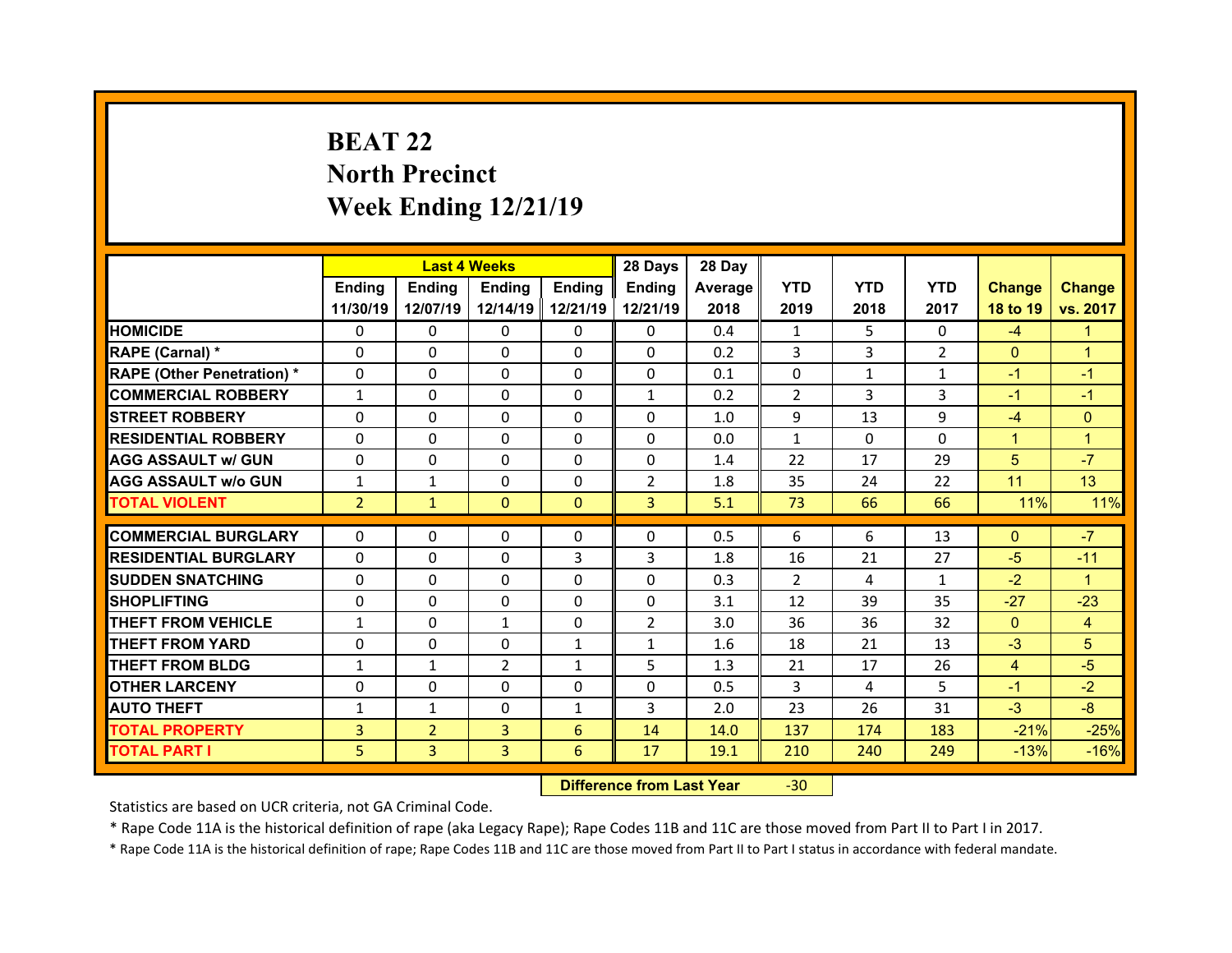## **BEAT 23 North Precinct Week Ending 12/21/19**

|                                   |                |                | <b>Last 4 Weeks</b> |               | 28 Days        | 28 Day  |              |                |                |                |               |
|-----------------------------------|----------------|----------------|---------------------|---------------|----------------|---------|--------------|----------------|----------------|----------------|---------------|
|                                   | <b>Ending</b>  | <b>Endina</b>  | <b>Ending</b>       | <b>Ending</b> | <b>Endina</b>  | Average | <b>YTD</b>   | <b>YTD</b>     | <b>YTD</b>     | <b>Change</b>  | <b>Change</b> |
|                                   | 11/30/19       | 12/07/19       | 12/14/19            | 12/21/19      | 12/21/19       | 2018    | 2019         | 2018           | 2017           | 18 to 19       | vs. 2017      |
| <b>HOMICIDE</b>                   | 0              | 0              | 0                   | 0             | 0              | 0.1     | 2            | 1              | $\mathbf{1}$   | $\mathbf{1}$   | 1.            |
| RAPE (Carnal) *                   | 0              | 0              | 0                   | $\Omega$      | 0              | 0.2     | $\mathbf{1}$ | 3              | $\overline{2}$ | $-2$           | $-1$          |
| <b>RAPE (Other Penetration) *</b> | 0              | $\Omega$       | $\Omega$            | $\Omega$      | 0              | 0.0     | 0            | $\Omega$       | $\Omega$       | $\overline{0}$ | $\Omega$      |
| <b>COMMERCIAL ROBBERY</b>         | 0              | 0              | $\mathbf{0}$        | $\mathbf{0}$  | 0              | 0.1     | 0            | $\mathbf{1}$   | $\overline{2}$ | $-1$           | $-2$          |
| <b>STREET ROBBERY</b>             | 0              | $\Omega$       | $\Omega$            | $\Omega$      | 0              | 0.2     | 9            | 6              | 6              | 3              | 3             |
| <b>RESIDENTIAL ROBBERY</b>        | $\mathbf{0}$   | 0              | $\mathbf{0}$        | $\mathbf{0}$  | 0              | 0.1     | $\Omega$     | 3              | $\mathbf{1}$   | $-3$           | $-1$          |
| <b>AGG ASSAULT w/ GUN</b>         | $\mathbf{1}$   | $\mathbf{1}$   | $\Omega$            | $\Omega$      | $\overline{2}$ | 1.4     | 15           | 18             | 9              | $-3$           | 6             |
| <b>AGG ASSAULT w/o GUN</b>        | $\mathbf{0}$   | 0              | $\mathbf{1}$        | $\mathbf{0}$  | $\mathbf{1}$   | 1.4     | 24           | 17             | 16             | $\overline{7}$ | 8             |
| <b>TOTAL VIOLENT</b>              | $\mathbf{1}$   | $\mathbf{1}$   | $\mathbf{1}$        | $\mathbf{0}$  | $\overline{3}$ | 3.4     | 51           | 49             | 37             | 4%             | 38%           |
|                                   |                |                |                     |               |                |         |              |                |                |                |               |
| <b>COMMERCIAL BURGLARY</b>        | 0              | 0              | $\mathbf{1}$        | 0             | $\mathbf{1}$   | 1.0     | 17           | 13             | 23             | 4              | $-6$          |
| <b>RESIDENTIAL BURGLARY</b>       | 0              | 0              | 0                   | 0             | 0              | 1.2     | 11           | 15             | 23             | $-4$           | $-12$         |
| <b>SUDDEN SNATCHING</b>           | 0              | $\Omega$       | 0                   | $\Omega$      | 0              | 0.2     | 2            | $\overline{2}$ | 4              | $\mathbf{0}$   | $-2$          |
| <b>SHOPLIFTING</b>                | 0              | 0              | 0                   | $\Omega$      | $\Omega$       | 2.8     | 19           | 34             | 13             | $-15$          | 6             |
| <b>THEFT FROM VEHICLE</b>         | $\mathbf{1}$   | $\mathbf{1}$   | $\Omega$            | $\mathbf{1}$  | 3              | 2.8     | 31           | 35             | 40             | $-4$           | $-9$          |
| <b>THEFT FROM YARD</b>            | $\mathbf{1}$   | $\Omega$       | $\Omega$            | $\Omega$      | $\mathbf{1}$   | 2.1     | 13           | 28             | 25             | $-15$          | $-12$         |
| <b>THEFT FROM BLDG</b>            | 0              | 0              | $\Omega$            | $\Omega$      | 0              | 1.8     | 13           | 23             | 24             | $-10$          | $-11$         |
| <b>OTHER LARCENY</b>              | 0              | $\Omega$       | 0                   | $\Omega$      | 0              | 0.5     | 3            | $\overline{7}$ | 4              | $-4$           | $-1$          |
| <b>AUTO THEFT</b>                 | 0              | 0              | $\mathbf{0}$        | $\mathbf{0}$  | 0              | 1.5     | 13           | 17             | 39             | $-4$           | $-26$         |
| <b>TOTAL PROPERTY</b>             | $\overline{2}$ | $\mathbf{1}$   | $\mathbf{1}$        | $\mathbf{1}$  | 5              | 13.9    | 122          | 174            | 195            | $-30%$         | $-37%$        |
|                                   |                |                |                     |               |                |         |              |                |                |                |               |
| <b>TOTAL PART I</b>               | 3              | $\overline{2}$ | $\overline{2}$      | $\mathbf{1}$  | 8              | 17.3    | 173          | 223            | 232            | $-22%$         | $-25%$        |

 **Difference from Last Year**r -50

Statistics are based on UCR criteria, not GA Criminal Code.

\* Rape Code 11A is the historical definition of rape (aka Legacy Rape); Rape Codes 11B and 11C are those moved from Part II to Part I in 2017.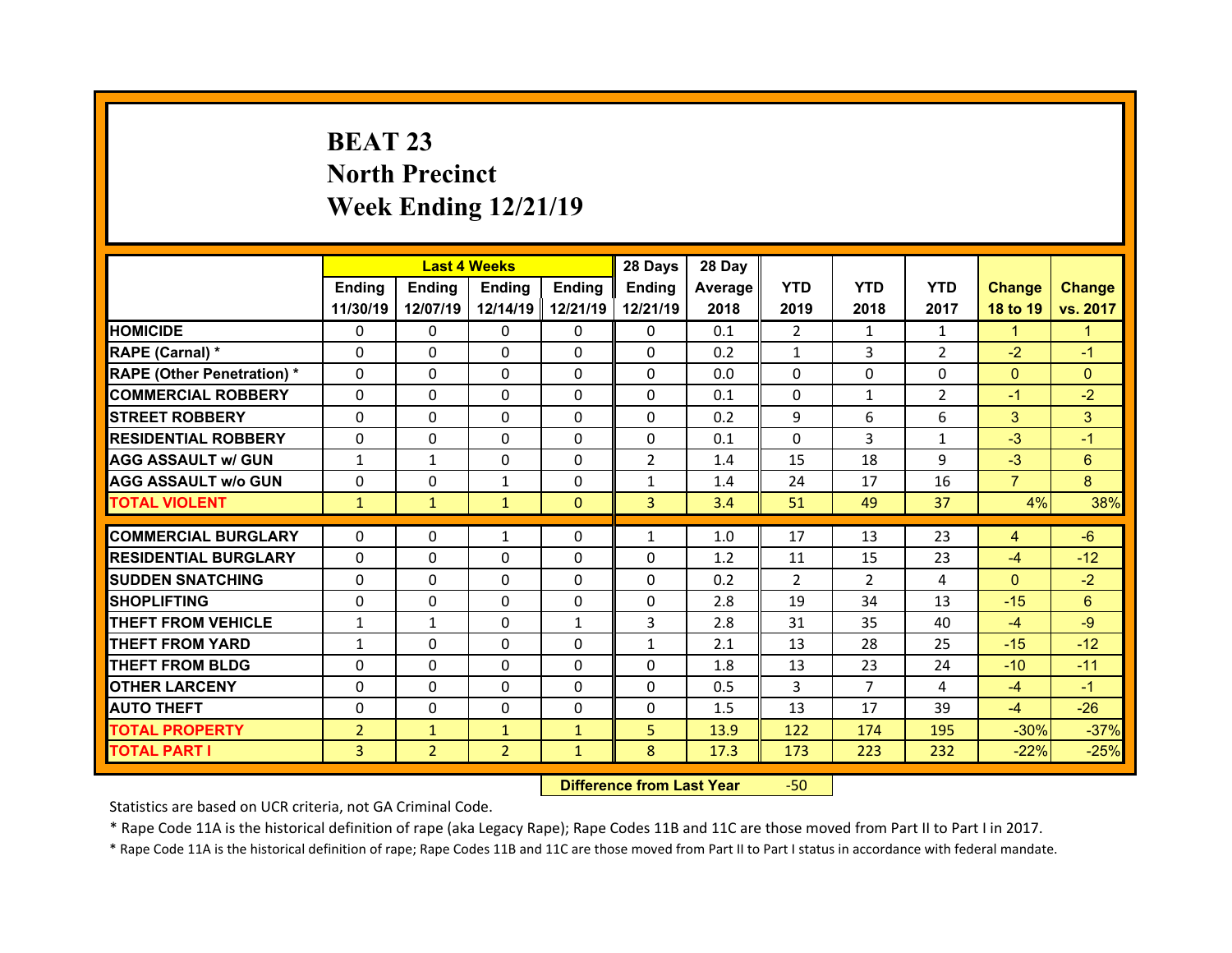## **BEAT 24North Precinct Week Ending 12/21/19**

|                                   |                 | <b>Last 4 Weeks</b> |                |               | 28 Days        | 28 Day  |                |                |              |                |                |
|-----------------------------------|-----------------|---------------------|----------------|---------------|----------------|---------|----------------|----------------|--------------|----------------|----------------|
|                                   | <b>Ending</b>   | Ending              | Ending         | <b>Ending</b> | <b>Ending</b>  | Average | <b>YTD</b>     | <b>YTD</b>     | <b>YTD</b>   | <b>Change</b>  | <b>Change</b>  |
|                                   | 11/30/19        | 12/07/19            | 12/14/19       | 12/21/19      | 12/21/19       | 2018    | 2019           | 2018           | 2017         | 18 to 19       | vs. 2017       |
| <b>HOMICIDE</b>                   | 0               | 0                   | 0              | 0             | 0              | 0.0     | 0              | $\mathbf{0}$   | $\mathbf{0}$ | $\mathbf{0}$   | $\mathbf{0}$   |
| RAPE (Carnal) *                   | 0               | 0                   | 0              | $\Omega$      | $\Omega$       | 0.0     | $\overline{2}$ | $\Omega$       | $\mathbf{1}$ | $\overline{2}$ | 1              |
| <b>RAPE (Other Penetration) *</b> | $\Omega$        | 0                   | $\Omega$       | $\Omega$      | 0              | 0.0     | 3              | $\Omega$       | 0            | 3              | 3              |
| <b>COMMERCIAL ROBBERY</b>         | 0               | 0                   | 0              | $\Omega$      | $\Omega$       | 0.0     | 3              | $\Omega$       | 5            | 3              | $-2$           |
| <b>STREET ROBBERY</b>             | $\Omega$        | 0                   | 0              | $\mathbf{0}$  | $\Omega$       | 0.6     | 10             | 8              | 13           | $\overline{2}$ | $-3$           |
| <b>RESIDENTIAL ROBBERY</b>        | $\Omega$        | 0                   | $\Omega$       | $\Omega$      | $\Omega$       | 0.0     | $\mathbf{1}$   | $\Omega$       | 0            | $\mathbf{1}$   | $\mathbf{1}$   |
| <b>AGG ASSAULT w/ GUN</b>         | $\Omega$        | 0                   | 0              | $\mathbf{0}$  | $\Omega$       | 0.3     | 4              | 3              | 5            | $\mathbf{1}$   | $-1$           |
| <b>AGG ASSAULT w/o GUN</b>        | 0               | $\mathbf{1}$        | $\mathbf{1}$   | $\mathbf{0}$  | $\overline{2}$ | 0.9     | 12             | 13             | 5            | $-1$           | $\overline{7}$ |
| <b>TOTAL VIOLENT</b>              | $\mathbf{0}$    | $\mathbf{1}$        | $\mathbf{1}$   | $\mathbf{0}$  | $\overline{2}$ | 1.8     | 35             | 24             | 29           | 46%            | 21%            |
| <b>COMMERCIAL BURGLARY</b>        | $\Omega$        | 0                   | $\Omega$       | $\Omega$      | $\Omega$       | 0.2     | 5              | $\overline{2}$ | 4            | 3              | 1              |
| <b>RESIDENTIAL BURGLARY</b>       | $\overline{2}$  | 0                   | $\Omega$       | $\Omega$      | $\overline{2}$ | 0.6     | 16             | 8              | 16           | 8              | $\Omega$       |
| <b>SUDDEN SNATCHING</b>           | $\Omega$        | 0                   | $\Omega$       | $\Omega$      | $\mathbf 0$    | 0.5     | $\overline{2}$ | 5              | 3            | $-3$           | $-1$           |
| <b>SHOPLIFTING</b>                | $\Omega$        | 0                   | $\mathbf{1}$   | 2             | 3              | 4.7     | 28             | 60             | 54           | $-32$          | $-26$          |
| <b>THEFT FROM VEHICLE</b>         | 0               | $\mathbf{1}$        | 0              | $\mathbf{1}$  | $\overline{2}$ | 3.9     | 47             | 49             | 101          | $-2$           | $-54$          |
| <b>THEFT FROM YARD</b>            | $\overline{2}$  | 0                   | $\mathbf{1}$   | $\mathbf{0}$  | 3              | 1.9     | 54             | 25             | 34           | 29             | 20             |
| <b>THEFT FROM BLDG</b>            | $\mathbf{1}$    | 0                   | 0              | $\Omega$      | $\mathbf{1}$   | 1.9     | 13             | 25             | 14           | $-12$          | $-1$           |
| <b>OTHER LARCENY</b>              | $\mathbf{1}$    | 0                   | $\mathbf{1}$   | $\mathbf{0}$  | $\overline{2}$ | 0.7     | 17             | 9              | 10           | 8              | $\overline{7}$ |
| <b>AUTO THEFT</b>                 | $\Omega$        | 0                   | 0              | 0             | $\Omega$       | 1.0     | 9              | 12             | 30           | $-3$           | $-21$          |
| <b>TOTAL PROPERTY</b>             | 6               | $\mathbf{1}$        | 3              | 3             | 13             | 15.3    | 191            | 195            | 266          | $-2%$          | $-28%$         |
| <b>TOTAL PART I</b>               | $6\overline{6}$ | $\overline{2}$      | $\overline{4}$ | 3             | 15             | 17.2    | 226            | 219            | 295          | 3%             | $-23%$         |
|                                   |                 |                     |                |               |                |         |                |                |              |                |                |

 **Difference from Last Year**

Statistics are based on UCR criteria, not GA Criminal Code.

\* Rape Code 11A is the historical definition of rape (aka Legacy Rape); Rape Codes 11B and 11C are those moved from Part II to Part I in 2017.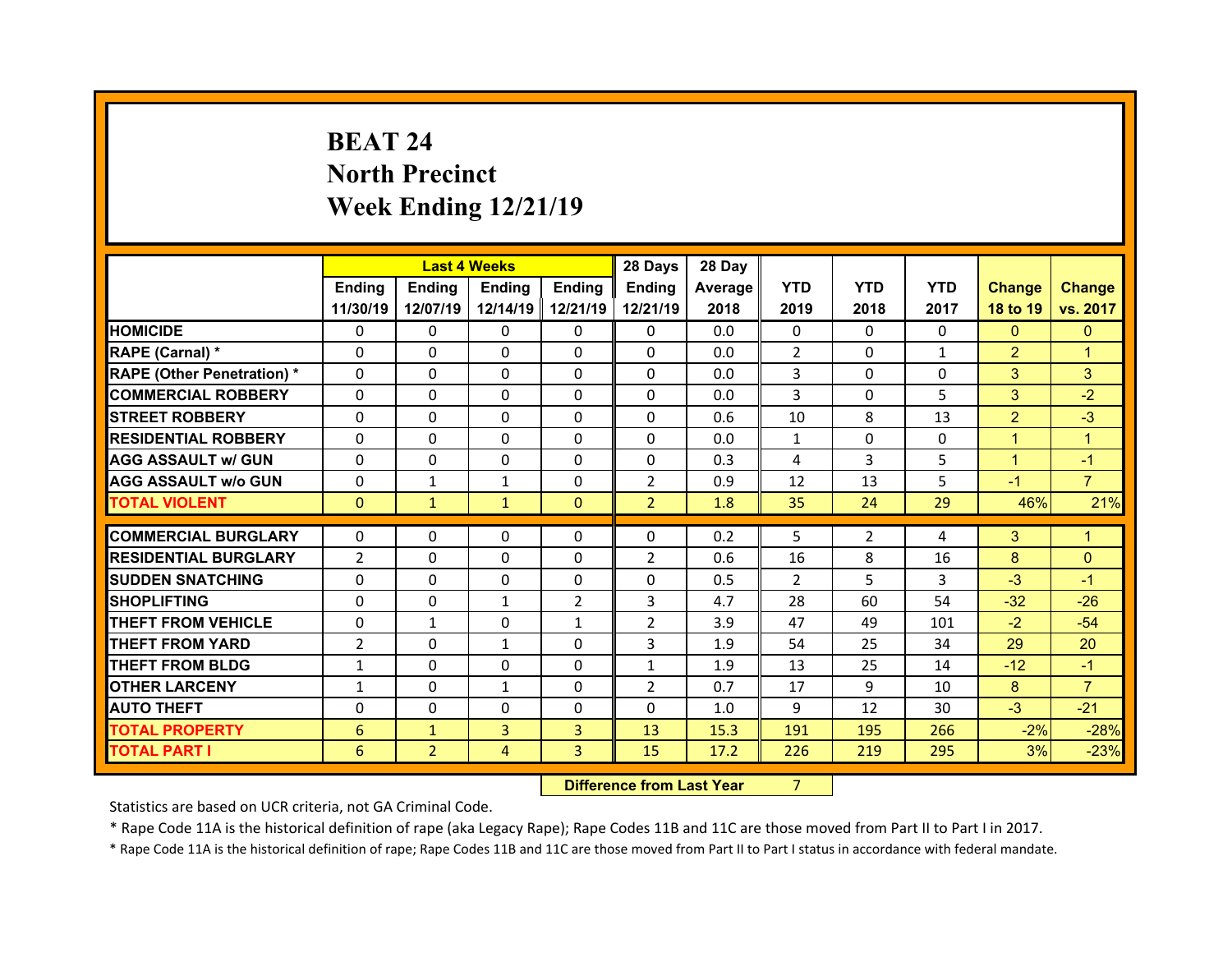## **BEAT 25 North Precinct Week Ending 12/21/19**

|                                   |              | <b>Last 4 Weeks</b> |              |                | 28 Days        | 28 Day  |                |                |                |                |                |
|-----------------------------------|--------------|---------------------|--------------|----------------|----------------|---------|----------------|----------------|----------------|----------------|----------------|
|                                   | Ending       | <b>Ending</b>       | Ending       | Ending         | Ending         | Average | <b>YTD</b>     | <b>YTD</b>     | <b>YTD</b>     | <b>Change</b>  | <b>Change</b>  |
|                                   | 11/30/19     | 12/07/19            | 12/14/19     | 12/21/19       | 12/21/19       | 2018    | 2019           | 2018           | 2017           | 18 to 19       | vs. 2017       |
| <b>HOMICIDE</b>                   | $\Omega$     | $\Omega$            | $\Omega$     | $\Omega$       | $\Omega$       | 0.0     | $\Omega$       | $\Omega$       | $\Omega$       | $\Omega$       | $\mathbf{0}$   |
| RAPE (Carnal) *                   | $\Omega$     | $\Omega$            | $\Omega$     | $\Omega$       | $\Omega$       | 0.2     | $\mathbf{1}$   | $\overline{2}$ | $\overline{2}$ | $-1$           | $-1$           |
| <b>RAPE (Other Penetration) *</b> | $\Omega$     | $\Omega$            | $\mathbf{0}$ | $\Omega$       | $\Omega$       | 0.0     | $\Omega$       | $\Omega$       | $\Omega$       | $\overline{0}$ | $\Omega$       |
| <b>COMMERCIAL ROBBERY</b>         | $\Omega$     | $\Omega$            | $\mathbf{0}$ | $\Omega$       | $\Omega$       | 0.0     | $\mathbf{1}$   | $\Omega$       | $\mathbf{1}$   | $\mathbf{1}$   | $\Omega$       |
| <b>STREET ROBBERY</b>             | $\Omega$     | $\Omega$            | $\Omega$     | $\Omega$       | 0              | 1.2     | 4              | 16             | 19             | $-12$          | $-15$          |
| <b>RESIDENTIAL ROBBERY</b>        | $\Omega$     | $\Omega$            | $\mathbf{0}$ | $\Omega$       | $\Omega$       | 0.0     | $\Omega$       | $\Omega$       | $\Omega$       | $\mathbf{0}$   | $\Omega$       |
| <b>AGG ASSAULT w/ GUN</b>         | $\Omega$     | 0                   | $\Omega$     | $\Omega$       | $\Omega$       | 0.2     | $\overline{2}$ | $\overline{2}$ | $\overline{2}$ | $\overline{0}$ | $\Omega$       |
| <b>AGG ASSAULT w/o GUN</b>        | $\Omega$     | $\Omega$            | $\mathbf{0}$ | $\Omega$       | $\Omega$       | 0.3     | 5              | 4              | 3              | $\mathbf{1}$   | $\overline{2}$ |
| <b>TOTAL VIOLENT</b>              | $\mathbf{0}$ | $\mathbf{0}$        | $\mathbf{0}$ | $\Omega$       | $\Omega$       | 1.9     | 13             | 24             | 27             | $-46%$         | $-52%$         |
|                                   |              |                     |              |                |                |         |                |                |                |                |                |
|                                   |              |                     |              |                |                |         |                |                |                |                |                |
| <b>COMMERCIAL BURGLARY</b>        | 0            | 0                   | 0            | $\mathbf{1}$   | $\mathbf{1}$   | 0.1     | 10             | 1              | 4              | $9^{\circ}$    | 6              |
| <b>RESIDENTIAL BURGLARY</b>       | 0            | $\Omega$            | $\Omega$     | $\Omega$       | 0              | 0.2     | 16             | 3              | 5              | 13             | 11             |
| <b>SUDDEN SNATCHING</b>           | 0            | 0                   | $\mathbf{0}$ | $\Omega$       | $\Omega$       | 0.1     | $\mathbf{1}$   | $\mathbf{1}$   | $\overline{2}$ | $\mathbf{0}$   | $-1$           |
| <b>SHOPLIFTING</b>                | 0            | $\mathbf{1}$        | 0            | $\Omega$       | $\mathbf{1}$   | 1.4     | 19             | 18             | 28             | $\mathbf{1}$   | $-9$           |
| <b>THEFT FROM VEHICLE</b>         | $\mathbf{1}$ | $\overline{2}$      | 2            | $\mathbf{1}$   | 6              | 4.7     | 64             | 61             | 76             | 3              | $-12$          |
| <b>THEFT FROM YARD</b>            | 0            | $\mathbf{1}$        | $\Omega$     | $\Omega$       | $\mathbf{1}$   | 2.1     | 23             | 27             | 51             | $-4$           | $-28$          |
| <b>THEFT FROM BLDG</b>            | $\Omega$     | 0                   | $\mathbf{1}$ | $\mathbf{0}$   | $\mathbf{1}$   | 1.5     | 25             | 19             | 32             | 6              | $-7$           |
| <b>OTHER LARCENY</b>              | 0            | 0                   | $\Omega$     | $\Omega$       | $\Omega$       | 1.0     | $\overline{7}$ | 13             | 12             | $-6$           | $-5$           |
| <b>AUTO THEFT</b>                 | 0            | $\mathbf{1}$        | $\mathbf{0}$ | $\mathbf{1}$   | $\overline{2}$ | 1.4     | 16             | 18             | 24             | $-2$           | $-8$           |
| <b>TOTAL PROPERTY</b>             | $\mathbf{1}$ | 5                   | 3            | $\overline{3}$ | 12             | 12.4    | 181            | 161            | 234            | 12%            | $-23%$         |
| <b>TOTAL PART I</b>               | $\mathbf{1}$ | 5                   | 3            | 3              | 12             | 14.3    | 194            | 185            | 261            | 5%             | $-26%$         |

 **Difference from Last Year**r 9

Statistics are based on UCR criteria, not GA Criminal Code.

\* Rape Code 11A is the historical definition of rape (aka Legacy Rape); Rape Codes 11B and 11C are those moved from Part II to Part I in 2017.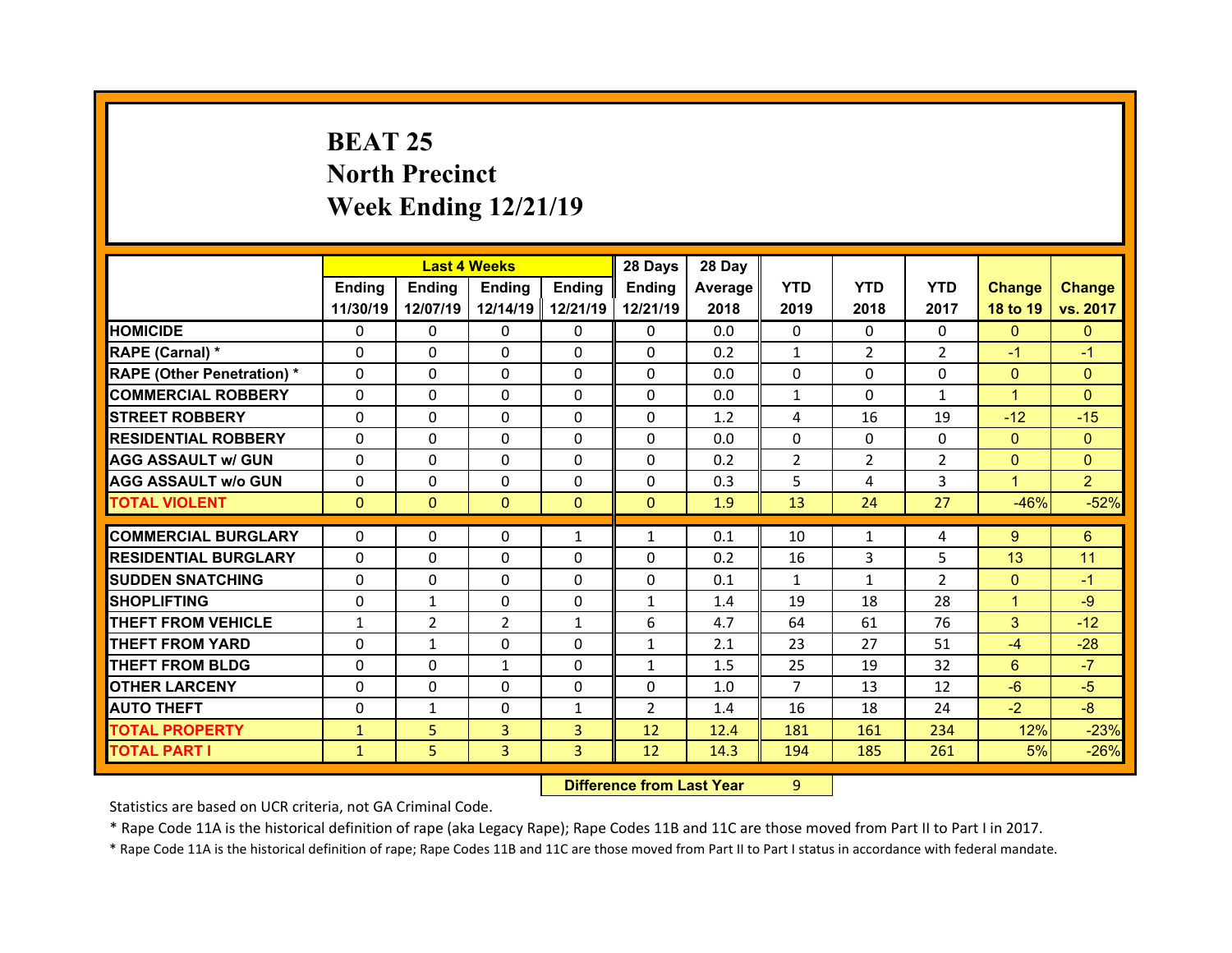## **BEAT 26 North Precinct Week Ending 12/21/19**

|                                   |              | <b>Last 4 Weeks</b> |               |                | 28 Days        | 28 Day  |              |               |                |                |                |
|-----------------------------------|--------------|---------------------|---------------|----------------|----------------|---------|--------------|---------------|----------------|----------------|----------------|
|                                   | Ending       | Ending              | <b>Ending</b> | Ending         | Ending         | Average | <b>YTD</b>   | <b>YTD</b>    | <b>YTD</b>     | <b>Change</b>  | <b>Change</b>  |
|                                   | 11/30/19     | 12/07/19            | 12/14/19      | 12/21/19       | 12/21/19       | 2018    | 2019         | 2018          | 2017           | 18 to 19       | vs. 2017       |
| <b>HOMICIDE</b>                   | $\Omega$     | 0                   | $\Omega$      | $\Omega$       | 0              | 0.0     | 1            | $\Omega$      | $\Omega$       | $\mathbf{1}$   | 1              |
| RAPE (Carnal) *                   | $\Omega$     | $\Omega$            | $\mathbf{0}$  | $\Omega$       | 0              | 0.2     | 2            | 3             | $\overline{2}$ | $-1$           | $\Omega$       |
| <b>RAPE (Other Penetration) *</b> | $\Omega$     | $\Omega$            | $\Omega$      | $\Omega$       | 0              | 0.1     | $\Omega$     | $\mathbf{1}$  | $\mathbf{1}$   | $-1$           | $-1$           |
| <b>COMMERCIAL ROBBERY</b>         | $\Omega$     | $\Omega$            | $\mathbf{0}$  | $\Omega$       | $\Omega$       | 0.0     | $\mathbf{1}$ | $\Omega$      | 3              | $\mathbf{1}$   | $-2$           |
| <b>STREET ROBBERY</b>             | $\mathbf{1}$ | $\mathbf{1}$        | $\Omega$      | $\Omega$       | $\overline{2}$ | 1.2     | 15           | 15            | 9              | $\Omega$       | 6              |
| <b>RESIDENTIAL ROBBERY</b>        | $\Omega$     | $\Omega$            | $\mathbf{0}$  | $\Omega$       | $\Omega$       | 0.0     | $\Omega$     | $\Omega$      | $\Omega$       | $\mathbf{0}$   | $\Omega$       |
| <b>AGG ASSAULT w/ GUN</b>         | $\Omega$     | $\Omega$            | $\Omega$      | $\Omega$       | $\Omega$       | 0.2     | 5            | $\mathcal{P}$ | 3              | 3              | $\overline{2}$ |
| <b>AGG ASSAULT w/o GUN</b>        | 0            | $\mathbf{1}$        | $\mathbf{0}$  | $\Omega$       | $\mathbf{1}$   | 1.8     | 19           | 24            | 23             | $-5$           | $-4$           |
| <b>TOTAL VIOLENT</b>              | $\mathbf{1}$ | $\overline{2}$      | $\mathbf{0}$  | $\Omega$       | $\overline{3}$ | 3.5     | 43           | 45            | 41             | $-4%$          | 5%             |
|                                   |              |                     |               |                |                |         |              |               |                |                |                |
| <b>COMMERCIAL BURGLARY</b>        | 0            | 0                   | 0             | $\mathbf{0}$   | 0              | 0.2     | 6            | 3             | 9              | 3              | $-3$           |
| <b>RESIDENTIAL BURGLARY</b>       | 0            | $\Omega$            | $\mathbf{1}$  | $\Omega$       | $\mathbf{1}$   | 0.2     | 3            | 2             | $\mathbf{1}$   | 1              | $\overline{2}$ |
| <b>SUDDEN SNATCHING</b>           | 0            | 0                   | $\mathbf{0}$  | $\Omega$       | 0              | 0.8     | 5            | 11            | 16             | $-6$           | $-11$          |
| <b>SHOPLIFTING</b>                | 0            | $\mathbf{1}$        | $\Omega$      | $\Omega$       | $\mathbf{1}$   | 2.5     | 33           | 31            | 29             | $\overline{2}$ | $\overline{4}$ |
| <b>THEFT FROM VEHICLE</b>         | $\mathbf{1}$ | 0                   | 0             | $\Omega$       | $\mathbf{1}$   | 2.8     | 37           | 32            | 44             | 5 <sup>5</sup> | $-7$           |
| <b>THEFT FROM YARD</b>            | 0            | $\Omega$            | $\Omega$      | $\Omega$       | 0              | 2.2     | 21           | 28            | 28             | $-7$           | $-7$           |
|                                   |              |                     |               |                |                |         |              |               |                |                |                |
| <b>THEFT FROM BLDG</b>            | 3            | 0                   | $\mathbf{0}$  | $\overline{2}$ | 5              | 2.8     | 30           | 35            | 49             | $-5$           | $-19$          |
| <b>OTHER LARCENY</b>              | $\Omega$     | $\Omega$            | $\Omega$      | $\Omega$       | $\Omega$       | 1.0     | 5            | 12            | 4              | $-7$           | $\mathbf{1}$   |
| <b>AUTO THEFT</b>                 | $\mathbf{0}$ | 0                   | $\mathbf{0}$  | $\mathbf{1}$   | $\mathbf{1}$   | 1.5     | 9            | 20            | 17             | $-11$          | $-8$           |
| <b>TOTAL PROPERTY</b>             | 4            | $\mathbf{1}$        | $\mathbf{1}$  | $\overline{3}$ | $\overline{9}$ | 14.0    | 149          | 174           | 197            | $-14%$         | $-24%$         |

 **Difference from Last Year**‐27

Statistics are based on UCR criteria, not GA Criminal Code.

\* Rape Code 11A is the historical definition of rape (aka Legacy Rape); Rape Codes 11B and 11C are those moved from Part II to Part I in 2017.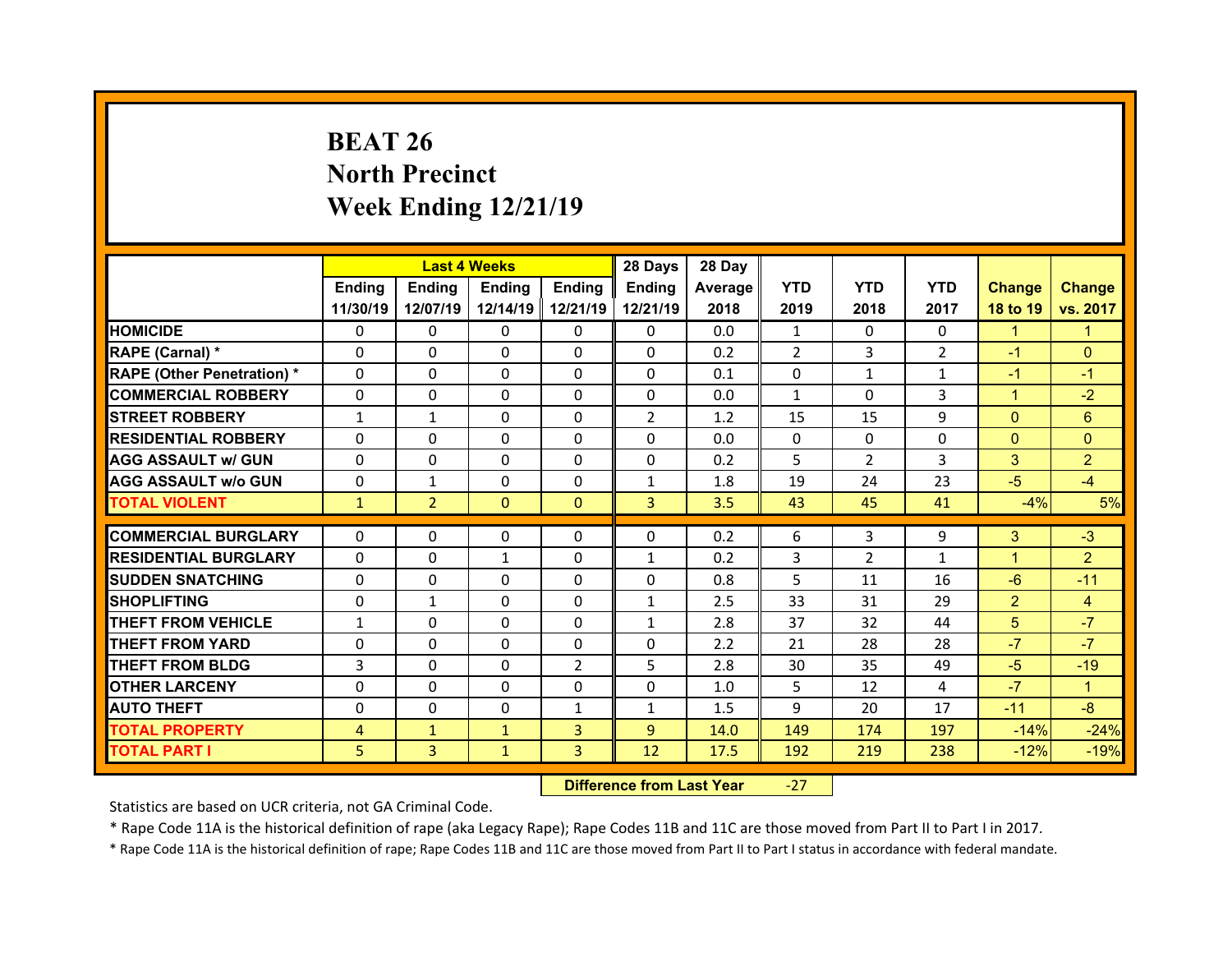## **BEAT 27North Precinct Week Ending 12/21/19**

|                                              |                     | <b>Last 4 Weeks</b>            |                                |                     | 28 Days        | 28 Day       |              |                |                |                 |                |
|----------------------------------------------|---------------------|--------------------------------|--------------------------------|---------------------|----------------|--------------|--------------|----------------|----------------|-----------------|----------------|
|                                              | Ending              | <b>Ending</b>                  | Ending                         | <b>Endina</b>       | <b>Ending</b>  | Average      | <b>YTD</b>   | <b>YTD</b>     | <b>YTD</b>     | <b>Change</b>   | <b>Change</b>  |
|                                              | 11/30/19            | 12/07/19                       | 12/14/19                       | 12/21/19            | 12/21/19       | 2018         | 2019         | 2018           | 2017           | 18 to 19        | vs. 2017       |
| <b>HOMICIDE</b>                              | $\Omega$            | 0                              | 0                              | $\Omega$            | $\Omega$       | 0.0          | $\mathbf{1}$ | $\Omega$       | $\overline{2}$ | $\mathbf{1}$    | $-1$           |
| RAPE (Carnal) *                              | 0                   | 0                              | $\Omega$                       | $\Omega$            | $\Omega$       | 0.2          | 3            | $\mathcal{P}$  | $\overline{7}$ | $\mathbf{1}$    | $-4$           |
| <b>RAPE (Other Penetration)*</b>             | $\Omega$            | 0                              | $\Omega$                       | $\Omega$            | $\Omega$       | 0.2          | 3            | 23             | $\mathcal{P}$  | $-20$           | $\mathbf{1}$   |
| <b>COMMERCIAL ROBBERY</b>                    | $\Omega$            | 0                              | $\Omega$                       | $\Omega$            | $\Omega$       | 0.2          | $\mathbf{1}$ | $\overline{2}$ | $\Omega$       | $-1$            | $\mathbf{1}$   |
| <b>STREET ROBBERY</b>                        | $\mathbf{1}$        | $\mathbf{1}$                   | $\Omega$                       | $\Omega$            | $\overline{2}$ | 0.8          | 18           | 8              | 11             | 10 <sup>°</sup> | $\overline{7}$ |
| <b>RESIDENTIAL ROBBERY</b>                   | $\Omega$            | 0                              | $\Omega$                       | $\Omega$            | $\Omega$       | 0.2          | $\mathbf{1}$ | $\overline{2}$ | $\Omega$       | $-1$            | $\overline{1}$ |
| <b>AGG ASSAULT w/ GUN</b>                    | $\Omega$            | 0                              | $\mathbf{1}$                   | $\Omega$            | $\mathbf{1}$   | 1.1          | 15           | 13             | 6              | $\overline{2}$  | 9              |
| <b>AGG ASSAULT w/o GUN</b>                   | $\Omega$            | 0                              | 0                              | $\overline{2}$      | $\overline{2}$ | 1.1          | 35           | 12             | 23             | 23              | 12             |
| <b>TOTAL VIOLENT</b>                         | $\mathbf{1}$        | $\mathbf{1}$                   | $\mathbf{1}$                   | $\overline{2}$      | 5              | 3.5          | 77           | 62             | 51             | 24%             | 51%            |
| <b>COMMERCIAL BURGLARY</b>                   | $\mathbf{1}$        | 0                              | 0                              | 4                   | 5              | 0.4          | 9            | 5              | 4              | $\overline{4}$  | 5              |
| <b>RESIDENTIAL BURGLARY</b>                  | $\Omega$            | 0                              | $\Omega$                       | $\mathbf{1}$        | $\mathbf{1}$   | 0.8          | 6            | 10             | $\overline{7}$ | $-4$            | $-1$           |
| <b>SUDDEN SNATCHING</b>                      | $\Omega$            | 0                              | $\Omega$                       | $\Omega$            | $\Omega$       | 0.5          | 4            | 8              | 19             | $-4$            | $-15$          |
| <b>SHOPLIFTING</b>                           | $\mathbf{1}$        | 0                              | $\Omega$                       | $\mathbf{1}$        | $\overline{2}$ | 3.3          | 40           | 41             | 17             | $-1$            | 23             |
|                                              |                     |                                |                                |                     |                |              |              |                |                |                 |                |
|                                              |                     |                                |                                |                     |                |              |              |                |                |                 |                |
| <b>THEFT FROM VEHICLE</b>                    | $\Omega$            | $\mathbf{1}$                   | $\mathbf{1}$                   | $\mathbf{1}$        | 3              | 2.5          | 41           | 31             | 53             | 10 <sup>1</sup> | $-12$          |
| <b>THEFT FROM YARD</b>                       | $\Omega$            | 0                              | $\Omega$                       | $\Omega$            | $\Omega$       | 1.5          | 11           | 19             | 19             | $-8$            | $-8$           |
| <b>THEFT FROM BLDG</b>                       | 1                   | 0                              | 0                              | $\mathbf{0}$        | $\mathbf{1}$   | 2.9          | 30           | 38             | 38             | $-8$            | $-8$           |
| <b>OTHER LARCENY</b>                         | $\Omega$            | 0                              | 0                              | $\Omega$            | $\Omega$       | 0.5          | 3            | $\overline{7}$ | 3              | $-4$            | $\mathbf{0}$   |
| <b>AUTO THEFT</b>                            | $\Omega$            | 0                              | $\Omega$                       | $\Omega$            | $\Omega$       | 1.2          | 12           | 15             | 13             | $-3$            | $-1$           |
| <b>TOTAL PROPERTY</b><br><b>TOTAL PART I</b> | 3<br>$\overline{4}$ | $\mathbf{1}$<br>$\overline{2}$ | $\mathbf{1}$<br>$\overline{2}$ | $\overline{7}$<br>9 | 12<br>17       | 13.6<br>17.1 | 156<br>233   | 174<br>236     | 173<br>224     | $-10%$<br>$-1%$ | $-10%$<br>4%   |

 **Difference from Last Year**r -3

Statistics are based on UCR criteria, not GA Criminal Code.

\* Rape Code 11A is the historical definition of rape (aka Legacy Rape); Rape Codes 11B and 11C are those moved from Part II to Part I in 2017.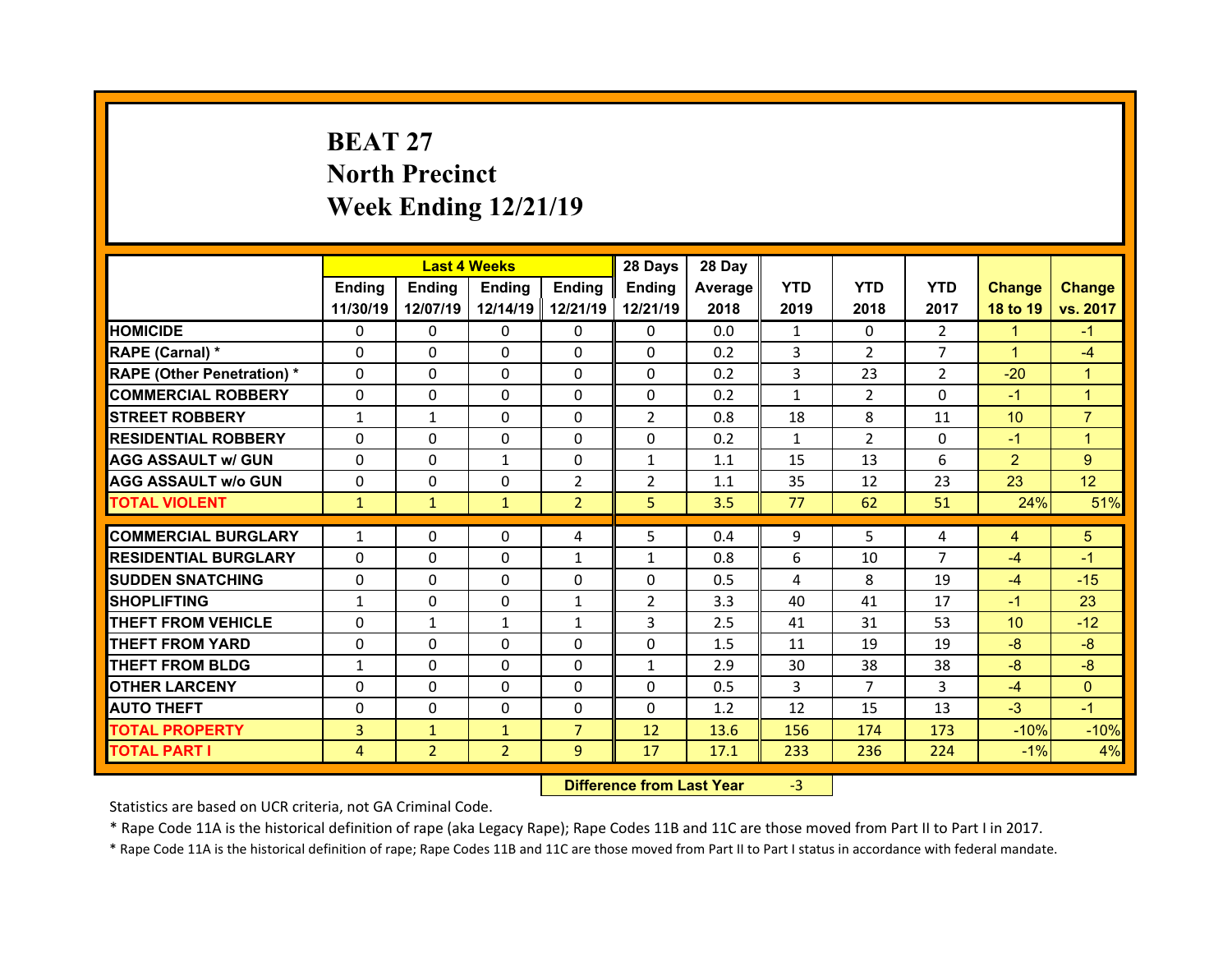## **BEAT 31Central Precinct Week Ending 12/21/19**

|                                  |                |              | <b>Last 4 Weeks</b> |                | 28 Days        | 28 Day  |            |                |                |                |                |
|----------------------------------|----------------|--------------|---------------------|----------------|----------------|---------|------------|----------------|----------------|----------------|----------------|
|                                  | Ending         | Ending       | <b>Ending</b>       | <b>Ending</b>  | Ending         | Average | <b>YTD</b> | <b>YTD</b>     | <b>YTD</b>     | <b>Change</b>  | <b>Change</b>  |
|                                  | 11/30/19       | 12/07/19     | 12/14/19            | 12/21/19       | 12/21/19       | 2018    | 2019       | 2018           | 2017           | 18 to 19       | vs. 2017       |
| <b>HOMICIDE</b>                  | $\Omega$       | 0            | $\Omega$            | $\Omega$       | 0              | 0.2     | 1          | $\mathbf{1}$   | $\mathbf{1}$   | $\mathbf{0}$   | $\mathbf{0}$   |
| RAPE (Carnal) *                  | 0              | $\Omega$     | $\mathbf{0}$        | $\Omega$       | 0              | 0.0     | 4          | $\Omega$       | $\overline{2}$ | $\overline{4}$ | $\overline{2}$ |
| <b>RAPE (Other Penetration)*</b> | 0              | $\Omega$     | $\Omega$            | $\Omega$       | 0              | 0.2     | 2          | $\mathbf{1}$   | 4              | $\mathbf{1}$   | $-2$           |
| <b>COMMERCIAL ROBBERY</b>        | $\Omega$       | 0            | $\Omega$            | $\Omega$       | 0              | 0.1     | $\Omega$   | 1              | $\Omega$       | $-1$           | $\Omega$       |
| <b>STREET ROBBERY</b>            | $\Omega$       | $\Omega$     | $\mathbf{0}$        | 1              | $\mathbf{1}$   | 0.7     | 9          | 9              | 14             | $\overline{0}$ | $-5$           |
| <b>RESIDENTIAL ROBBERY</b>       | $\Omega$       | $\Omega$     | $\mathbf{0}$        | $\Omega$       | $\Omega$       | 0.0     | $\Omega$   | $\Omega$       | $\overline{2}$ | $\overline{0}$ | $-2$           |
| <b>AGG ASSAULT w/ GUN</b>        | $\Omega$       | 0            | $\mathbf{1}$        | $\Omega$       | $\mathbf{1}$   | 0.8     | 16         | 11             | 13             | 5              | 3              |
| <b>AGG ASSAULT w/o GUN</b>       | $\Omega$       | $\Omega$     | $\mathbf{0}$        | $\Omega$       | $\Omega$       | 0.7     | 21         | 8              | 13             | 13             | 8              |
| <b>TOTAL VIOLENT</b>             | $\mathbf{0}$   | $\mathbf{0}$ | $\mathbf{1}$        | $\mathbf{1}$   | 2 <sup>1</sup> | 2.6     | 53         | 31             | 49             | 71%            | 8%             |
| <b>COMMERCIAL BURGLARY</b>       |                |              |                     |                |                |         |            | 8              |                | $\overline{7}$ |                |
|                                  | 0<br>$\Omega$  | 0            | 0                   | $\overline{2}$ | $\overline{2}$ | 0.6     | 15         |                | 6              |                | 9              |
| <b>RESIDENTIAL BURGLARY</b>      |                | $\mathbf{1}$ | $\overline{2}$      | 2              | 5              | 1.9     | 43         | 24             | 31             | 19             | 12             |
| <b>SUDDEN SNATCHING</b>          | 0              | $\Omega$     | $\mathbf{0}$        | $\Omega$       | 0              | 0.1     | 4          | $\mathbf{1}$   | 5              | 3              | $-1$           |
| <b>SHOPLIFTING</b>               | 0              | $\Omega$     | 0                   | $\Omega$       | 0              | 0.2     | 5          | $\overline{2}$ | 19             | 3              | $-14$          |
| <b>THEFT FROM VEHICLE</b>        | 0              | 0            | 0                   | $\mathbf{1}$   | $\mathbf{1}$   | 5.2     | 55         | 66             | 90             | $-11$          | $-35$          |
| <b>THEFT FROM YARD</b>           | $\mathbf{1}$   | 0            | 3                   | 3              | $\overline{7}$ | 3.8     | 57         | 48             | 62             | $9^{\circ}$    | $-5$           |
| <b>THEFT FROM BLDG</b>           | 0              | 0            | $\mathbf{0}$        | $\Omega$       | 0              | 2.0     | 19         | 26             | 34             | $-7$           | $-15$          |
| <b>OTHER LARCENY</b>             | $\overline{2}$ | $\Omega$     | $\Omega$            | $\overline{2}$ | 4              | 1.5     | 24         | 13             | 9              | 11             | 15             |
|                                  |                |              |                     |                |                |         |            |                |                |                |                |
| <b>AUTO THEFT</b>                | $\mathbf{1}$   | 0            | $\mathbf{0}$        | $\Omega$       | $\mathbf{1}$   | 1.8     | 14         | 23             | 40             | $-9$           | $-26$          |
| <b>TOTAL PROPERTY</b>            | 4              | $\mathbf{1}$ | 5                   | 10             | 20             | 17.0    | 236        | 211            | 296            | 12%            | $-20%$         |
| <b>TOTAL PART I</b>              | 4              | $\mathbf{1}$ | 6                   | 11             | 22             | 19.6    | 289        | 242            | 345            | 19%            | $-16%$         |

 **Difference from Last Year**r 47

Statistics are based on UCR criteria, not GA Criminal Code.

\* Rape Code 11A is the historical definition of rape (aka Legacy Rape); Rape Codes 11B and 11C are those moved from Part II to Part I in 2017.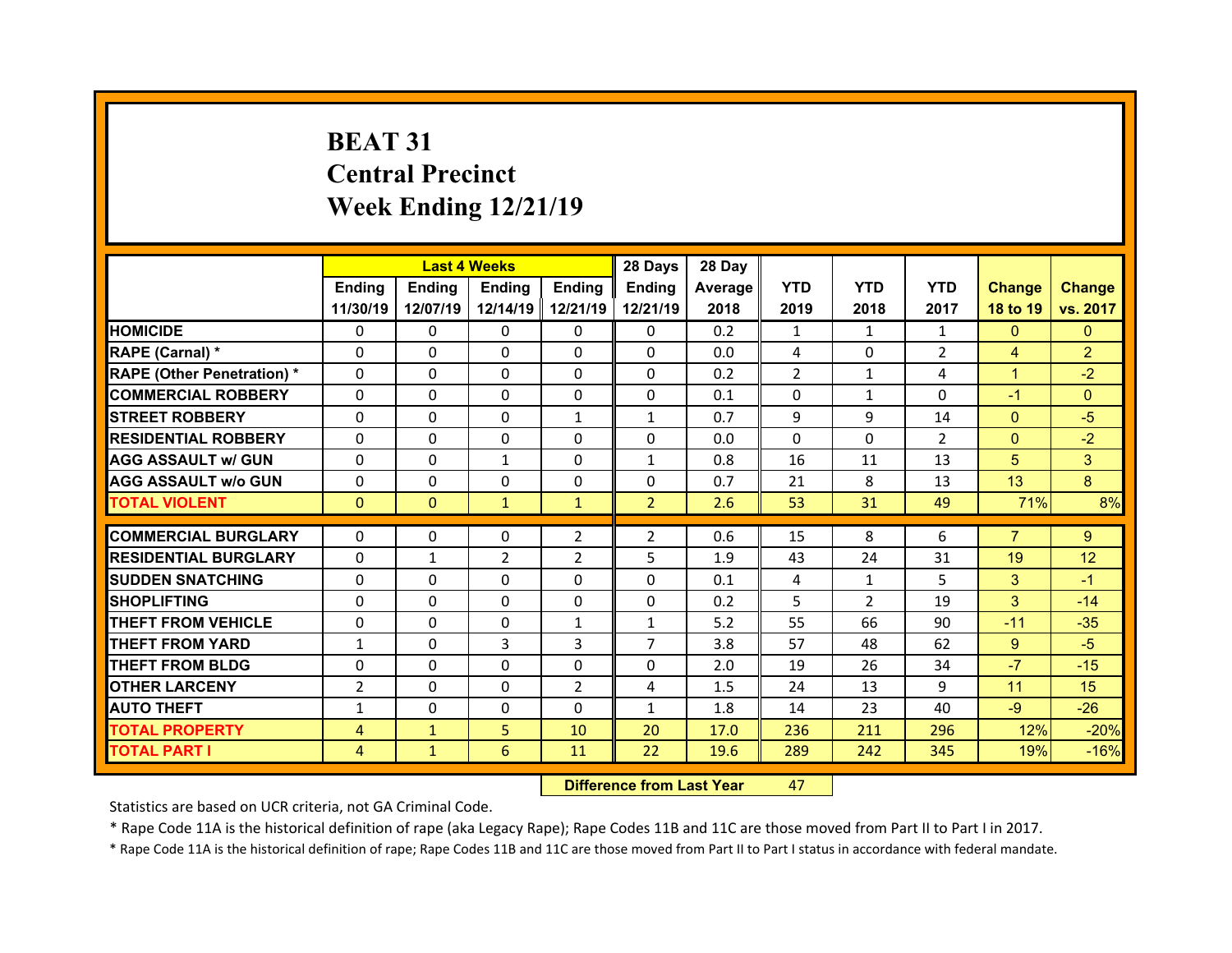## **BEAT 32 Central Precinct Week Ending 12/21/19**

|                                  |              | <b>Last 4 Weeks</b> |               |                | 28 Days        | 28 Day  |              |                |                |                |                |
|----------------------------------|--------------|---------------------|---------------|----------------|----------------|---------|--------------|----------------|----------------|----------------|----------------|
|                                  | Ending       | Ending              | <b>Ending</b> | <b>Ending</b>  | Ending         | Average | <b>YTD</b>   | <b>YTD</b>     | <b>YTD</b>     | <b>Change</b>  | <b>Change</b>  |
|                                  | 11/30/19     | 12/07/19            | 12/14/19      | 12/21/19       | 12/21/19       | 2018    | 2019         | 2018           | 2017           | 18 to 19       | vs. 2017       |
| <b>HOMICIDE</b>                  | $\Omega$     | 0                   | $\Omega$      | $\Omega$       | 0              | 0.0     | 1            | $\Omega$       | $\Omega$       | $\mathbf{1}$   | 1              |
| RAPE (Carnal) *                  | $\Omega$     | $\Omega$            | $\mathbf{0}$  | $\Omega$       | 0              | 0.1     | 3            | $\mathbf{1}$   | 5              | $\overline{2}$ | $-2$           |
| <b>RAPE (Other Penetration)*</b> | 0            | $\Omega$            | $\Omega$      | $\Omega$       | 0              | 0.1     | $\mathbf{1}$ | $\mathbf{1}$   | $\mathbf{1}$   | $\overline{0}$ | $\Omega$       |
| <b>COMMERCIAL ROBBERY</b>        | $\Omega$     | 0                   | $\Omega$      | $\mathbf{1}$   | $\mathbf{1}$   | 0.3     | 10           | 4              | $\overline{7}$ | 6              | 3              |
| <b>STREET ROBBERY</b>            | $\Omega$     | $\Omega$            | $\mathbf{0}$  | $\mathbf{1}$   | $\mathbf{1}$   | 0.3     | 4            | 4              | 6              | $\mathbf{0}$   | $-2$           |
| <b>RESIDENTIAL ROBBERY</b>       | $\Omega$     | $\Omega$            | $\Omega$      | $\Omega$       | $\Omega$       | 0.1     | $\Omega$     | $\mathbf{1}$   | $\Omega$       | $-1$           | $\Omega$       |
| <b>AGG ASSAULT w/ GUN</b>        | $\Omega$     | 0                   | $\Omega$      | $\Omega$       | $\Omega$       | 0.5     | 3            | $\overline{7}$ | 5              | $-4$           | $-2$           |
| <b>AGG ASSAULT w/o GUN</b>       | $\Omega$     | $\mathbf{1}$        | $\mathbf{0}$  | $\Omega$       | $\mathbf{1}$   | 0.8     | 9            | 10             | 5              | $-1$           | $\overline{4}$ |
| <b>TOTAL VIOLENT</b>             | $\mathbf{0}$ | $\mathbf{1}$        | $\mathbf{0}$  | $\overline{2}$ | 3 <sup>1</sup> | 2.2     | 31           | 28             | 29             | 11%            | 7%             |
| <b>COMMERCIAL BURGLARY</b>       |              |                     |               |                | $\Omega$       |         |              |                |                |                |                |
|                                  | 0            | 0                   | 0             | 0              |                | 0.2     | 4            | $\overline{2}$ | 4              | $\overline{2}$ | $\mathbf{0}$   |
| <b>RESIDENTIAL BURGLARY</b>      | $\Omega$     | 0                   | 0             | $\Omega$       | 0              | 2.1     | 23<br>3      | 27             | 25             | $-4$           | $-2$           |
|                                  |              |                     |               |                |                |         |              |                |                |                | $\overline{1}$ |
| <b>SUDDEN SNATCHING</b>          | 0            | $\Omega$            | $\mathbf{0}$  | $\Omega$       | 0              | 0.0     |              | $\Omega$       | $\overline{2}$ | 3              |                |
| <b>SHOPLIFTING</b>               | 0            | $\mathbf{1}$        | 0             | $\overline{2}$ | 3              | 5.2     | 41           | 67             | 50             | $-26$          | $-9$           |
| <b>THEFT FROM VEHICLE</b>        | $\mathbf{1}$ | 5                   | $\mathbf{1}$  | $\Omega$       | $\overline{7}$ | 6.4     | 60           | 83             | 112            | $-23$          | $-52$          |
| <b>THEFT FROM YARD</b>           | $\mathbf{1}$ | $\mathbf{1}$        | 0             | 1              | 3              | 3.6     | 34           | 47             | 35             | $-13$          | $-1$           |
| <b>THEFT FROM BLDG</b>           | 0            | 0                   | $\mathbf{1}$  | $\Omega$       | $\mathbf{1}$   | 2.4     | 32           | 31             | 54             | $\mathbf{1}$   | $-22$          |
| <b>OTHER LARCENY</b>             | $\mathbf{1}$ | $\mathbf{1}$        | 2             | $\Omega$       | 4              | 1.7     | 10           | 19             | 12             | $-9$           | $-2$           |
| <b>AUTO THEFT</b>                | 0            | $\Omega$            | 0             | $\mathbf{0}$   | 0              | 1.7     | 14           | 21             | 30             | $-7$           | $-16$          |
| <b>TOTAL PROPERTY</b>            | 3            | 8                   | 4             | $\overline{3}$ | 18             | 23.2    | 221          | 297            | 324            | $-26%$         | $-32%$         |
| <b>TOTAL PART I</b>              | 3            | 9                   | 4             | 5              | 21             | 25.5    | 252          | 325            | 353            | $-22%$         | $-29%$         |

 **Difference from Last Year**‐73

Statistics are based on UCR criteria, not GA Criminal Code.

\* Rape Code 11A is the historical definition of rape (aka Legacy Rape); Rape Codes 11B and 11C are those moved from Part II to Part I in 2017.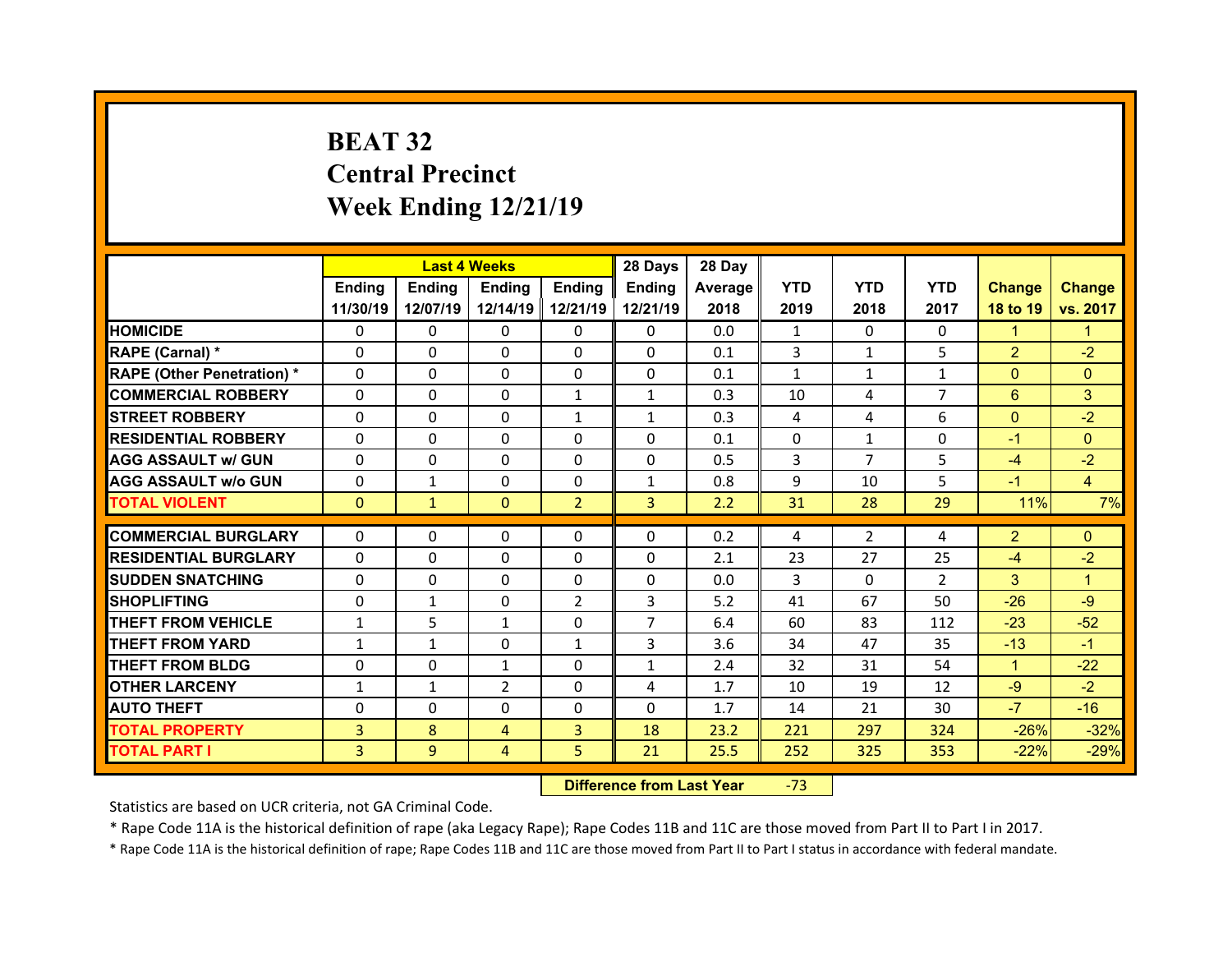## **BEAT 33 Central Precinct Week Ending 12/21/19**

|                                   |                | <b>Last 4 Weeks</b> |                |                | 28 Days        | 28 Day  |              |                |                |                |                |
|-----------------------------------|----------------|---------------------|----------------|----------------|----------------|---------|--------------|----------------|----------------|----------------|----------------|
|                                   | <b>Ending</b>  | <b>Endina</b>       | <b>Ending</b>  | <b>Ending</b>  | <b>Endina</b>  | Average | <b>YTD</b>   | <b>YTD</b>     | <b>YTD</b>     | <b>Change</b>  | <b>Change</b>  |
|                                   | 11/30/19       | 12/07/19            | 12/14/19       | 12/21/19       | 12/21/19       | 2018    | 2019         | 2018           | 2017           | 18 to 19       | vs. 2017       |
| <b>HOMICIDE</b>                   | 0              | 0                   | 0              | 0              | 0              | 0.0     | 2            | $\Omega$       | $\mathbf{1}$   | $\overline{2}$ | 1.             |
| RAPE (Carnal) *                   | 0              | 0                   | 0              | $\Omega$       | $\Omega$       | 0.2     | $\Omega$     | 3              | $\overline{2}$ | $-3$           | $-2$           |
| <b>RAPE (Other Penetration) *</b> | 0              | $\Omega$            | $\Omega$       | $\Omega$       | 0              | 0.2     | $\mathbf{1}$ | $\overline{2}$ | $\overline{2}$ | $-1$           | $-1$           |
| <b>COMMERCIAL ROBBERY</b>         | 0              | 0                   | $\mathbf{0}$   | $\mathbf{0}$   | 0              | 0.2     | 3            | $\overline{2}$ | 6              | $\mathbf{1}$   | $-3$           |
| <b>STREET ROBBERY</b>             | 0              | $\Omega$            | $\Omega$       | 1              | $\mathbf{1}$   | 1.7     | 17           | 20             | 19             | $-3$           | $-2$           |
| <b>RESIDENTIAL ROBBERY</b>        | 0              | 0                   | $\mathbf{0}$   | $\Omega$       | 0              | 0.0     | $\Omega$     | $\Omega$       | $\mathbf{1}$   | $\mathbf{0}$   | $-1$           |
| <b>AGG ASSAULT w/ GUN</b>         | 0              | $\Omega$            | $\mathbf{1}$   | $\Omega$       | $\mathbf{1}$   | 0.8     | 14           | 11             | 18             | 3              | $-4$           |
| <b>AGG ASSAULT w/o GUN</b>        | $\overline{2}$ | 0                   | $\mathbf{0}$   | $\mathbf{0}$   | $\overline{2}$ | 1.0     | 20           | 13             | 13             | $\overline{7}$ | $\overline{7}$ |
| <b>TOTAL VIOLENT</b>              | $\overline{2}$ | $\mathbf{0}$        | $\mathbf{1}$   | $\mathbf{1}$   | $\overline{4}$ | 4.1     | 57           | 51             | 62             | 12%            | $-8%$          |
|                                   |                |                     |                |                |                |         |              |                |                |                |                |
| <b>COMMERCIAL BURGLARY</b>        | $\mathbf{1}$   | 0                   | $\overline{2}$ | 1              | 4              | 0.8     | 16           | 11             | 8              | 5              | 8              |
| <b>RESIDENTIAL BURGLARY</b>       | 0              | 0                   | 0              | 1              | 1              | 1.8     | 24           | 22             | 22             | $\overline{2}$ | $\overline{2}$ |
| <b>SUDDEN SNATCHING</b>           | 0              | $\Omega$            | 0              | $\Omega$       | 0              | 0.4     | 1            | 5.             | 4              | $-4$           | $-3$           |
| <b>SHOPLIFTING</b>                | $\mathbf{1}$   | 3                   | 0              | $\mathbf{1}$   | 5              | 4.8     | 102          | 62             | 71             | 40             | 31             |
| <b>THEFT FROM VEHICLE</b>         | 0              | $\mathbf{1}$        | $\Omega$       | $\Omega$       | $\mathbf{1}$   | 4.5     | 44           | 58             | 73             | $-14$          | $-29$          |
| <b>THEFT FROM YARD</b>            | 0              | $\mathbf{1}$        | $\Omega$       | $\Omega$       | $\mathbf{1}$   | 3.6     | 47           | 46             | 41             | $\mathbf{1}$   | 6              |
| <b>THEFT FROM BLDG</b>            | $\mathbf{1}$   | 0                   | $\mathbf{1}$   | $\Omega$       | $\overline{2}$ | 2.7     | 20           | 33             | 32             | $-13$          | $-12$          |
| <b>OTHER LARCENY</b>              | 0              | $\Omega$            | $\mathbf{1}$   | $\Omega$       | $\mathbf{1}$   | 1.0     | 26           | 11             | 11             | 15             | 15             |
| <b>AUTO THEFT</b>                 | $\mathbf{1}$   | 0                   | $\mathbf{0}$   | 1              | $\overline{2}$ | 3.1     | 18           | 41             | 38             | $-23$          | $-20$          |
| <b>TOTAL PROPERTY</b>             | 4              | 5                   | 4              | $\overline{4}$ | 17             | 22.7    | 298          | 289            | 300            | 3%             | $-1%$          |
| <b>TOTAL PART I</b>               | 6              | 5                   | 5              | 5              | 21             | 26.8    | 355          | 340            | 362            | 4%             | $-2%$          |
|                                   |                |                     |                |                |                |         |              |                |                |                |                |

 **Difference from Last Year**r 15

Statistics are based on UCR criteria, not GA Criminal Code.

\* Rape Code 11A is the historical definition of rape (aka Legacy Rape); Rape Codes 11B and 11C are those moved from Part II to Part I in 2017.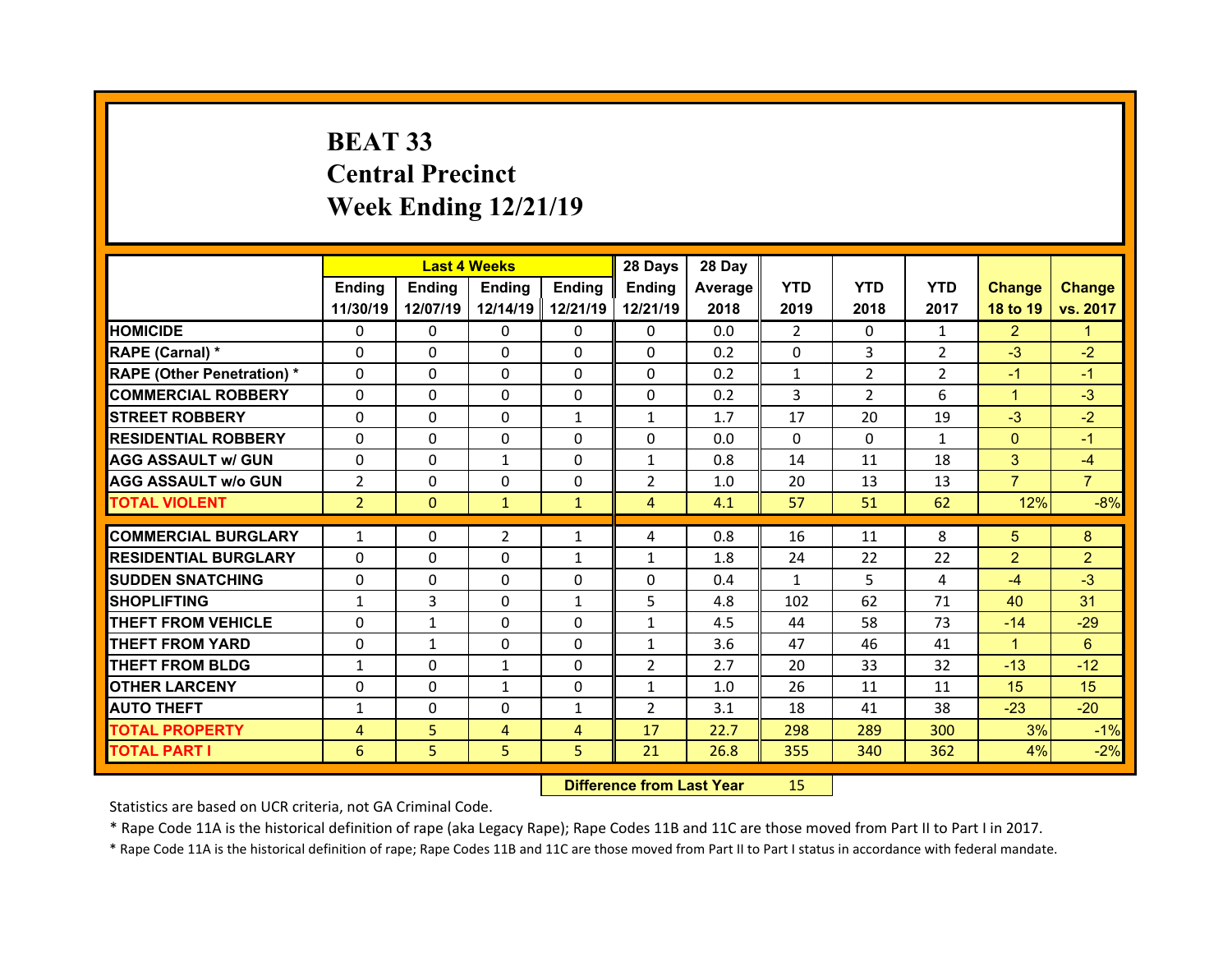## **BEAT 34 Central Precinct Week Ending 12/21/19**

|                                   |                | <b>Last 4 Weeks</b> |                |                | 28 Days        | 28 Day  |                |                |              |                |                |
|-----------------------------------|----------------|---------------------|----------------|----------------|----------------|---------|----------------|----------------|--------------|----------------|----------------|
|                                   | Ending         | <b>Ending</b>       | Ending         | Ending         | Ending         | Average | <b>YTD</b>     | <b>YTD</b>     | <b>YTD</b>   | <b>Change</b>  | <b>Change</b>  |
|                                   | 11/30/19       | 12/07/19            | 12/14/19       | 12/21/19       | 12/21/19       | 2018    | 2019           | 2018           | 2017         | 18 to 19       | vs. 2017       |
| <b>HOMICIDE</b>                   | $\Omega$       | 0                   | 0              | $\Omega$       | $\Omega$       | 0.2     | $\mathbf{1}$   | 3              | 4            | $-2$           | $-3$           |
| RAPE (Carnal) *                   | $\mathbf{0}$   | 0                   | $\mathbf{0}$   | $\mathbf{0}$   | $\Omega$       | 0.1     | $\overline{3}$ | $\mathbf{1}$   | 6            | $\overline{2}$ | $-3$           |
| <b>RAPE (Other Penetration) *</b> | $\Omega$       | $\Omega$            | $\Omega$       | $\Omega$       | $\Omega$       | 0.0     | $\mathbf{1}$   | $\Omega$       | $\Omega$     | $\mathbf{1}$   | $\overline{1}$ |
| <b>COMMERCIAL ROBBERY</b>         | $\Omega$       | $\Omega$            | $\mathbf{0}$   | $\Omega$       | $\Omega$       | 0.0     | $\Omega$       | $\Omega$       | $\mathbf{1}$ | $\overline{0}$ | $-1$           |
| <b>STREET ROBBERY</b>             | $\Omega$       | 0                   | $\Omega$       | $\Omega$       | $\Omega$       | 0.8     | 12             | 11             | 8            | $\mathbf{1}$   | $\overline{4}$ |
| <b>RESIDENTIAL ROBBERY</b>        | $\Omega$       | 0                   | 0              | $\Omega$       | $\Omega$       | 0.2     | 2              | $\overline{2}$ | 4            | $\overline{0}$ | $-2$           |
| <b>AGG ASSAULT w/ GUN</b>         | 3              | $\overline{2}$      | $\mathbf{1}$   | $\Omega$       | 6              | 1.8     | 29             | 21             | 30           | 8              | $-1$           |
| <b>AGG ASSAULT w/o GUN</b>        | $\overline{2}$ | 0                   | 0              | $\Omega$       | $\overline{2}$ | 2.3     | 33             | 30             | 23           | 3              | 10             |
| <b>TOTAL VIOLENT</b>              | 5              | $\overline{2}$      | $\mathbf{1}$   | $\Omega$       | 8              | 5.4     | 81             | 68             | 76           | 19%            | 7%             |
|                                   |                |                     |                |                |                |         |                |                |              |                |                |
| <b>COMMERCIAL BURGLARY</b>        | $\mathbf{1}$   | 0                   | 0              | $\mathbf{0}$   | $\mathbf{1}$   | 0.1     | 6              | 1              | 5            | 5              | 1              |
| <b>RESIDENTIAL BURGLARY</b>       | 0              | 0                   | $\mathbf{1}$   | $\Omega$       | $\mathbf{1}$   | 4.4     | 41             | 57             | 68           | $-16$          | $-27$          |
| <b>SUDDEN SNATCHING</b>           | $\mathbf{1}$   | 0                   | $\Omega$       | $\Omega$       | $\mathbf{1}$   | 0.3     | $\overline{2}$ | 4              | 6            | $-2$           | $-4$           |
| <b>SHOPLIFTING</b>                | $\mathbf{1}$   | $\Omega$            | $\Omega$       | 1              | $\overline{2}$ | 0.5     | 17             | 6              | 37           | 11             | $-20$          |
| <b>THEFT FROM VEHICLE</b>         | 0              | $\Omega$            | $\mathbf{1}$   | $\mathbf{1}$   | $\overline{2}$ | 2.8     | 30             | 36             | 43           | $-6$           | $-13$          |
| <b>THEFT FROM YARD</b>            | 3              | 0                   | $\Omega$       | $\Omega$       | 3              | 1.5     | 30             | 19             | 21           | 11             | 9              |
| <b>THEFT FROM BLDG</b>            | $\mathbf{1}$   | $\mathbf{1}$        | $\mathbf{0}$   | $\Omega$       | $\overline{2}$ | 2.1     | 17             | 27             | 30           | $-10$          | $-13$          |
|                                   |                |                     | $\Omega$       | $\Omega$       | $\Omega$       | 0.2     | 4              | $\mathbf{1}$   | 3            | 3              | $\mathbf{1}$   |
| <b>OTHER LARCENY</b>              | $\Omega$       | $\Omega$            |                |                |                |         |                |                |              |                |                |
| <b>AUTO THEFT</b>                 | $\mathbf{0}$   | 0                   | $\mathbf{0}$   | $\mathbf{1}$   | $\mathbf{1}$   | 2.3     | 25             | 29             | 40           | $-4$           | $-15$          |
| <b>TOTAL PROPERTY</b>             | $\overline{7}$ | $\mathbf{1}$        | $\overline{2}$ | $\overline{3}$ | 13             | 14.0    | 172            | 180            | 253          | $-4%$          | $-32%$         |

 **Difference from Last Year**r 5

Statistics are based on UCR criteria, not GA Criminal Code.

\* Rape Code 11A is the historical definition of rape (aka Legacy Rape); Rape Codes 11B and 11C are those moved from Part II to Part I in 2017.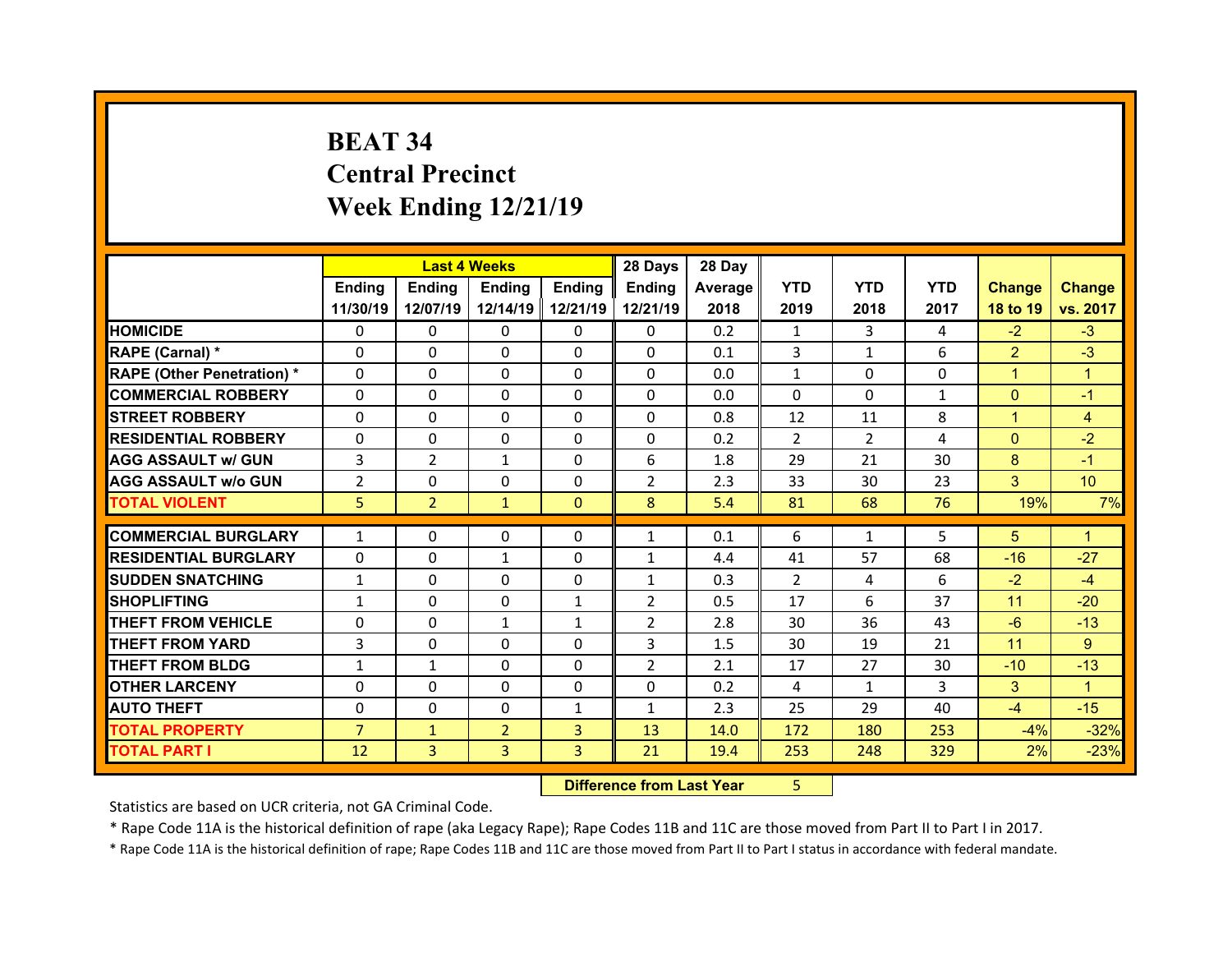## **BEAT 35 Central Precinct Week Ending 12/21/19**

|                                  |              |                | <b>Last 4 Weeks</b> |                | 28 Days        | 28 Day  |                |                |              |                |               |
|----------------------------------|--------------|----------------|---------------------|----------------|----------------|---------|----------------|----------------|--------------|----------------|---------------|
|                                  | Ending       | Ending         | <b>Ending</b>       | <b>Ending</b>  | Ending         | Average | <b>YTD</b>     | <b>YTD</b>     | <b>YTD</b>   | <b>Change</b>  | <b>Change</b> |
|                                  | 11/30/19     | 12/07/19       | 12/14/19            | 12/21/19       | 12/21/19       | 2018    | 2019           | 2018           | 2017         | 18 to 19       | vs. 2017      |
| <b>HOMICIDE</b>                  | $\Omega$     | 0              | 0                   | $\Omega$       | 0              | 0.1     | $\Omega$       | 1              | $\mathbf{1}$ | $-1$           | $-1$          |
| RAPE (Carnal) *                  | $\Omega$     | 0              | $\mathbf{0}$        | $\Omega$       | 0              | 0.3     | $\Omega$       | 4              | $\Omega$     | $-4$           | $\Omega$      |
| <b>RAPE (Other Penetration)*</b> | 0            | $\Omega$       | $\Omega$            | $\Omega$       | 0              | 0.3     | 0              | 3              | $\Omega$     | $-3$           | $\Omega$      |
| <b>COMMERCIAL ROBBERY</b>        | $\Omega$     | 0              | $\Omega$            | $\Omega$       | 0              | 0.2     | 2              | $\overline{2}$ | 4            | $\mathbf{0}$   | $-2$          |
| <b>STREET ROBBERY</b>            | $\Omega$     | $\mathbf{1}$   | $\mathbf{0}$        | $\Omega$       | $\mathbf{1}$   | 0.6     | 13             | $\overline{7}$ | 8            | 6              | 5             |
| <b>RESIDENTIAL ROBBERY</b>       | $\Omega$     | $\Omega$       | $\mathbf{0}$        | $\Omega$       | $\Omega$       | 0.0     | $\Omega$       | $\Omega$       | $\mathbf{1}$ | $\mathbf{0}$   | $-1$          |
| <b>AGG ASSAULT w/ GUN</b>        | $\mathbf{1}$ | 0              | $\Omega$            | $\mathbf{1}$   | $\overline{2}$ | 1.9     | 31             | 25             | 16           | 6              | 15            |
| <b>AGG ASSAULT w/o GUN</b>       | $\Omega$     | $\mathbf{1}$   | $\mathbf{0}$        | $\Omega$       | $\mathbf{1}$   | 1.6     | 20             | 18             | 15           | $\overline{2}$ | 5             |
| <b>TOTAL VIOLENT</b>             | $\mathbf{1}$ | $\overline{2}$ | $\mathbf{0}$        | $\mathbf{1}$   | $\overline{4}$ | 5.0     | 66             | 60             | 45           | 10%            | 47%           |
| <b>COMMERCIAL BURGLARY</b>       |              |                |                     |                |                |         |                | 5              |              |                |               |
|                                  | $\mathbf{1}$ | $\mathbf{1}$   | 0                   | 0              | $\overline{2}$ | 0.4     | 16             |                | 13           | 11             | 3             |
| <b>RESIDENTIAL BURGLARY</b>      | $\mathbf{1}$ | $\mathbf{1}$   | $\mathbf{1}$        | $\Omega$       | 3              | 3.6     | 37             | 46             | 47           | $-9$           | $-10$         |
| <b>SUDDEN SNATCHING</b>          | 0            | $\Omega$       | $\Omega$            | $\Omega$       | 0              | 0.2     | $\overline{2}$ | $\overline{2}$ | 3            | $\overline{0}$ | $-1$          |
| <b>SHOPLIFTING</b>               | $\mathbf{1}$ | $\mathbf{1}$   | $\mathbf{1}$        | $\Omega$       | 3              | 2.5     | 31             | 31             | 28           | $\overline{0}$ | 3             |
| <b>THEFT FROM VEHICLE</b>        | $\mathbf{1}$ | 0              | $\mathbf{1}$        | $\mathbf{1}$   | 3              | 3.9     | 83             | 51             | 47           | 32             | 36            |
| <b>THEFT FROM YARD</b>           | 0            | 0              | 0                   | $\Omega$       | 0              | 2.1     | 17             | 27             | 28           | $-10$          | $-11$         |
| <b>THEFT FROM BLDG</b>           | $\Omega$     | $\mathbf{1}$   | $\mathbf{0}$        | $\Omega$       | $\mathbf{1}$   | 1.3     | 22             | 17             | 34           | 5              | $-12$         |
| <b>OTHER LARCENY</b>             | $\Omega$     | 0              | $\Omega$            | $\mathbf{1}$   | $\mathbf{1}$   | 0.8     | 14             | 6              | 6            | 8              | 8             |
|                                  |              |                | $\mathbf{1}$        | $\Omega$       | 4              | 3.5     | 27             | 45             | 30           | $-18$          | $-3$          |
| <b>AUTO THEFT</b>                | $\mathbf{1}$ | $\overline{2}$ |                     |                |                |         |                |                |              |                |               |
| <b>TOTAL PROPERTY</b>            | 5            | 6              | 4                   | $\overline{2}$ | 17             | 18.3    | 249            | 230            | 236          | 8%             | 6%            |
| <b>TOTAL PART I</b>              | 6            | 8              | 4                   | 3              | 21             | 23.2    | 315            | 290            | 281          | 9%             | 12%           |

 **Difference from Last Year**25

Statistics are based on UCR criteria, not GA Criminal Code.

\* Rape Code 11A is the historical definition of rape (aka Legacy Rape); Rape Codes 11B and 11C are those moved from Part II to Part I in 2017.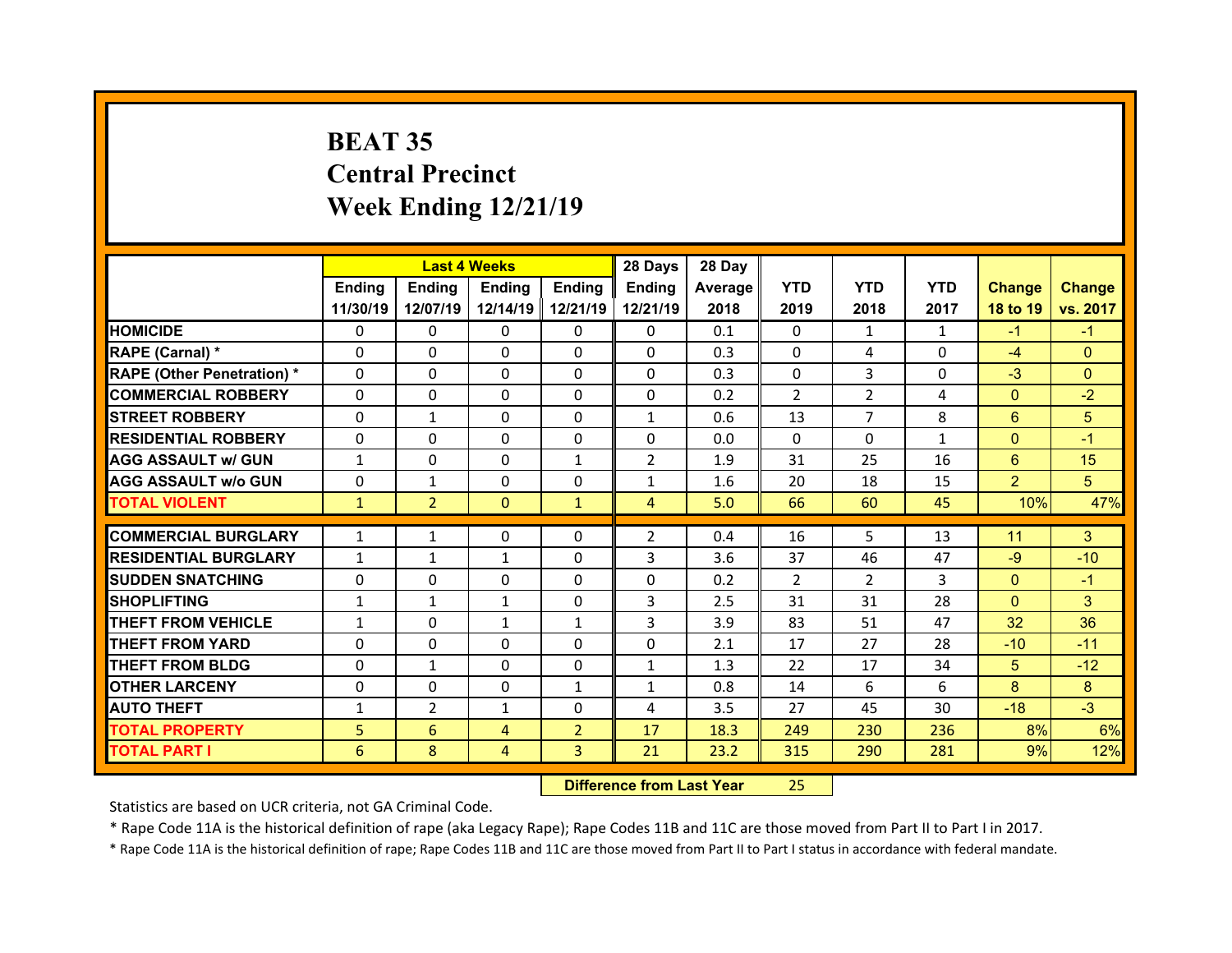## **BEAT 36 Central Precinct Week Ending 12/21/19**

|                                   |              | <b>Last 4 Weeks</b> |                |                | 28 Days        | 28 Day  |                |                |                |                |                |
|-----------------------------------|--------------|---------------------|----------------|----------------|----------------|---------|----------------|----------------|----------------|----------------|----------------|
|                                   | Ending       | <b>Ending</b>       | <b>Ending</b>  | Ending         | Ending         | Average | <b>YTD</b>     | <b>YTD</b>     | <b>YTD</b>     | <b>Change</b>  | <b>Change</b>  |
|                                   | 11/30/19     | 12/07/19            | 12/14/19       | 12/21/19       | 12/21/19       | 2018    | 2019           | 2018           | 2017           | 18 to 19       | vs. 2017       |
| <b>HOMICIDE</b>                   | 0            | 0                   | 0              | 0              | $\mathbf{0}$   | 0.1     | $\mathbf{0}$   | 1              | $\Omega$       | $-1$           | $\Omega$       |
| RAPE (Carnal) *                   | $\Omega$     | $\Omega$            | $\Omega$       | $\Omega$       | $\Omega$       | 0.2     | $\overline{2}$ | 3              | $\overline{2}$ | $-1$           | $\Omega$       |
| <b>RAPE (Other Penetration) *</b> | 0            | $\Omega$            | $\Omega$       | $\Omega$       | $\Omega$       | 0.1     | 0              | $\mathbf{1}$   | $\Omega$       | $-1$           | $\Omega$       |
| <b>COMMERCIAL ROBBERY</b>         | $\Omega$     | $\Omega$            | $\Omega$       | $\Omega$       | $\Omega$       | 0.0     | 3              | $\Omega$       | $\overline{3}$ | 3              | $\Omega$       |
| <b>STREET ROBBERY</b>             | $\Omega$     | $\Omega$            | $\Omega$       | $\mathbf{1}$   | $\mathbf{1}$   | 0.4     | $\overline{7}$ | 4              | 4              | 3              | 3              |
| <b>RESIDENTIAL ROBBERY</b>        | $\Omega$     | $\Omega$            | $\Omega$       | $\Omega$       | $\Omega$       | 0.4     | $\mathbf{1}$   | 5              | $\mathbf{1}$   | $-4$           | $\Omega$       |
| <b>AGG ASSAULT w/ GUN</b>         | $\Omega$     | $\Omega$            | $\Omega$       | $\Omega$       | $\Omega$       | 0.7     | 13             | 9              | 8              | $\overline{4}$ | 5              |
| <b>AGG ASSAULT W/o GUN</b>        | $\Omega$     | 0                   | $\mathbf{1}$   | $\Omega$       | $\mathbf{1}$   | 0.7     | 9              | 8              | 8              | $\mathbf{1}$   | $\mathbf{1}$   |
| <b>TOTAL VIOLENT</b>              | $\mathbf{0}$ | $\mathbf{0}$        | $\mathbf{1}$   | $\mathbf{1}$   | 2 <sup>1</sup> | 2.5     | 35             | 31             | 26             | 13%            | 35%            |
|                                   |              |                     |                |                |                |         |                |                |                |                |                |
| <b>COMMERCIAL BURGLARY</b>        | $\mathbf{1}$ | 0                   | 0              | $\mathbf{1}$   | $\overline{2}$ | 0.5     | 12             | 6              | 11             | $6^{\circ}$    | $\mathbf{1}$   |
| <b>RESIDENTIAL BURGLARY</b>       | $\Omega$     | 4                   | $\Omega$       | $\Omega$       | 4              | 1.6     | 30             | 21             | 21             | 9              | 9              |
| <b>ISUDDEN SNATCHING</b>          | 0            | 0                   | 0              | 0              | $\mathbf{0}$   | 0.2     | $\mathbf{1}$   | $\overline{2}$ | $\overline{2}$ | $-1$           | $-1$           |
| <b>SHOPLIFTING</b>                | 0            | $\mathbf{1}$        | $\Omega$       | 0              | $\mathbf{1}$   | 3.5     | 46             | 43             | 33             | 3              | 13             |
|                                   |              |                     |                |                |                |         |                |                |                |                |                |
| <b>THEFT FROM VEHICLE</b>         | $\Omega$     | 0                   | $\Omega$       | $\Omega$       | $\Omega$       | 3.2     | 42             | 40             | 39             | $\overline{2}$ | 3              |
| <b>THEFT FROM YARD</b>            | 0            | 0                   | 0              | 0              | $\mathbf{0}$   | 1.1     | 9              | 14             | 20             | $-5$           | $-11$          |
| <b>THEFT FROM BLDG</b>            | $\Omega$     | $\mathbf{1}$        | $\Omega$       | $\Omega$       | $\mathbf{1}$   | 2.1     | 20             | 28             | 18             | $-8$           | $\overline{2}$ |
| <b>OTHER LARCENY</b>              | 0            | $\Omega$            | $\Omega$       | $\mathbf{1}$   | $\mathbf{1}$   | 0.2     | 4              | 1              | 4              | 3              | $\Omega$       |
| <b>AUTO THEFT</b>                 | 0            | $\Omega$            | $\mathbf{1}$   | $\mathbf{1}$   | $\overline{2}$ | 1.8     | 24             | 21             | 24             | 3              | $\mathbf{0}$   |
| <b>TOTAL PROPERTY</b>             | $\mathbf{1}$ | 6                   | $\mathbf{1}$   | $\overline{3}$ | 11             | 14.2    | 188            | 176            | 172            | 7%             | 9%             |
| <b>TOTAL PART I</b>               | $\mathbf{1}$ | 6                   | $\overline{2}$ | 4              | 13             | 16.7    | 223            | 207            | 198            | 8%             | 13%            |

 **Difference from Last Year**r 16

Statistics are based on UCR criteria, not GA Criminal Code.

\* Rape Code 11A is the historical definition of rape (aka Legacy Rape); Rape Codes 11B and 11C are those moved from Part II to Part I in 2017.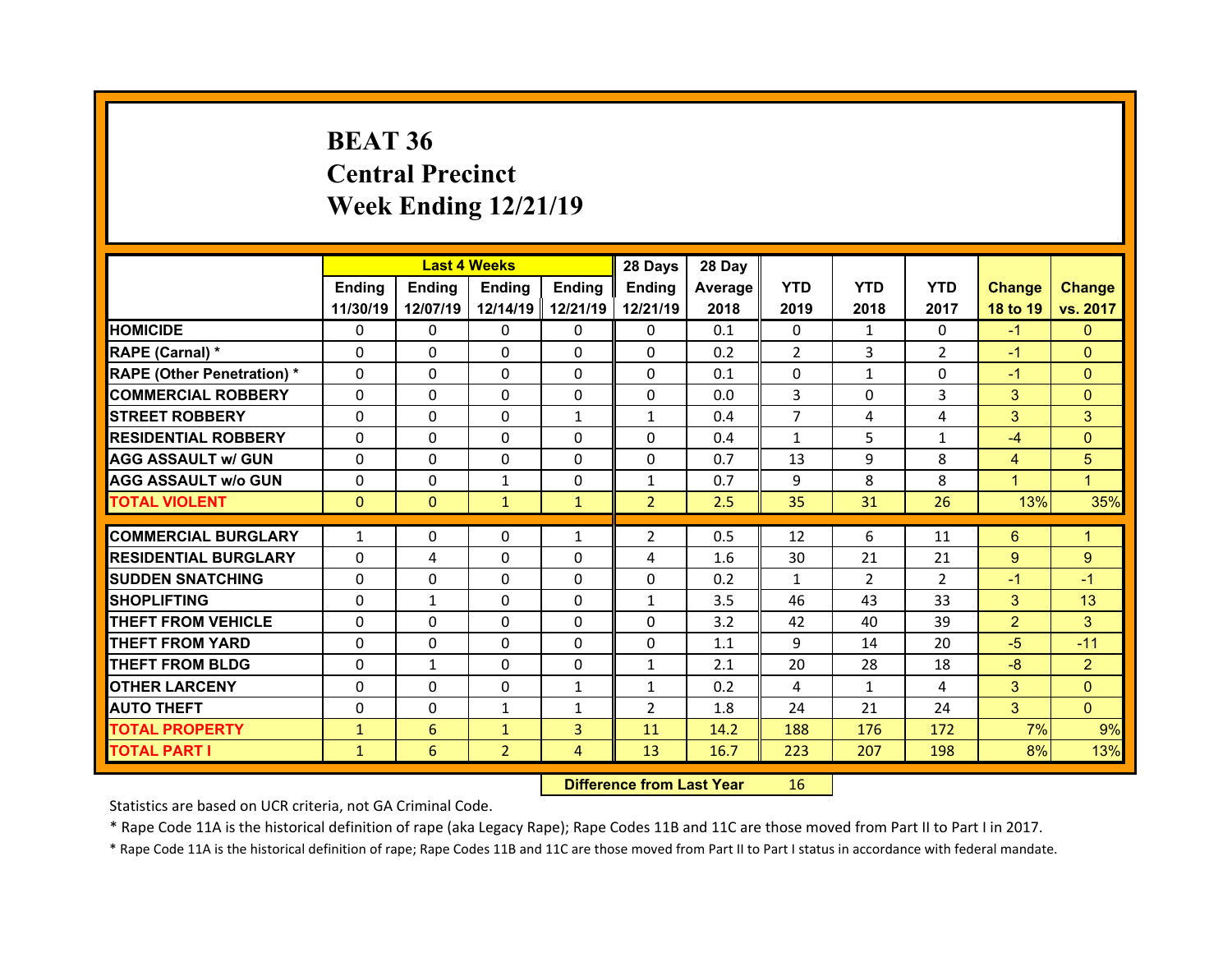## **BEAT 41South Precinct Week Ending 12/21/19**

|                                   |                | <b>Last 4 Weeks</b> |              |                | 28 Days        | 28 Day  |              |                |                |                |                |
|-----------------------------------|----------------|---------------------|--------------|----------------|----------------|---------|--------------|----------------|----------------|----------------|----------------|
|                                   | Ending         | <b>Ending</b>       | Ending       | Ending         | Ending         | Average | <b>YTD</b>   | <b>YTD</b>     | <b>YTD</b>     | <b>Change</b>  | <b>Change</b>  |
|                                   | 11/30/19       | 12/07/19            | 12/14/19     | 12/21/19       | 12/21/19       | 2018    | 2019         | 2018           | 2017           | 18 to 19       | vs. 2017       |
| <b>HOMICIDE</b>                   | $\Omega$       | $\Omega$            | $\Omega$     | $\Omega$       | $\Omega$       | 0.0     | 1            | $\Omega$       | $\Omega$       | $\mathbf{1}$   | 1              |
| RAPE (Carnal) *                   | $\Omega$       | $\mathbf{1}$        | $\Omega$     | $\Omega$       | $\mathbf{1}$   | 0.2     | 3            | $\overline{2}$ | $\mathbf{1}$   | $\mathbf{1}$   | $\overline{2}$ |
| <b>RAPE (Other Penetration) *</b> | $\Omega$       | $\Omega$            | $\mathbf{0}$ | $\Omega$       | $\Omega$       | 0.1     | $\Omega$     | $\mathbf{1}$   | $\Omega$       | $-1$           | $\Omega$       |
| <b>COMMERCIAL ROBBERY</b>         | $\Omega$       | $\Omega$            | $\mathbf{1}$ | $\mathbf{1}$   | $\overline{2}$ | 0.2     | 8            | $\overline{2}$ | 15             | 6              | $-7$           |
| <b>STREET ROBBERY</b>             | $\Omega$       | $\Omega$            | $\Omega$     | $\mathbf{1}$   | $\mathbf{1}$   | 0.3     | 11           | 4              | 4              | $\overline{7}$ | $\overline{7}$ |
| <b>RESIDENTIAL ROBBERY</b>        | $\Omega$       | $\Omega$            | $\mathbf{0}$ | $\Omega$       | $\Omega$       | 0.1     | $\mathbf{1}$ | $\mathbf{1}$   | $\mathbf{1}$   | $\overline{0}$ | $\Omega$       |
| <b>AGG ASSAULT w/ GUN</b>         | $\Omega$       | 0                   | $\Omega$     | $\Omega$       | $\Omega$       | 0.1     | 3            | $\mathbf{1}$   | $\overline{2}$ | $\overline{2}$ | $\mathbf{1}$   |
| <b>AGG ASSAULT w/o GUN</b>        | $\Omega$       | $\mathbf{1}$        | $\mathbf{0}$ | $\Omega$       | $\mathbf{1}$   | 0.2     | 11           | 3              | 5              | 8              | $6^{\circ}$    |
| <b>TOTAL VIOLENT</b>              | $\mathbf{0}$   | $\overline{2}$      | $\mathbf{1}$ | $\overline{2}$ | 5              | 1.1     | 38           | 14             | 28             | 171%           | 36%            |
|                                   |                |                     |              |                |                |         |              |                |                |                |                |
| <b>COMMERCIAL BURGLARY</b>        | $\mathbf{1}$   | 0                   | 0            | 0              | $\mathbf{1}$   | 0.8     | 14           | 10             | 17             | 4              | $-3$           |
| <b>RESIDENTIAL BURGLARY</b>       | 0              | $\Omega$            | $\Omega$     | $\Omega$       | 0              | 1.2     | 10           | 15             | 27             | $-5$           | $-17$          |
| <b>SUDDEN SNATCHING</b>           | $\Omega$       | 0                   | $\mathbf{0}$ | 1              | $\mathbf{1}$   | 0.4     | 3            | 4              | 3              | $-1$           | $\Omega$       |
| <b>SHOPLIFTING</b>                | 0              | 0                   | $\mathbf{1}$ | $\Omega$       | $\mathbf{1}$   | 1.7     | 24           | 19             | 55             | 5              | $-31$          |
| <b>THEFT FROM VEHICLE</b>         | 0              | 0                   | $\mathbf{1}$ | $\overline{2}$ | 3              | 3.5     | 68           | 45             | 45             | 23             | 23             |
| <b>THEFT FROM YARD</b>            | 0              | 0                   | $\Omega$     | $\Omega$       | 0              | 1.2     | 10           | 16             | 26             | $-6$           | $-16$          |
|                                   |                |                     |              |                |                |         |              |                |                |                |                |
| <b>THEFT FROM BLDG</b>            | $\Omega$       | 0                   | $\mathbf{0}$ | $\overline{2}$ | $\overline{2}$ | 2.0     | 41           | 26             | 38             | 15             | 3              |
| <b>OTHER LARCENY</b>              | $\mathbf{0}$   | 0                   | $\Omega$     | $\Omega$       | $\Omega$       | 0.4     | 4            | 4              | 4              | $\mathbf{0}$   | $\Omega$       |
| <b>AUTO THEFT</b>                 | $\mathbf{1}$   | 0                   | $\mathbf{1}$ | $\mathbf{0}$   | $\overline{2}$ | 0.8     | 20           | 11             | 20             | $9^{\circ}$    | $\Omega$       |
| <b>TOTAL PROPERTY</b>             | $\overline{2}$ | $\Omega$            | 3            | 5              | 10             | 11.9    | 194          | 150            | 235            | 29%            | $-17%$         |
| <b>TOTAL PART I</b>               | $\overline{2}$ | $\overline{2}$      | 4            | $\overline{7}$ | 15             | 13.0    | 232          | 164            | 263            | 41%            | $-12%$         |

 **Difference from Last Year**r 68

Statistics are based on UCR criteria, not GA Criminal Code.

\* Rape Code 11A is the historical definition of rape (aka Legacy Rape); Rape Codes 11B and 11C are those moved from Part II to Part I in 2017.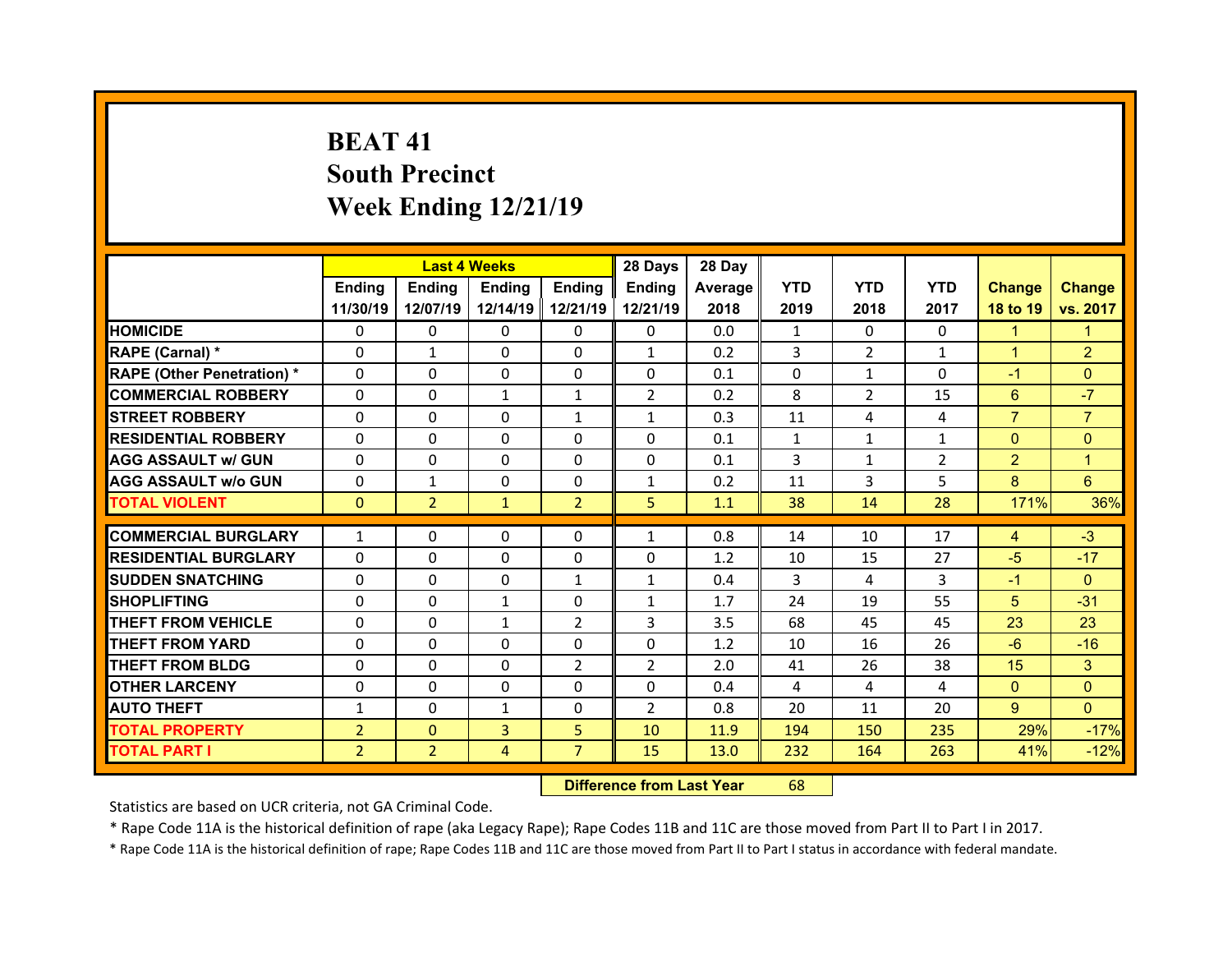## **BEAT 42South Precinct Week Ending 12/21/19**

|                                   |              | <b>Last 4 Weeks</b> |               |                | 28 Days        | 28 Day  |                |                |                |                |                |
|-----------------------------------|--------------|---------------------|---------------|----------------|----------------|---------|----------------|----------------|----------------|----------------|----------------|
|                                   | Ending       | <b>Ending</b>       | <b>Ending</b> | Ending         | Ending         | Average | <b>YTD</b>     | <b>YTD</b>     | <b>YTD</b>     | <b>Change</b>  | <b>Change</b>  |
|                                   | 11/30/19     | 12/07/19            | 12/14/19      | 12/21/19       | 12/21/19       | 2018    | 2019           | 2018           | 2017           | 18 to 19       | vs. 2017       |
| <b>HOMICIDE</b>                   | $\Omega$     | $\Omega$            | 0             | $\mathbf{0}$   | 0              | 0.0     | $\mathbf{1}$   | $\Omega$       | $\Omega$       | $\mathbf{1}$   | 1              |
| RAPE (Carnal) *                   | $\Omega$     | $\Omega$            | $\Omega$      | $\Omega$       | 0              | 0.2     | 3              | $\overline{2}$ | $\mathbf{1}$   | $\mathbf{1}$   | $\overline{2}$ |
| <b>RAPE (Other Penetration) *</b> | $\Omega$     | $\Omega$            | $\Omega$      | $\Omega$       | $\Omega$       | 0.2     | $\mathbf{1}$   | 3              | $\mathbf{1}$   | $-2$           | $\Omega$       |
| <b>COMMERCIAL ROBBERY</b>         | $\Omega$     | $\Omega$            | $\mathbf{0}$  | $\Omega$       | $\Omega$       | 0.3     | 3              | 4              | 5              | $-1$           | $-2$           |
| <b>STREET ROBBERY</b>             | $\Omega$     | $\Omega$            | $\Omega$      | $\Omega$       | $\Omega$       | 0.4     | 5              | 5.             | 4              | $\overline{0}$ | $\overline{1}$ |
| <b>RESIDENTIAL ROBBERY</b>        | $\Omega$     | $\Omega$            | $\mathbf{0}$  | $\Omega$       | $\Omega$       | 0.0     | $\mathbf{1}$   | $\Omega$       | $\mathbf{1}$   | $\mathbf{1}$   | $\Omega$       |
| <b>AGG ASSAULT w/ GUN</b>         | $\Omega$     | $\Omega$            | $\mathbf{0}$  | $\Omega$       | $\Omega$       | 0.3     | 6              | 4              | 3              | $\overline{2}$ | 3              |
| <b>AGG ASSAULT w/o GUN</b>        | $\Omega$     | $\Omega$            | $\Omega$      | $\Omega$       | $\Omega$       | 0.7     | $\overline{7}$ | 9              | $\overline{2}$ | $-2$           | 5              |
| <b>TOTAL VIOLENT</b>              | $\mathbf{0}$ | $\mathbf{0}$        | $\mathbf{0}$  | $\mathbf{0}$   | $\mathbf{0}$   | 2.1     | 27             | 27             | 17             | 0%             | 59%            |
| <b>COMMERCIAL BURGLARY</b>        |              |                     |               |                | $\overline{2}$ | 1.0     | 12             | 12             | 14             |                |                |
|                                   | $\mathbf{1}$ | 0                   | $\mathbf{1}$  | $\mathbf{0}$   |                |         |                |                |                | $\mathbf{0}$   | $-2$           |
| <b>RESIDENTIAL BURGLARY</b>       | 0            | 0                   | $\mathbf{1}$  | $\Omega$       | $\mathbf{1}$   | 0.6     | 10             | 8              | $\overline{7}$ | $\overline{2}$ | 3              |
| <b>SUDDEN SNATCHING</b>           | $\mathbf{0}$ | 0                   | $\mathbf{0}$  | $\Omega$       | $\Omega$       | 0.2     | $\mathcal{P}$  | $\mathcal{P}$  | 4              | $\Omega$       | $-2$           |
| <b>SHOPLIFTING</b>                | 3            | 3                   | 2             | 9              | 17             | 27.6    | 237            | 341            | 342            | $-104$         | $-105$         |
| <b>THEFT FROM VEHICLE</b>         | $\Omega$     | $\mathbf{1}$        | $\mathbf{0}$  | $\Omega$       | $\mathbf{1}$   | 3.9     | 41             | 50             | 60             | $-9$           | $-19$          |
| <b>THEFT FROM YARD</b>            | $\Omega$     | $\Omega$            | $\mathbf{1}$  | $\Omega$       | $\mathbf{1}$   | 1.0     | 8              | 13             | 14             | $-5$           | $-6$           |
| <b>THEFT FROM BLDG</b>            | $\mathbf{1}$ | 0                   | 0             | $\overline{2}$ | 3              | 1.8     | 30             | 21             | 38             | $9^{\circ}$    | $-8$           |
| <b>OTHER LARCENY</b>              | $\Omega$     | $\Omega$            | $\Omega$      | $\mathbf{1}$   | $\mathbf{1}$   | 0.1     | 10             | $\mathbf{1}$   | 5.             | 9              | 5              |
| <b>AUTO THEFT</b>                 | $\mathbf{1}$ | 0                   | 0             | $\mathbf{0}$   | $\mathbf{1}$   | 1.8     | 25             | 21             | 22             | $\overline{4}$ | 3              |
| <b>TOTAL PROPERTY</b>             | 6            | $\overline{4}$      | 5             | 12             | 27             | 37.9    | 375            | 469            | 506            | $-20%$         | $-26%$         |
| <b>TOTAL PART I</b>               | 6            | 4                   | 5             | 12             | 27             | 40.0    | 402            | 496            | 523            | $-19%$         | $-23%$         |

 **Difference from Last Year**r -94

Statistics are based on UCR criteria, not GA Criminal Code.

\* Rape Code 11A is the historical definition of rape (aka Legacy Rape); Rape Codes 11B and 11C are those moved from Part II to Part I in 2017.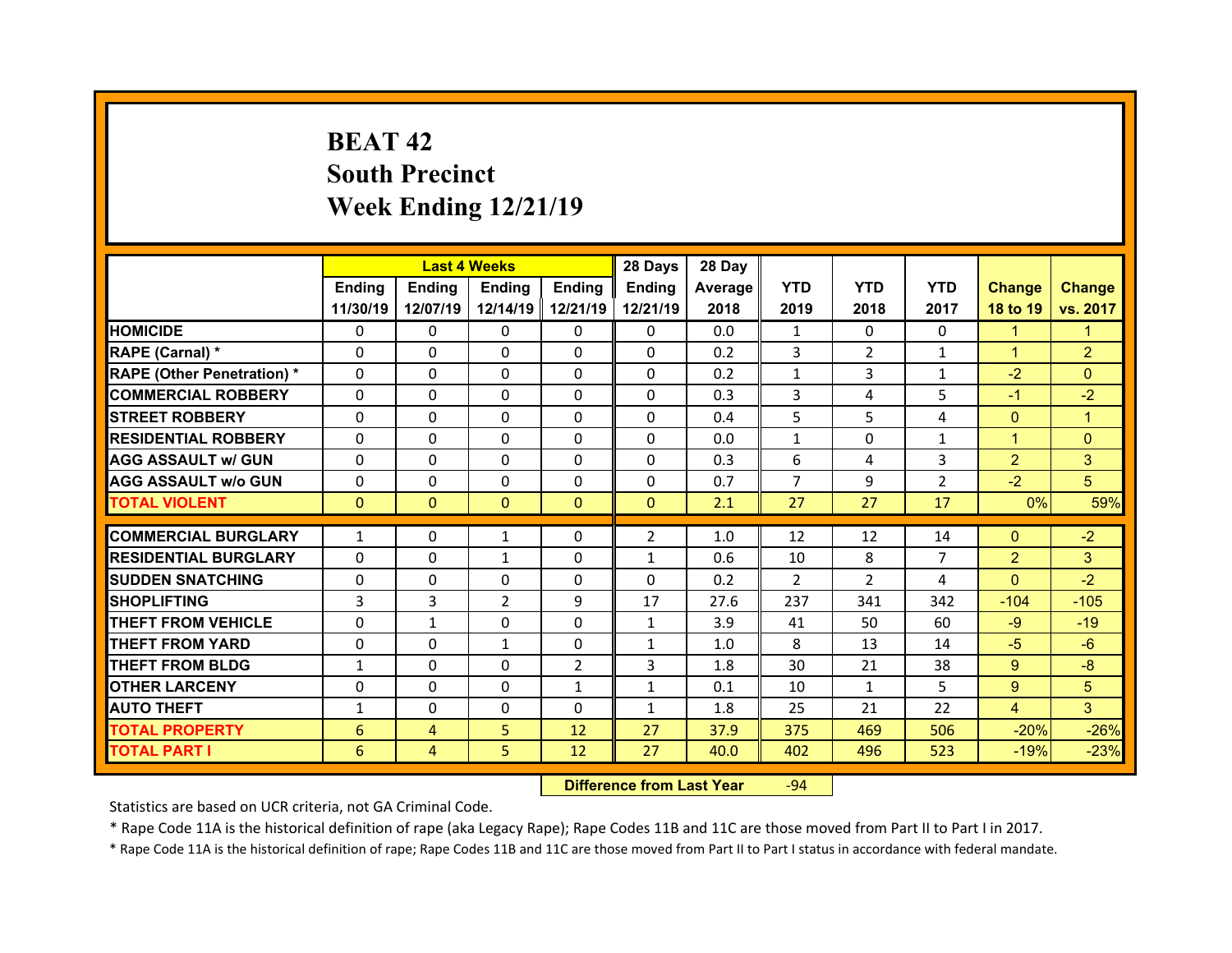## **BEAT 43South Precinct Week Ending 12/21/19**

|                                   |                | <b>Last 4 Weeks</b> |               |                | 28 Days        | 28 Day  |                |                |                |                |                |
|-----------------------------------|----------------|---------------------|---------------|----------------|----------------|---------|----------------|----------------|----------------|----------------|----------------|
|                                   | <b>Ending</b>  | <b>Endina</b>       | <b>Ending</b> | <b>Ending</b>  | <b>Ending</b>  | Average | <b>YTD</b>     | <b>YTD</b>     | <b>YTD</b>     | <b>Change</b>  | <b>Change</b>  |
|                                   | 11/30/19       | 12/07/19            | 12/14/19      | 12/21/19       | 12/21/19       | 2018    | 2019           | 2018           | 2017           | 18 to 19       | vs. 2017       |
| <b>HOMICIDE</b>                   | $\Omega$       | 0                   | $\Omega$      | $\Omega$       | $\Omega$       | 0.1     | 2              | $\mathbf{1}$   | $\Omega$       | $\mathbf{1}$   | $\overline{2}$ |
| RAPE (Carnal) *                   | 0              | 0                   | $\mathbf{0}$  | $\Omega$       | $\Omega$       | 0.2     | $\overline{2}$ | $\overline{2}$ | $\Omega$       | $\mathbf{0}$   | $\overline{2}$ |
| <b>RAPE (Other Penetration) *</b> | $\Omega$       | $\Omega$            | $\Omega$      | $\Omega$       | $\Omega$       | 0.0     | $\mathbf{1}$   | $\Omega$       | $\mathbf{1}$   | $\mathbf{1}$   | $\Omega$       |
| <b>COMMERCIAL ROBBERY</b>         | $\Omega$       | 0                   | $\mathbf{0}$  | $\mathbf{1}$   | $\mathbf{1}$   | 0.3     | 4              | 3              | 5              | $\mathbf{1}$   | $-1$           |
| <b>STREET ROBBERY</b>             | 0              | $\overline{2}$      | 2             | $\Omega$       | 4              | 0.5     | 9              | $\overline{7}$ | 6              | $\overline{2}$ | 3              |
| <b>RESIDENTIAL ROBBERY</b>        | $\Omega$       | $\Omega$            | $\mathbf{0}$  | $\Omega$       | $\Omega$       | 0.3     | $\mathbf{1}$   | 4              | $\mathbf{1}$   | $-3$           | $\Omega$       |
| <b>AGG ASSAULT w/ GUN</b>         | 0              | 0                   | $\mathbf{1}$  | $\Omega$       | $\mathbf{1}$   | 0.5     | 11             | 6              | $\overline{7}$ | 5              | 4              |
| <b>AGG ASSAULT w/o GUN</b>        | $\Omega$       | $\Omega$            | $\mathbf{0}$  | $\Omega$       | $\Omega$       | 0.9     | 16             | 13             | 8              | 3              | 8              |
| <b>TOTAL VIOLENT</b>              | $\mathbf{0}$   | $\overline{2}$      | 3             | $\mathbf{1}$   | 6              | 2.8     | 46             | 36             | 28             | 28%            | 64%            |
|                                   |                |                     |               |                |                |         |                |                |                |                |                |
| <b>COMMERCIAL BURGLARY</b>        | $\overline{2}$ | $\Omega$            | 1             | $\Omega$       | 3              | 1.2     | 15             | 16             | 15             | $-1$           | $\Omega$       |
| <b>RESIDENTIAL BURGLARY</b>       | 0              | 0                   | 3             | $\Omega$       | 3              | 2.5     | 27             | 32             | 35             | $-5$           | $-8$           |
| <b>SUDDEN SNATCHING</b>           | 0              | $\Omega$            | $\Omega$      | $\Omega$       | $\Omega$       | 0.3     | 2              | 4              | $\overline{2}$ | $-2$           | $\Omega$       |
| <b>SHOPLIFTING</b>                | $\overline{2}$ | $\mathbf{1}$        | $\mathbf{1}$  | $\Omega$       | 4              | 4.7     | 88             | 53             | 62             | 35             | 26             |
| <b>THEFT FROM VEHICLE</b>         | $\mathbf{1}$   | $\Omega$            | $\Omega$      | $\Omega$       | $\mathbf{1}$   | 3.8     | 35             | 49             | 62             | $-14$          | $-27$          |
| <b>THEFT FROM YARD</b>            | 0              | 0                   | 0             | $\Omega$       | 0              | 1.7     | 14             | 22             | 13             | $-8$           | 1              |
| <b>THEFT FROM BLDG</b>            | $\mathbf{0}$   | 0                   | $\Omega$      | $\Omega$       | 0              | 2.3     | 26             | 29             | 35             | $-3$           | $-9$           |
| <b>OTHER LARCENY</b>              | $\Omega$       | $\mathbf{1}$        | $\Omega$      | 1              | $\overline{2}$ | 0.2     | $\overline{7}$ | 3              | 3              | $\overline{4}$ | $\overline{4}$ |
| <b>AUTO THEFT</b>                 | $\mathbf{1}$   | $\mathbf{1}$        | $\mathbf{0}$  | $\overline{2}$ | 4              | 2.0     | 22             | 26             | 28             | $-4$           | $-6$           |
| <b>TOTAL PROPERTY</b>             | 6              | 3                   | 5             | $\overline{3}$ | 17             | 18.6    | 236            | 234            | 255            | 1%             | $-7%$          |
| <b>TOTAL PART I</b>               | 6              | 5                   | 8             | $\overline{4}$ | 23             | 21.4    | 282            | 270            | 283            | 4%             | 0%             |
|                                   |                |                     |               |                |                |         |                |                |                |                |                |

 **Difference from Last Year**r 12

Statistics are based on UCR criteria, not GA Criminal Code.

\* Rape Code 11A is the historical definition of rape (aka Legacy Rape); Rape Codes 11B and 11C are those moved from Part II to Part I in 2017.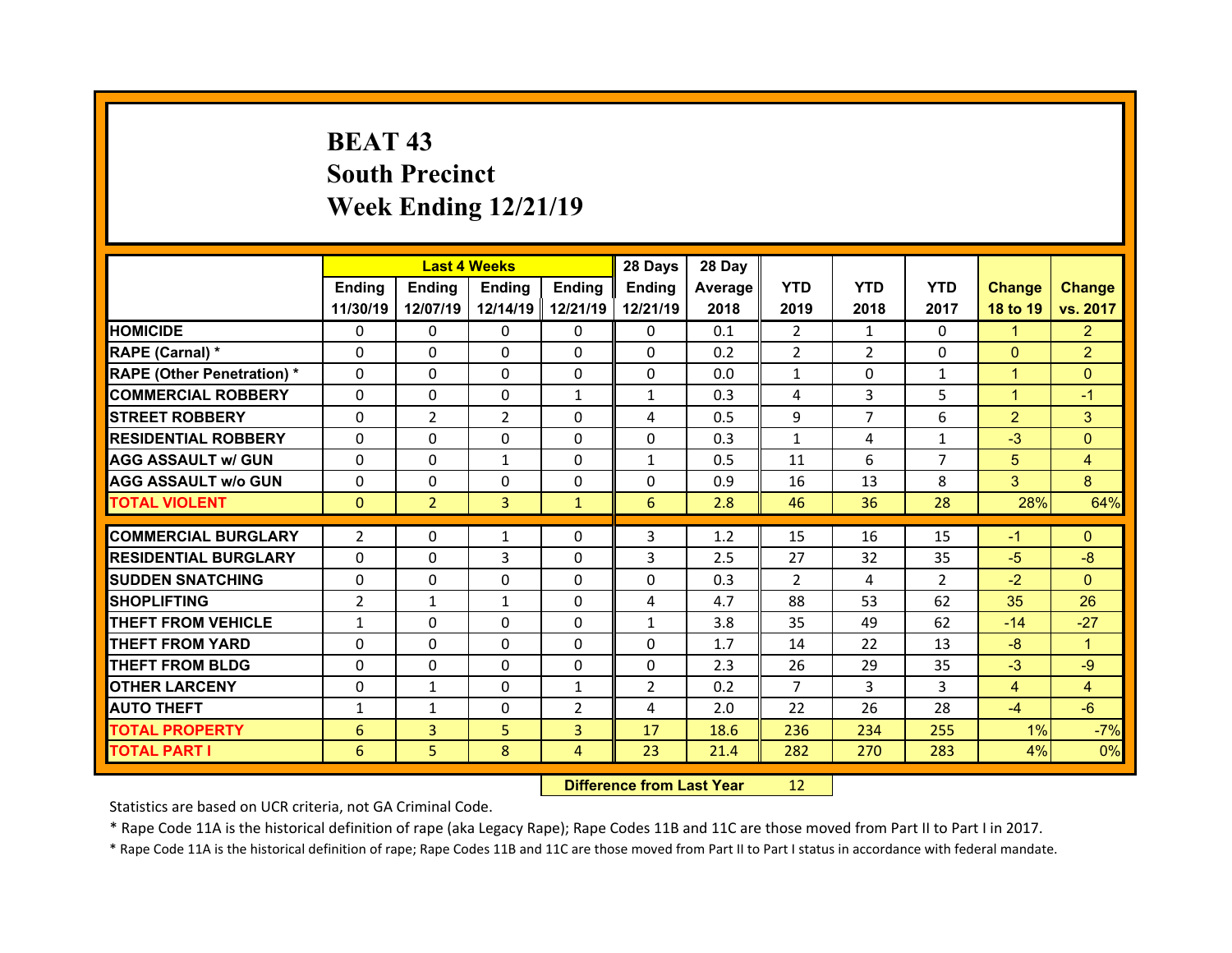## **BEAT 44South Precinct Week Ending 12/21/19**

|                                  |               | <b>Last 4 Weeks</b> |               |               | 28 Days      | 28 Day  |            |                |                |                |                 |
|----------------------------------|---------------|---------------------|---------------|---------------|--------------|---------|------------|----------------|----------------|----------------|-----------------|
|                                  | Ending        | Ending              | <b>Ending</b> | <b>Ending</b> | Ending       | Average | <b>YTD</b> | <b>YTD</b>     | <b>YTD</b>     | <b>Change</b>  | <b>Change</b>   |
|                                  | 11/30/19      | 12/07/19            | 12/14/19      | 12/21/19      | 12/21/19     | 2018    | 2019       | 2018           | 2017           | 18 to 19       | vs. 2017        |
| <b>HOMICIDE</b>                  | $\Omega$      | 0                   | $\Omega$      | $\Omega$      | 0            | 0.1     | 1          | 1              | $\Omega$       | $\mathbf{0}$   | 1               |
| RAPE (Carnal) *                  | 0             | $\Omega$            | $\mathbf{0}$  | $\Omega$      | 0            | 0.2     | 3          | 3              | $\mathbf{1}$   | $\mathbf{0}$   | $\overline{2}$  |
| <b>RAPE (Other Penetration)*</b> | 0             | $\Omega$            | $\Omega$      | $\Omega$      | 0            | 0.2     | $\Omega$   | $\overline{2}$ | $\Omega$       | $-2$           | $\Omega$        |
| <b>COMMERCIAL ROBBERY</b>        | $\Omega$      | 0                   | $\Omega$      | $\Omega$      | 0            | 0.1     | $\Omega$   | $\mathbf{1}$   | $\overline{2}$ | $-1$           | $-2$            |
| <b>STREET ROBBERY</b>            | $\Omega$      | $\Omega$            | $\mathbf{0}$  | $\Omega$      | 0            | 0.4     | 6          | 5              | 6              | $\mathbf{1}$   | $\Omega$        |
| <b>RESIDENTIAL ROBBERY</b>       | $\Omega$      | $\Omega$            | $\Omega$      | $\Omega$      | $\Omega$     | 0.4     | $\Omega$   | 5.             | $\Omega$       | $-5$           | $\Omega$        |
| <b>AGG ASSAULT w/ GUN</b>        | $\Omega$      | $\mathbf{1}$        | $\Omega$      | $\Omega$      | $\mathbf{1}$ | 0.7     | 12         | 9              | 8              | 3              | 4               |
| <b>AGG ASSAULT w/o GUN</b>       | $\Omega$      | $\Omega$            | $\mathbf{0}$  | $\Omega$      | $\Omega$     | 1.0     | 19         | 11             | 5              | 8              | 14              |
| <b>TOTAL VIOLENT</b>             | $\mathbf{0}$  | $\mathbf{1}$        | $\mathbf{0}$  | $\mathbf{0}$  | $\mathbf{1}$ | 3.0     | 41         | 37             | 22             | 11%            | 86%             |
| <b>COMMERCIAL BURGLARY</b>       |               |                     |               |               |              |         |            |                |                |                |                 |
|                                  | 0<br>$\Omega$ | 0                   | 0             | 0             | 0            | 0.2     | 11         | $\overline{2}$ | 1              | $9^{\circ}$    | 10 <sup>°</sup> |
| <b>RESIDENTIAL BURGLARY</b>      |               | 0                   | 0             | 1             | $\mathbf{1}$ | 2.8     | 20         | 37             | 38             | $-17$          | $-18$           |
| <b>SUDDEN SNATCHING</b>          | 0             | $\Omega$            | $\mathbf{0}$  | $\Omega$      | 0            | 0.0     | 3          | $\Omega$       | $\Omega$       | 3              | 3               |
| <b>SHOPLIFTING</b>               | $\mathbf{1}$  | $\mathbf{1}$        | 0             | 1             | 3            | 4.2     | 34         | 55             | 21             | $-21$          | 13              |
| <b>THEFT FROM VEHICLE</b>        | 4             | 3                   | $\mathbf{1}$  | $\Omega$      | 8            | 5.5     | 86         | 71             | 83             | 15             | 3               |
| <b>THEFT FROM YARD</b>           | 0             | $\Omega$            | 0             | $\Omega$      | 0            | 1.0     | 9          | 13             | 12             | $-4$           | $-3$            |
| <b>THEFT FROM BLDG</b>           | $\Omega$      | 0                   | $\mathbf{0}$  | $\Omega$      | 0            | 0.9     | 18         | 12             | 28             | 6              | $-10$           |
| <b>OTHER LARCENY</b>             | $\Omega$      | 0                   | $\Omega$      | $\Omega$      | 0            | 0.5     | 10         | 6              | 5.             | $\overline{4}$ | 5               |
| <b>AUTO THEFT</b>                | $\mathbf{1}$  | 0                   | $\mathbf{0}$  | 3             | 4            | 1.6     | 35         | 21             | 28             | 14             | $\overline{7}$  |
| <b>TOTAL PROPERTY</b>            | 6             | $\overline{4}$      | $\mathbf{1}$  | 5             | 16           | 16.8    | 226        | 217            | 216            | 4%             | 5%              |
|                                  |               |                     |               |               |              |         |            |                |                |                |                 |
| <b>TOTAL PART I</b>              | 6             | 5                   | $\mathbf{1}$  | 5             | 17           | 19.8    | 267        | 254            | 238            | 5%             | 12%             |

 **Difference from Last Year**r 13

Statistics are based on UCR criteria, not GA Criminal Code.

\* Rape Code 11A is the historical definition of rape (aka Legacy Rape); Rape Codes 11B and 11C are those moved from Part II to Part I in 2017.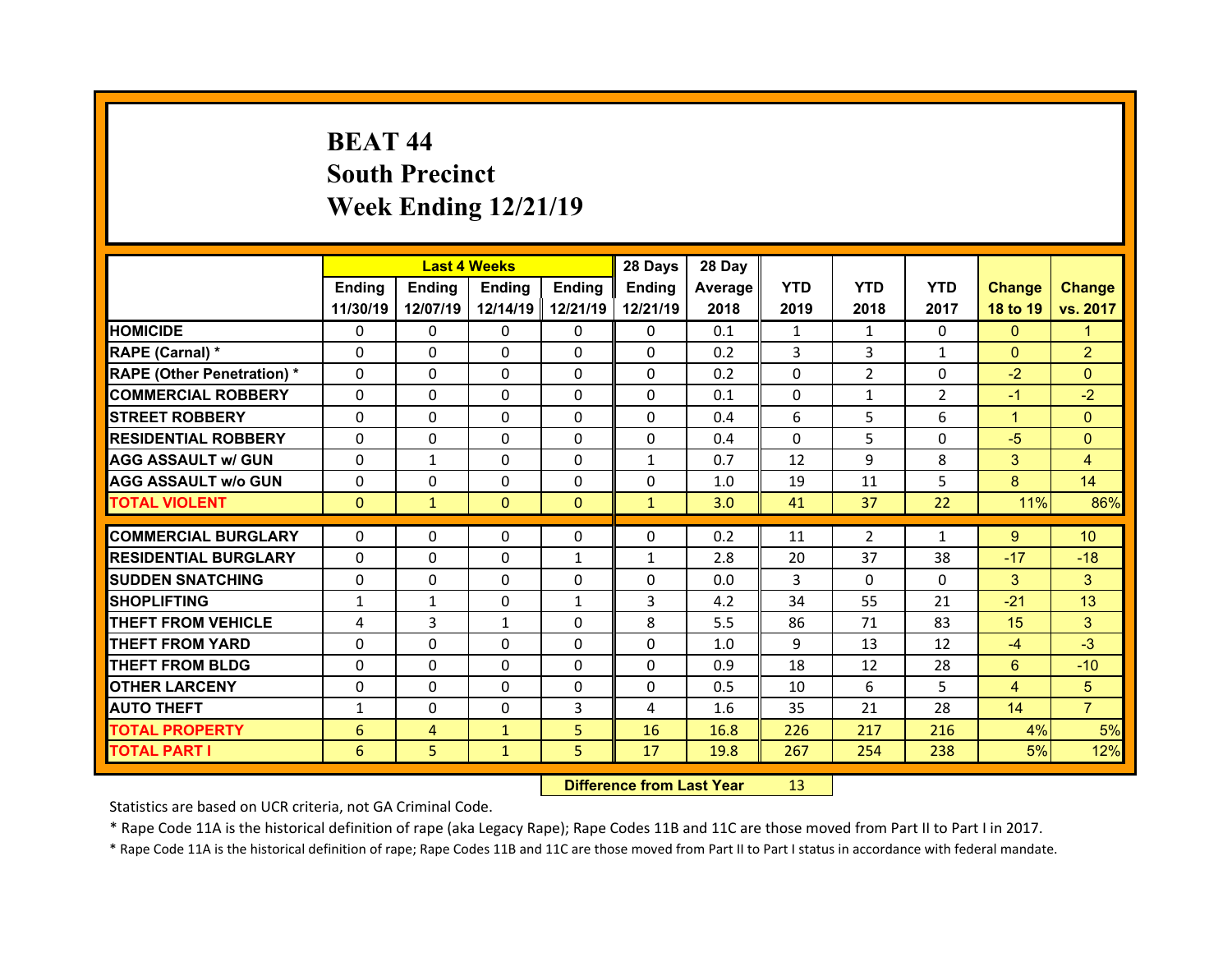## **BEAT 45South Precinct Week Ending 12/21/19**

|                                  |                | <b>Last 4 Weeks</b> |                |               | 28 Days        | 28 Day  |                |                |                |                |               |
|----------------------------------|----------------|---------------------|----------------|---------------|----------------|---------|----------------|----------------|----------------|----------------|---------------|
|                                  | Ending         | Ending              | <b>Ending</b>  | <b>Ending</b> | Ending         | Average | <b>YTD</b>     | <b>YTD</b>     | <b>YTD</b>     | <b>Change</b>  | <b>Change</b> |
|                                  | 11/30/19       | 12/07/19            | 12/14/19       | 12/21/19      | 12/21/19       | 2018    | 2019           | 2018           | 2017           | 18 to 19       | vs. 2017      |
| <b>HOMICIDE</b>                  | $\Omega$       | 0                   | $\Omega$       | $\Omega$      | 0              | 0.1     | $\Omega$       | 1              | $\mathbf{1}$   | $-1$           | $-1$          |
| RAPE (Carnal) *                  | $\mathbf{1}$   | 0                   | $\mathbf{0}$   | $\Omega$      | $\mathbf{1}$   | 0.2     | $\mathbf{1}$   | 3              | $\overline{2}$ | $-2$           | $-1$          |
| <b>RAPE (Other Penetration)*</b> | 0              | $\Omega$            | $\Omega$       | $\Omega$      | 0              | 0.2     | 0              | 3              | $\Omega$       | $-3$           | $\Omega$      |
| <b>COMMERCIAL ROBBERY</b>        | $\Omega$       | 0                   | $\Omega$       | $\Omega$      | 0              | 0.2     | 2              | 3              | 3              | $-1$           | $-1$          |
| <b>STREET ROBBERY</b>            | $\Omega$       | $\mathbf{1}$        | $\mathbf{0}$   | $\Omega$      | $\mathbf{1}$   | 0.3     | 4              | 4              | 8              | $\overline{0}$ | $-4$          |
| <b>RESIDENTIAL ROBBERY</b>       | $\Omega$       | $\Omega$            | $\mathbf{0}$   | $\Omega$      | $\Omega$       | 0.1     | $\mathbf{1}$   | $\mathbf{1}$   | $\mathbf{1}$   | $\overline{0}$ | $\Omega$      |
| <b>AGG ASSAULT w/ GUN</b>        | $\Omega$       | 0                   | $\Omega$       | $\Omega$      | 0              | 0.2     | 8              | 3              | 9              | 5              | $-1$          |
| <b>AGG ASSAULT w/o GUN</b>       | $\Omega$       | 0                   | $\mathbf{1}$   | $\Omega$      | $\mathbf{1}$   | 0.6     | 8              | 8              | 3              | $\overline{0}$ | 5             |
| <b>TOTAL VIOLENT</b>             | $\mathbf{1}$   | $\mathbf{1}$        | $\mathbf{1}$   | $\mathbf{0}$  | 3 <sup>1</sup> | 2.0     | 24             | 26             | 27             | $-8%$          | $-11%$        |
| <b>COMMERCIAL BURGLARY</b>       | 0              | 0                   | 0              | 0             | 0              | 0.5     | $\overline{2}$ | 6              | 6              | $-4$           | $-4$          |
|                                  | $\Omega$       |                     |                |               |                |         |                |                |                |                |               |
| <b>RESIDENTIAL BURGLARY</b>      |                | $\mathbf{1}$        | 0              | $\Omega$      | $\mathbf{1}$   | 2.7     | 14             | 35             | 45             | $-21$          | $-31$         |
|                                  |                |                     |                |               |                |         |                |                |                |                |               |
| <b>SUDDEN SNATCHING</b>          | 0              | $\Omega$            | $\mathbf{0}$   | $\Omega$      | 0              | 0.2     | $\mathbf{1}$   | $\overline{2}$ | $\Omega$       | $-1$           | $\mathbf{1}$  |
| <b>SHOPLIFTING</b>               | $\overline{2}$ | $\mathbf{1}$        | 0              | $\Omega$      | 3              | 5.4     | 104            | 69             | 73             | 35             | 31            |
| <b>THEFT FROM VEHICLE</b>        | $\mathbf{1}$   | 3                   | 0              | $\Omega$      | 4              | 3.6     | 39             | 45             | 80             | $-6$           | $-41$         |
| <b>THEFT FROM YARD</b>           | 0              | $\Omega$            | 0              | $\Omega$      | 0              | 1.8     | 15             | 23             | 21             | $-8$           | $-6$          |
| <b>THEFT FROM BLDG</b>           | $\Omega$       | $\overline{2}$      | $\mathbf{0}$   | $\Omega$      | $\overline{2}$ | 1.6     | 14             | 21             | 22             | $-7$           | $-8$          |
| <b>OTHER LARCENY</b>             | 0              | $\Omega$            | $\Omega$       | $\Omega$      | $\Omega$       | 0.4     | 6              | 5.             | 9              | $\mathbf{1}$   | $-3$          |
| <b>AUTO THEFT</b>                | 0              | 0                   | $\mathbf{1}$   | 1             | $\overline{2}$ | 1.6     | 12             | 18             | 31             | $-6$           | $-19$         |
| <b>TOTAL PROPERTY</b>            | 3              | $\overline{7}$      | $\mathbf{1}$   | $\mathbf{1}$  | 12             | 17.7    | 207            | 224            | 287            | $-8%$          | $-28%$        |
| <b>TOTAL PART I</b>              | 4              | 8                   | $\overline{2}$ | $\mathbf{1}$  | 15             | 19.7    | 231            | 250            | 314            | $-8%$          | $-26%$        |

 **Difference from Last Year**r - 19

Statistics are based on UCR criteria, not GA Criminal Code.

\* Rape Code 11A is the historical definition of rape (aka Legacy Rape); Rape Codes 11B and 11C are those moved from Part II to Part I in 2017.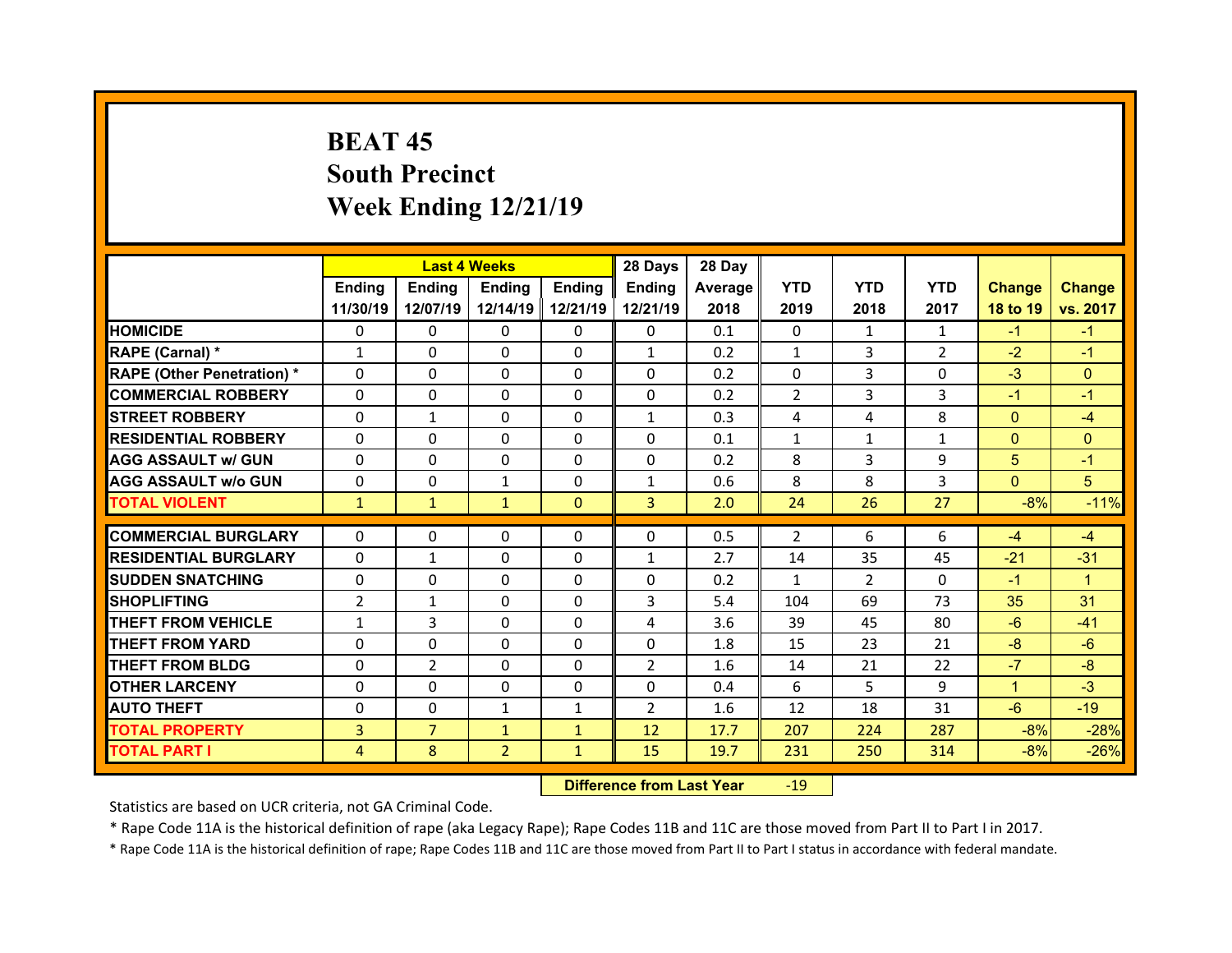## **BEAT 46South Precinct Week Ending 12/21/19**

|                                  |                | <b>Last 4 Weeks</b> |                          |               | 28 Days        | 28 Day     |                |                    |                      |                |                        |
|----------------------------------|----------------|---------------------|--------------------------|---------------|----------------|------------|----------------|--------------------|----------------------|----------------|------------------------|
|                                  | Ending         | Ending              | <b>Ending</b>            | <b>Ending</b> | Ending         | Average    | <b>YTD</b>     | <b>YTD</b>         | <b>YTD</b>           | <b>Change</b>  | <b>Change</b>          |
|                                  | 11/30/19       | 12/07/19            | 12/14/19                 | 12/21/19      | 12/21/19       | 2018       | 2019           | 2018               | 2017                 | 18 to 19       | vs. 2017               |
| <b>HOMICIDE</b>                  | $\Omega$       | 0                   | $\Omega$                 | $\Omega$      | 0              | 0.1        | $\overline{2}$ | 1                  | $\mathcal{P}$        | $\mathbf{1}$   | $\mathbf{0}$           |
| RAPE (Carnal) *                  | $\Omega$       | $\Omega$            | $\mathbf{0}$             | $\Omega$      | 0              | 0.1        | 2              | 1                  | 3                    | $\mathbf{1}$   | $-1$                   |
| <b>RAPE (Other Penetration)*</b> | 0              | $\Omega$            | $\Omega$                 | $\Omega$      | 0              | 0.2        | 0              | 3                  | 12                   | $-3$           | $-12$                  |
| <b>COMMERCIAL ROBBERY</b>        | $\Omega$       | 0                   | $\Omega$                 | $\Omega$      | 0              | 0.2        | 2              | 3                  | 5                    | $-1$           | $-3$                   |
| <b>STREET ROBBERY</b>            | $\Omega$       | $\Omega$            | $\mathbf{0}$             | $\Omega$      | $\Omega$       | 0.5        | 2              | $\overline{7}$     | 6                    | $-5$           | $-4$                   |
| <b>RESIDENTIAL ROBBERY</b>       | $\Omega$       | $\Omega$            | $\Omega$                 | $\Omega$      | $\Omega$       | 0.0        | $\Omega$       | $\Omega$           | $\mathbf{1}$         | $\Omega$       | $-1$                   |
| <b>AGG ASSAULT w/ GUN</b>        | $\Omega$       | 0                   | $\Omega$                 | $\Omega$      | $\Omega$       | 0.5        | $\overline{7}$ | $\overline{7}$     | 6                    | $\mathbf{0}$   | $\mathbf{1}$           |
| <b>AGG ASSAULT w/o GUN</b>       | $\overline{2}$ | $\Omega$            | $\mathbf{1}$             | $\Omega$      | 3              | 0.7        | 17             | 10                 | 16                   | $\overline{7}$ | $\mathbf{1}$           |
| <b>TOTAL VIOLENT</b>             | $\overline{2}$ | $\mathbf{0}$        | $\mathbf{1}$             | $\mathbf{0}$  | 3 <sup>1</sup> | 2.4        | 32             | 32                 | 51                   | 0%             | $-37%$                 |
| <b>COMMERCIAL BURGLARY</b>       |                |                     |                          |               |                |            |                |                    | $\overline{7}$       |                |                        |
| <b>RESIDENTIAL BURGLARY</b>      | 0<br>$\Omega$  | $\mathbf{1}$        | 0                        | 0             | $\mathbf{1}$   | 1.3        | 9<br>27        | 17                 |                      | -8             | $\overline{2}$<br>$-2$ |
| <b>SUDDEN SNATCHING</b>          | 0              | 0<br>$\Omega$       | $\mathbf{1}$<br>$\Omega$ | 1<br>$\Omega$ | 2<br>0         | 3.9<br>0.1 | 4              | 50<br>$\mathbf{1}$ | 29<br>$\overline{2}$ | $-23$          | $\overline{2}$         |
|                                  |                |                     |                          |               |                |            |                |                    |                      |                |                        |
|                                  |                |                     |                          |               |                |            |                |                    |                      | 3              |                        |
| <b>SHOPLIFTING</b>               | $\overline{2}$ | 4                   | 2                        | $\Omega$      | 8              | 9.7        | 120            | 124                | 129                  | $-4$           | $-9$                   |
| <b>THEFT FROM VEHICLE</b>        | $\mathbf{1}$   | $\mathbf{1}$        | 0                        | $\Omega$      | $\overline{2}$ | 5.8        | 52             | 73                 | 80                   | $-21$          | $-28$                  |
| <b>THEFT FROM YARD</b>           | $\mathbf{1}$   | 0                   | 0                        | $\Omega$      | $\mathbf{1}$   | 0.9        | 8              | 11                 | 13                   | $-3$           | $-5$                   |
| <b>THEFT FROM BLDG</b>           | $\mathbf{1}$   | $\overline{2}$      | $\mathbf{0}$             | 3             | 6              | 3.0        | 26             | 38                 | 31                   | $-12$          | $-5$                   |
| <b>OTHER LARCENY</b>             | 0              | 0                   | $\Omega$                 | $\Omega$      | $\Omega$       | 0.3        | 9              | 4                  | $\overline{7}$       | 5              | $\overline{2}$         |
| <b>AUTO THEFT</b>                | 0              | 0                   | $\mathbf{0}$             | 1             | $\mathbf{1}$   | 2.7        | 24             | 34                 | 36                   | $-10$          | $-12$                  |
| <b>TOTAL PROPERTY</b>            | 5              | 8                   | 3                        | 5             | 21             | 27.6       | 279            | 352                | 334                  | $-21%$         | $-16%$                 |
| <b>TOTAL PART I</b>              | 7 <sup>1</sup> | 8                   | 4                        | 5             | 24             | 30.0       | 311            | 384                | 385                  | $-19%$         | $-19%$                 |

 **Difference from Last Year**‐73

Statistics are based on UCR criteria, not GA Criminal Code.

\* Rape Code 11A is the historical definition of rape (aka Legacy Rape); Rape Codes 11B and 11C are those moved from Part II to Part I in 2017.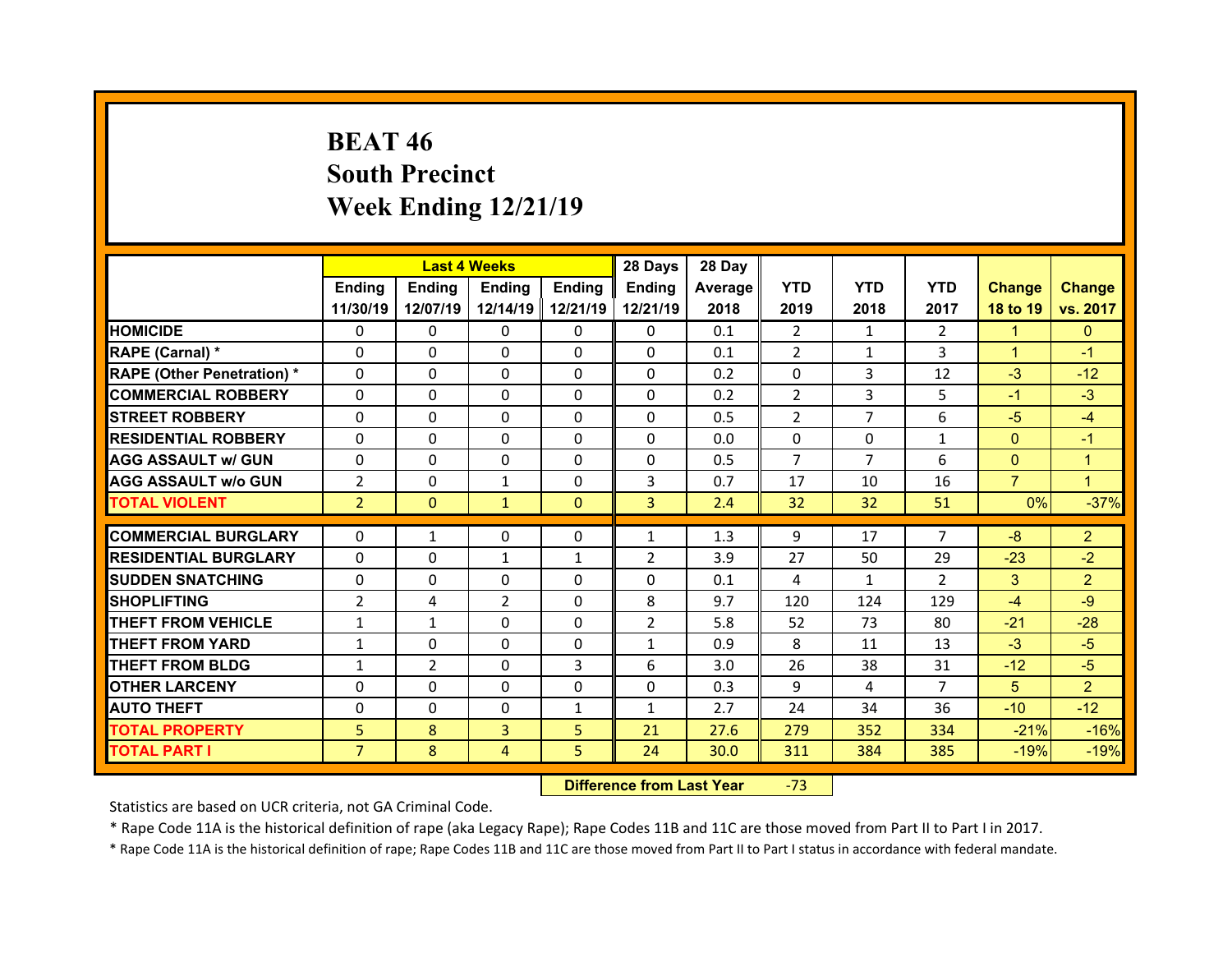## **BEAT 47South Precinct Week Ending 12/21/19**

|                                   |              | <b>Last 4 Weeks</b> |              |               | 28 Days        | 28 Day  |                |                |                |                |                |
|-----------------------------------|--------------|---------------------|--------------|---------------|----------------|---------|----------------|----------------|----------------|----------------|----------------|
|                                   | Ending       | <b>Ending</b>       | Ending       | <b>Ending</b> | <b>Ending</b>  | Average | <b>YTD</b>     | <b>YTD</b>     | <b>YTD</b>     | <b>Change</b>  | <b>Change</b>  |
|                                   | 11/30/19     | 12/07/19            | 12/14/19     | 12/21/19      | 12/21/19       | 2018    | 2019           | 2018           | 2017           | 18 to 19       | vs. 2017       |
| <b>HOMICIDE</b>                   | $\Omega$     | 0                   | 0            | $\Omega$      | $\Omega$       | 0.0     | $\Omega$       | $\Omega$       | $\Omega$       | $\Omega$       | $\mathbf{0}$   |
| RAPE (Carnal) *                   | $\mathbf{0}$ | 0                   | $\mathbf{0}$ | $\mathbf{0}$  | $\Omega$       | 0.1     | 0              | $\mathbf{1}$   | $\mathbf{1}$   | $-1$           | $-1$           |
| <b>RAPE (Other Penetration) *</b> | $\Omega$     | $\Omega$            | $\Omega$     | $\Omega$      | $\Omega$       | 0.1     | $\Omega$       | $\mathbf{1}$   | $\Omega$       | $-1$           | $\Omega$       |
| <b>COMMERCIAL ROBBERY</b>         | $\Omega$     | $\Omega$            | $\mathbf{0}$ | $\Omega$      | $\Omega$       | 0.0     | $\Omega$       | $\Omega$       | $\Omega$       | $\overline{0}$ | $\Omega$       |
| <b>STREET ROBBERY</b>             | $\Omega$     | 0                   | $\Omega$     | $\Omega$      | $\Omega$       | 0.1     | $\mathbf{1}$   | $\mathbf{1}$   | $\Omega$       | $\mathbf{0}$   | $\overline{1}$ |
| <b>RESIDENTIAL ROBBERY</b>        | $\Omega$     | 0                   | $\mathbf{0}$ | $\Omega$      | $\Omega$       | 0.0     | $\Omega$       | $\Omega$       | $\Omega$       | $\overline{0}$ | $\Omega$       |
| <b>AGG ASSAULT w/ GUN</b>         | $\Omega$     | $\Omega$            | $\Omega$     | $\Omega$      | $\Omega$       | 0.1     | $\overline{4}$ | $\mathbf{1}$   | $\overline{2}$ | 3              | $\overline{2}$ |
| <b>AGG ASSAULT w/o GUN</b>        | $\mathbf{1}$ | 0                   | 0            | $\mathbf{1}$  | $\overline{2}$ | 0.1     | 9              | $\mathbf{1}$   | 3              | 8              | 6              |
| <b>TOTAL VIOLENT</b>              | $\mathbf{1}$ | $\mathbf{0}$        | $\mathbf{0}$ | $\mathbf{1}$  | $\overline{2}$ | 0.4     | 14             | 5 <sup>1</sup> | 6              | 180%           | 133%           |
| <b>COMMERCIAL BURGLARY</b>        | 0            |                     |              |               |                | 0.0     |                | $\Omega$       | 3              | $\mathbf{1}$   | $-2$           |
|                                   |              | 0                   | 0            | $\mathbf{0}$  | 0              |         | 1              |                |                |                |                |
| <b>RESIDENTIAL BURGLARY</b>       | 0            | 0                   | 0            | $\Omega$      | 0              | 1.7     | 4              | 22             | 8              | $-18$          | $-4$           |
| <b>SUDDEN SNATCHING</b>           | $\Omega$     | $\Omega$            | $\Omega$     | $\Omega$      | $\Omega$       | 0.0     | $\Omega$       | $\Omega$       | $\Omega$       | $\mathbf{0}$   | $\Omega$       |
| <b>SHOPLIFTING</b>                | 0            | $\Omega$            | $\Omega$     | $\Omega$      | 0              | 0.1     | $\mathbf{1}$   | $\mathbf{1}$   | 11             | $\overline{0}$ | $-10$          |
| <b>THEFT FROM VEHICLE</b>         | 0            | $\mathbf{1}$        | $\mathbf{0}$ | $\Omega$      | $\mathbf{1}$   | 1.8     | 16             | 23             | 28             | $-7$           | $-12$          |
| <b>THEFT FROM YARD</b>            | $\Omega$     | $\Omega$            | $\Omega$     | $\Omega$      | $\Omega$       | 0.4     | 8              | 5.             | 8              | 3              | $\Omega$       |
| <b>THEFT FROM BLDG</b>            | $\Omega$     | $\Omega$            | $\mathbf{0}$ | $\Omega$      | $\Omega$       | 0.6     | $\overline{7}$ | 8              | 8              | $-1$           | $-1$           |
| <b>OTHER LARCENY</b>              |              | $\mathbf{1}$        | $\Omega$     | $\Omega$      | $\mathbf{1}$   | 0.4     | 10             | 5              | 3              | 5 <sup>5</sup> | $\overline{7}$ |
|                                   | $\Omega$     |                     |              |               |                |         |                |                |                |                |                |
| <b>AUTO THEFT</b>                 | $\mathbf{0}$ | 0                   | $\mathbf{1}$ | $\mathbf{0}$  | $\mathbf{1}$   | 0.4     | 6              | 5.             | 4              | $\mathbf{1}$   | $\overline{2}$ |
| <b>TOTAL PROPERTY</b>             | $\Omega$     | $\overline{2}$      | $\mathbf{1}$ | $\Omega$      | 3              | 5.3     | 53             | 69             | 73             | $-23%$         | $-27%$         |

 **Difference from Last Year**‐7

Statistics are based on UCR criteria, not GA Criminal Code.

\* Rape Code 11A is the historical definition of rape (aka Legacy Rape); Rape Codes 11B and 11C are those moved from Part II to Part I in 2017.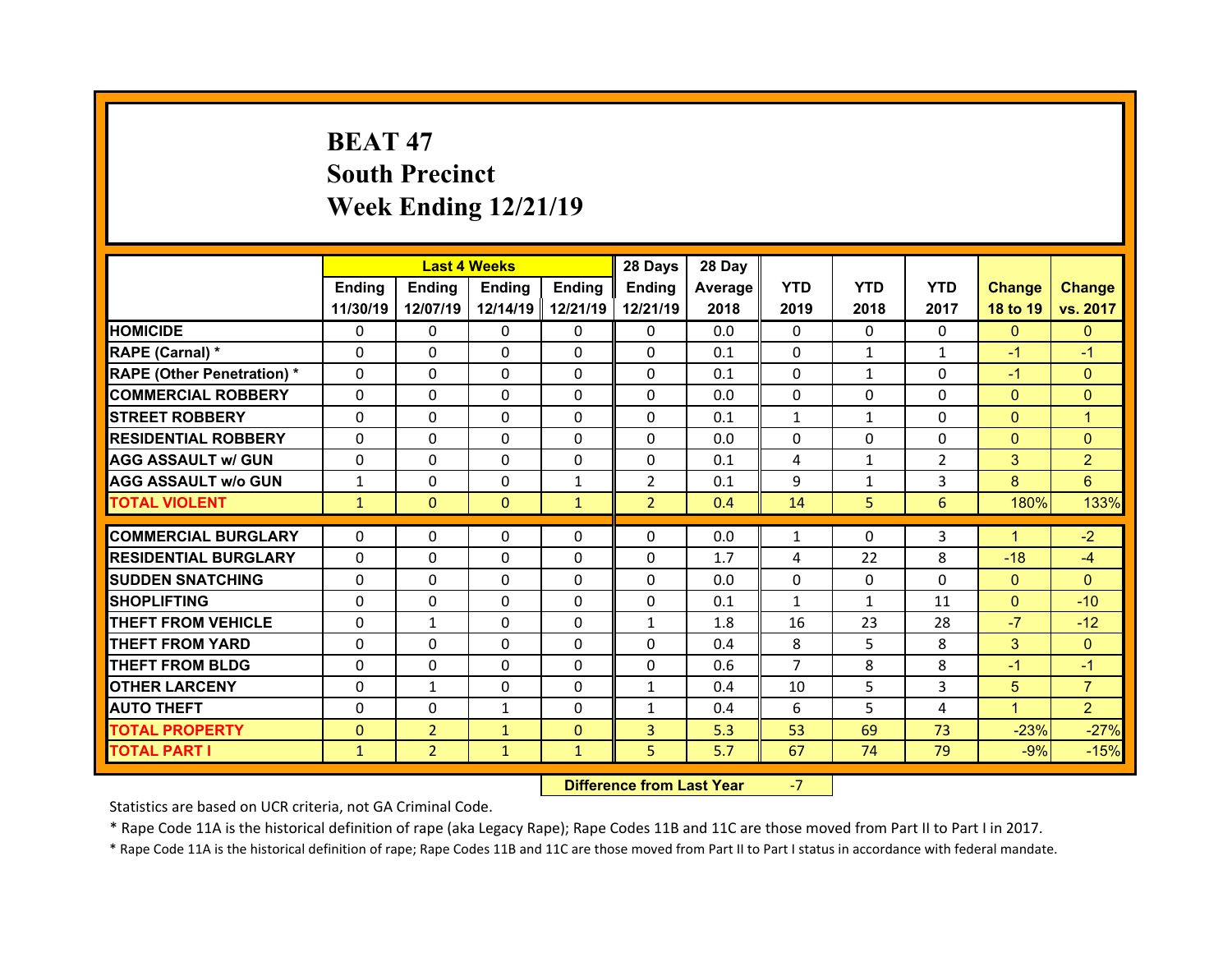## **BEAT 51 East Precinct Week Ending 12/21/19**

|                                                        |                          | <b>Last 4 Weeks</b> |                          |                | 28 Days       | 28 Day  |                |                |                |                |                |
|--------------------------------------------------------|--------------------------|---------------------|--------------------------|----------------|---------------|---------|----------------|----------------|----------------|----------------|----------------|
|                                                        | <b>Ending</b>            | Ending              | <b>Ending</b>            | <b>Endina</b>  | <b>Ending</b> | Average | <b>YTD</b>     | <b>YTD</b>     | <b>YTD</b>     | <b>Change</b>  | <b>Change</b>  |
|                                                        | 11/30/19                 | 12/07/19            | 12/14/19                 | 12/21/19       | 12/21/19      | 2018    | 2019           | 2018           | 2017           | 18 to 19       | vs. 2017       |
| <b>HOMICIDE</b>                                        | $\Omega$                 | $\Omega$            | $\Omega$                 | $\Omega$       | $\Omega$      | 0.2     | $\overline{2}$ | $\mathcal{P}$  | $\mathcal{P}$  | $\Omega$       | $\Omega$       |
| RAPE (Carnal) *                                        | $\Omega$                 | $\mathbf{1}$        | $\Omega$                 | 0              | $\mathbf{1}$  | 0.2     | $\overline{2}$ | 3              | $\overline{2}$ | $-1$           | $\mathbf{0}$   |
| <b>RAPE (Other Penetration) *</b>                      | $\Omega$                 | 0                   | $\Omega$                 | $\Omega$       | $\Omega$      | 0.2     | $\mathbf{1}$   | $\overline{2}$ | $\mathcal{P}$  | $-1$           | $-1$           |
| <b>COMMERCIAL ROBBERY</b>                              | 0                        | 0                   | 0                        | $\Omega$       | $\Omega$      | 0.1     | $\mathbf{1}$   | $\mathbf{1}$   | $\overline{2}$ | $\mathbf{0}$   | $-1$           |
| <b>STREET ROBBERY</b>                                  | $\Omega$                 | $\Omega$            | $\Omega$                 | $\Omega$       | $\Omega$      | 0.5     | 14             | 6              | 11             | 8              | 3              |
| <b>RESIDENTIAL ROBBERY</b>                             | $\Omega$                 | $\Omega$            | $\Omega$                 | $\Omega$       | $\Omega$      | 0.0     | $\overline{2}$ | $\Omega$       | $\mathbf{1}$   | $\overline{2}$ | $\mathbf{1}$   |
| <b>AGG ASSAULT w/ GUN</b>                              | $\mathbf{1}$             | 0                   | 0                        | $\overline{2}$ | 3             | 1.4     | 29             | 18             | 12             | 11             | 17             |
| <b>AGG ASSAULT w/o GUN</b>                             | 0                        | $\Omega$            | $\mathbf{1}$             | $\Omega$       | $\mathbf{1}$  | 1.8     | 30             | 22             | 16             | 8              | 14             |
| <b>TOTAL VIOLENT</b>                                   | $\mathbf{1}$             | $\mathbf{1}$        | $\mathbf{1}$             | $\overline{2}$ | 5             | 4.3     | 81             | 54             | 48             | 50%            | 69%            |
| <b>COMMERCIAL BURGLARY</b>                             | $\Omega$                 | $\Omega$            | $\Omega$                 | $\Omega$       | $\Omega$      | 0.3     | 2              | 4              | $\overline{7}$ | $-2$           | $-5$           |
|                                                        |                          | $\overline{2}$      |                          | $\mathbf{1}$   | 5             | 2.0     | 36             | 24             | 45             | 12             | $-9$           |
| <b>RESIDENTIAL BURGLARY</b><br><b>SUDDEN SNATCHING</b> | $\mathbf{1}$<br>$\Omega$ | 0                   | $\mathbf{1}$<br>$\Omega$ | $\Omega$       | $\Omega$      | 0.4     | $\Omega$       | 5.             | 5              | $-5$           | $-5$           |
| <b>SHOPLIFTING</b>                                     | $\Omega$                 | 0                   | $\Omega$                 | $\Omega$       | $\Omega$      | 2.0     | 26             | 26             | 34             | $\mathbf{0}$   | $-8$           |
| <b>THEFT FROM VEHICLE</b>                              | $\mathbf{1}$             | $\mathbf{1}$        | $\Omega$                 | 2              | 4             | 5.2     | 29             | 68             | 35             | $-39$          | $-6$           |
| <b>THEFT FROM YARD</b>                                 | 0                        | 0                   | $\Omega$                 | $\Omega$       | $\Omega$      | 1.2     | 16             | 14             | 23             | 2 <sup>1</sup> | $-7$           |
| <b>THEFT FROM BLDG</b>                                 |                          | $\Omega$            | $\Omega$                 | $\Omega$       |               | 2.1     | 17             | 26             | 36             | $-9$           | $-19$          |
|                                                        | $\mathbf{1}$             |                     |                          |                | $\mathbf{1}$  |         |                |                |                |                |                |
| <b>OTHER LARCENY</b>                                   | $\Omega$                 | 0                   | $\Omega$                 | $\Omega$       | $\Omega$      | 1.2     | 17             | 16             | 6              | $\mathbf{1}$   | 11             |
| <b>AUTO THEFT</b>                                      | 0                        | $\mathbf{1}$        | $\mathbf{1}$             | $\mathbf{1}$   | 3             | 2.4     | 29             | 30             | 25             | $-1$           | $\overline{4}$ |
| <b>TOTAL PROPERTY</b>                                  | 3                        | $\overline{4}$      | $\overline{2}$           | $\overline{4}$ | 13            | 16.7    | 172            | 213            | 216            | $-19%$         | $-20%$         |
| <b>TOTAL PART I</b>                                    | $\overline{4}$           | 5 <sup>1</sup>      | 3                        | 6              | 18            | 21.0    | 253            | 267            | 264            | $-5%$          | $-4%$          |

 **Difference from Last Year**r -14

Statistics are based on UCR criteria, not GA Criminal Code.

\* Rape Code 11A is the historical definition of rape (aka Legacy Rape); Rape Codes 11B and 11C are those moved from Part II to Part I in 2017.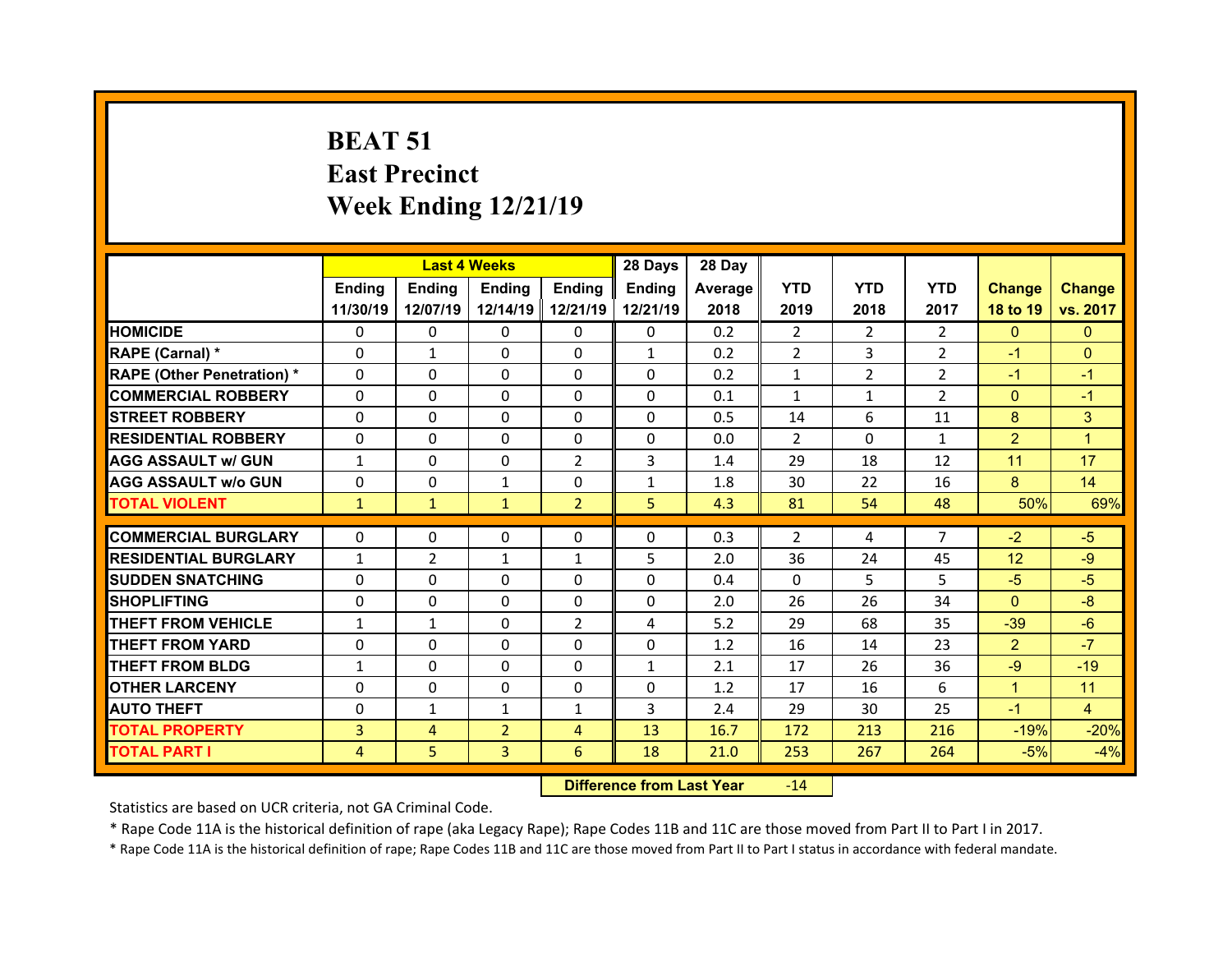## **BEAT 52 East Precinct Week Ending 12/21/19**

|                                  |                |                | <b>Last 4 Weeks</b> |                | 28 Days        | 28 Day  |                |                |                |                |                |
|----------------------------------|----------------|----------------|---------------------|----------------|----------------|---------|----------------|----------------|----------------|----------------|----------------|
|                                  | Ending         | Ending         | <b>Ending</b>       | <b>Ending</b>  | Ending         | Average | <b>YTD</b>     | <b>YTD</b>     | <b>YTD</b>     | <b>Change</b>  | <b>Change</b>  |
|                                  | 11/30/19       | 12/07/19       | 12/14/19            | 12/21/19       | 12/21/19       | 2018    | 2019           | 2018           | 2017           | 18 to 19       | vs. 2017       |
| <b>HOMICIDE</b>                  | $\Omega$       | 0              | $\Omega$            | $\Omega$       | 0              | 0.1     | 1              | 1              | $\Omega$       | $\mathbf{0}$   | 1              |
| RAPE (Carnal) *                  | 0              | $\Omega$       | $\mathbf{0}$        | $\Omega$       | 0              | 0.2     | 4              | $\overline{2}$ | $\mathbf{1}$   | $\overline{2}$ | 3              |
| <b>RAPE (Other Penetration)*</b> | 0              | $\Omega$       | $\Omega$            | $\Omega$       | 0              | 0.0     | $\Omega$       | $\Omega$       | $\overline{2}$ | $\overline{0}$ | $-2$           |
| <b>COMMERCIAL ROBBERY</b>        | $\mathbf{1}$   | 0              | $\mathbf{0}$        | $\Omega$       | $\mathbf{1}$   | 0.1     | 2              | 1              | $\Omega$       | $\mathbf{1}$   | $\overline{2}$ |
| <b>STREET ROBBERY</b>            | $\mathbf{1}$   | $\Omega$       | $\mathbf{1}$        | $\Omega$       | $\overline{2}$ | 0.5     | 12             | 5              | 14             | $\overline{7}$ | $-2$           |
| <b>RESIDENTIAL ROBBERY</b>       | $\Omega$       | $\Omega$       | $\mathbf{0}$        | $\Omega$       | $\Omega$       | 0.0     | 2              | $\Omega$       | 4              | $\overline{2}$ | $-2$           |
| <b>AGG ASSAULT w/ GUN</b>        | $\Omega$       | 0              | $\mathbf{1}$        | $\Omega$       | $\mathbf{1}$   | 1.1     | 16             | 15             | $\overline{7}$ | $\mathbf{1}$   | 9              |
| <b>AGG ASSAULT w/o GUN</b>       | $\Omega$       | $\Omega$       | $\mathbf{0}$        | $\Omega$       | $\Omega$       | 1.2     | 20             | 17             | 16             | 3              | $\overline{4}$ |
| <b>TOTAL VIOLENT</b>             | $\overline{2}$ | $\mathbf{0}$   | $\overline{2}$      | $\mathbf{0}$   | $\overline{4}$ | 3.1     | 57             | 41             | 44             | 39%            | 30%            |
|                                  |                |                |                     |                |                |         |                |                |                |                |                |
| <b>COMMERCIAL BURGLARY</b>       | 0              | 0              | 0                   | 0              | 0              | 0.3     | 1              | 4              | $\overline{2}$ | $-3$           | $-1$           |
| <b>RESIDENTIAL BURGLARY</b>      | $\overline{2}$ | $\mathbf{1}$   | 0                   | $\Omega$       | 3              | 4.2     | 57             | 51             | 34             | $6\phantom{1}$ | 23             |
| <b>SUDDEN SNATCHING</b>          | 0              | $\Omega$       | $\mathbf{0}$        | $\Omega$       | 0              | 0.2     | $\overline{2}$ | $\overline{2}$ | 4              | $\overline{0}$ | $-2$           |
| <b>SHOPLIFTING</b>               | 0              | $\mathbf{1}$   | 0                   | $\Omega$       | $\mathbf{1}$   | 0.2     | $\overline{7}$ | 4              | 4              | 3              | 3              |
| <b>THEFT FROM VEHICLE</b>        | $\mathbf{1}$   | 0              | 2                   | $\mathbf{1}$   | 4              | 4.6     | 62             | 57             | 91             | 5              | $-29$          |
| <b>THEFT FROM YARD</b>           | 0              | $\Omega$       | 0                   | $\Omega$       | 0              | 1.3     | 32             | 17             | 23             | 15             | 9              |
| <b>THEFT FROM BLDG</b>           | $\mathbf{1}$   | 0              | $\mathbf{1}$        | $\mathbf{1}$   | 3              | 1.5     | 36             | 18             | 15             | 18             | 21             |
| <b>OTHER LARCENY</b>             | 0              | $\mathbf{1}$   | $\Omega$            | $\Omega$       | $\mathbf{1}$   | 0.8     | 10             | 11             | 6              | $-1$           | $\overline{4}$ |
|                                  |                |                |                     |                |                |         |                |                |                |                |                |
| <b>AUTO THEFT</b>                | 0              | $\mathbf{1}$   | $\mathbf{0}$        | 1              | 2              | 2.1     | 25             | 27             | 30             | $-2$           | $-5$           |
| <b>TOTAL PROPERTY</b>            | 4              | $\overline{4}$ | 3                   | $\overline{3}$ | 14             | 15.3    | 232            | 191            | 209            | 21%            | 11%            |
| <b>TOTAL PART I</b>              | 6              | $\overline{4}$ | 5                   | 3              | 18             | 18.3    | 289            | 232            | 253            | 25%            | 14%            |

 **Difference from Last Year**r 57

Statistics are based on UCR criteria, not GA Criminal Code.

\* Rape Code 11A is the historical definition of rape (aka Legacy Rape); Rape Codes 11B and 11C are those moved from Part II to Part I in 2017.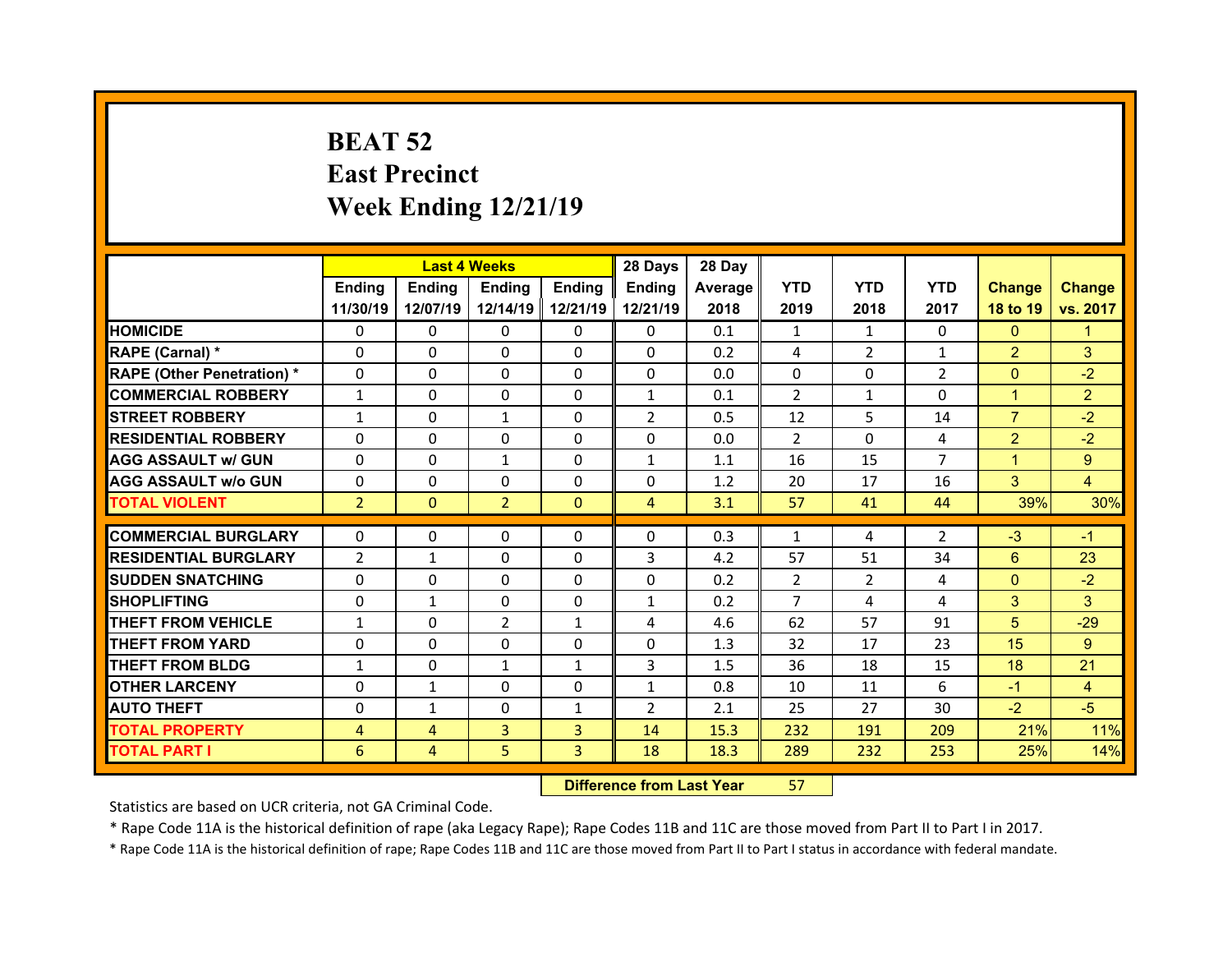## **BEAT 53 East Precinct Week Ending 12/21/19**

|                                   |                | <b>Last 4 Weeks</b> |               |               | 28 Days        | 28 Day  |              |                |                |                |                 |
|-----------------------------------|----------------|---------------------|---------------|---------------|----------------|---------|--------------|----------------|----------------|----------------|-----------------|
|                                   | <b>Ending</b>  | <b>Endina</b>       | <b>Ending</b> | <b>Ending</b> | <b>Ending</b>  | Average | <b>YTD</b>   | <b>YTD</b>     | <b>YTD</b>     | <b>Change</b>  | <b>Change</b>   |
|                                   | 11/30/19       | 12/07/19            | 12/14/19      | 12/21/19      | 12/21/19       | 2018    | 2019         | 2018           | 2017           | 18 to 19       | vs. 2017        |
| <b>HOMICIDE</b>                   | $\Omega$       | 0                   | $\Omega$      | $\Omega$      | 0              | 0.1     | $\Omega$     | $\mathbf{1}$   | $\overline{7}$ | $-1$           | $-7$            |
| RAPE (Carnal) *                   | 0              | 0                   | $\mathbf{0}$  | $\Omega$      | $\Omega$       | 0.2     | $\Omega$     | $\overline{2}$ | $\mathbf{1}$   | $-2$           | $-1$            |
| <b>RAPE (Other Penetration) *</b> | $\Omega$       | $\Omega$            | $\Omega$      | $\Omega$      | $\Omega$       | 0.0     | $\mathbf{1}$ | $\Omega$       | 3              | $\mathbf{1}$   | $-2$            |
| <b>COMMERCIAL ROBBERY</b>         | $\Omega$       | $\Omega$            | $\mathbf{0}$  | $\mathbf{0}$  | 0              | 0.0     | 0            | $\Omega$       | $\mathbf{1}$   | $\overline{0}$ | $-1$            |
| <b>STREET ROBBERY</b>             | 0              | $\mathbf{1}$        | $\Omega$      | $\Omega$      | $\mathbf{1}$   | 0.5     | 9            | 6              | 4              | 3              | 5               |
| <b>RESIDENTIAL ROBBERY</b>        | $\Omega$       | $\Omega$            | $\mathbf{0}$  | $\Omega$      | $\Omega$       | 0.1     | $\Omega$     | $\Omega$       | $\overline{2}$ | $\overline{0}$ | $-2$            |
| <b>AGG ASSAULT w/ GUN</b>         | 0              | $\mathbf{1}$        | $\Omega$      | $\Omega$      | $\mathbf{1}$   | 1.7     | 18           | 18             | 22             | $\overline{0}$ | $-4$            |
| <b>AGG ASSAULT w/o GUN</b>        | $\Omega$       | $\mathbf{1}$        | $\mathbf{1}$  | $\Omega$      | $\overline{2}$ | 1.2     | 29           | 15             | 17             | 14             | 12 <sup>°</sup> |
| <b>TOTAL VIOLENT</b>              | $\mathbf{0}$   | 3                   | $\mathbf{1}$  | $\mathbf{0}$  | $\overline{4}$ | 3.6     | 57           | 42             | 57             | 36%            | 0%              |
|                                   |                |                     |               |               |                |         |              |                |                |                |                 |
| <b>COMMERCIAL BURGLARY</b>        | 0              | $\Omega$            | $\Omega$      | $\Omega$      | $\Omega$       | 0.3     | 2            | 4              | 1              | $-2$           | 1               |
| <b>RESIDENTIAL BURGLARY</b>       | $\overline{2}$ | $\mathbf{1}$        | 0             | $\Omega$      | 3              | 4.1     | 48           | 53             | 31             | $-5$           | 17              |
| <b>SUDDEN SNATCHING</b>           | 0              | $\Omega$            | $\Omega$      | $\Omega$      | $\Omega$       | 0.3     | 3            | 3              | $\overline{2}$ | $\Omega$       | 1               |
| <b>SHOPLIFTING</b>                | 0              | $\Omega$            | $\Omega$      | $\Omega$      | 0              | 0.9     | 4            | 12             | $\mathbf{1}$   | $-8$           | 3 <sup>1</sup>  |
|                                   |                |                     |               |               |                |         |              |                |                |                |                 |
| <b>THEFT FROM VEHICLE</b>         | 0              | $\overline{2}$      | $\Omega$      | $\Omega$      | $\overline{2}$ | 4.8     | 48           | 60             | 82             | $-12$          | $-34$           |
| <b>THEFT FROM YARD</b>            | 0              | 0                   | 0             | $\Omega$      | 0              | 2.5     | 16           | 33             | 29             | $-17$          | $-13$           |
| <b>THEFT FROM BLDG</b>            | $\mathbf{0}$   | 0                   | $\Omega$      | $\Omega$      | 0              | 2.6     | 33           | 33             | 57             | $\mathbf{0}$   | $-24$           |
| <b>OTHER LARCENY</b>              | $\mathbf{1}$   | $\mathbf{1}$        | $\mathbf{0}$  | $\Omega$      | $\overline{2}$ | 1.4     | 14           | 16             | 4              | $-2$           | 10 <sup>°</sup> |
| <b>AUTO THEFT</b>                 | $\mathbf{1}$   | $\Omega$            | $\Omega$      | $\Omega$      | $\mathbf{1}$   | 2.4     | 17           | 31             | 35             | $-14$          | $-18$           |
| <b>TOTAL PROPERTY</b>             | 4              | $\overline{4}$      | $\Omega$      | $\Omega$      | 8              | 19.3    | 185          | 245            | 242            | $-24%$         | $-24%$          |
| TOTAL PART I                      | 4              | $\overline{7}$      | $\mathbf{1}$  | $\mathbf{0}$  | 12             | 22.9    | 242          | 287            | 299            | $-16%$         | $-19%$          |

 **Difference from Last Year**‐45

Statistics are based on UCR criteria, not GA Criminal Code.

\* Rape Code 11A is the historical definition of rape (aka Legacy Rape); Rape Codes 11B and 11C are those moved from Part II to Part I in 2017.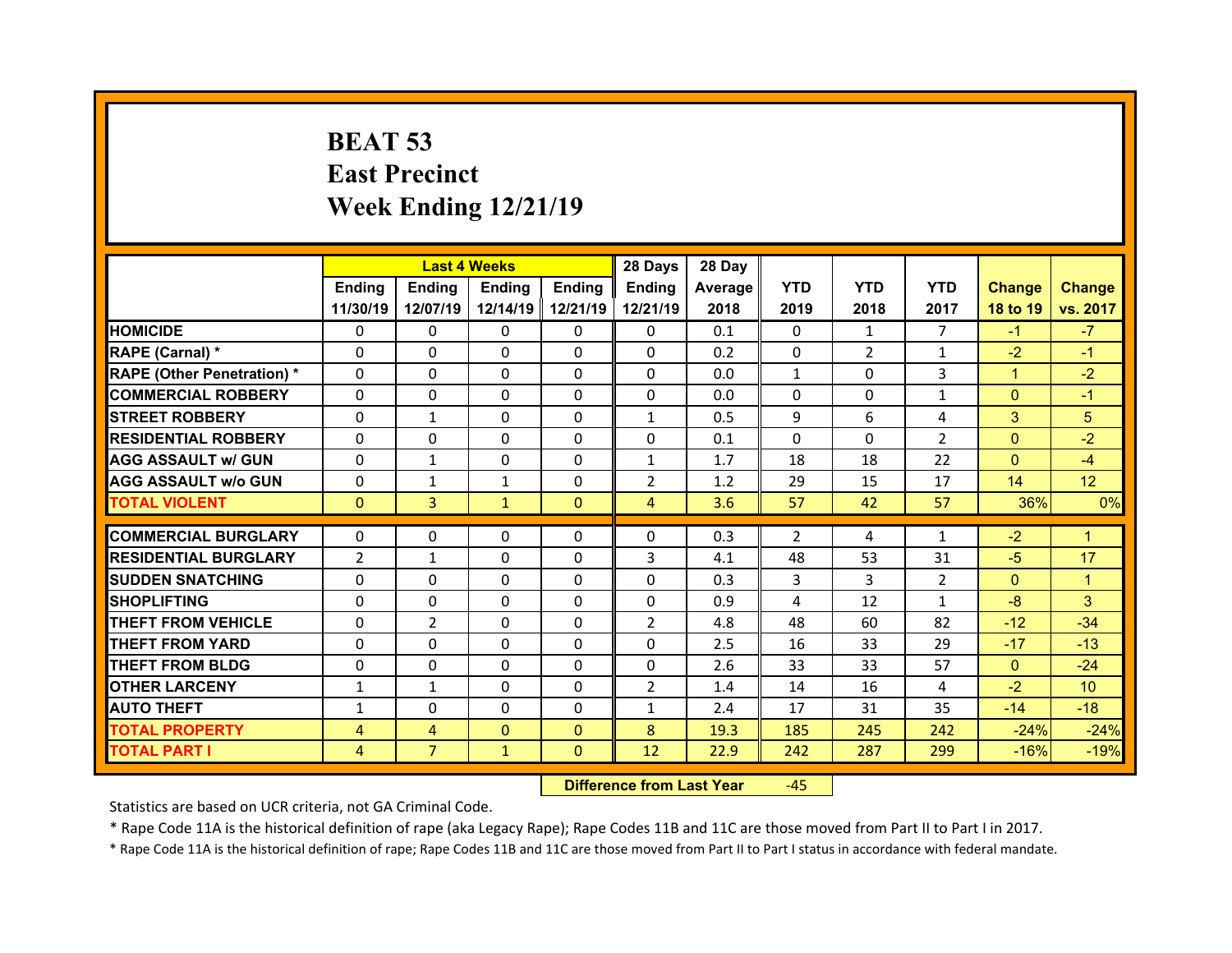## **BEAT 54 East Precinct Week Ending 12/21/19**

|                                  |              | <b>Last 4 Weeks</b> |                |                | 28 Days        | 28 Day  |                |                |              |                |                 |
|----------------------------------|--------------|---------------------|----------------|----------------|----------------|---------|----------------|----------------|--------------|----------------|-----------------|
|                                  | Ending       | Ending              | <b>Ending</b>  | <b>Ending</b>  | Ending         | Average | <b>YTD</b>     | <b>YTD</b>     | <b>YTD</b>   | <b>Change</b>  | <b>Change</b>   |
|                                  | 11/30/19     | 12/07/19            | 12/14/19       | 12/21/19       | 12/21/19       | 2018    | 2019           | 2018           | 2017         | 18 to 19       | vs. 2017        |
| <b>HOMICIDE</b>                  | $\Omega$     | 0                   | $\Omega$       | $\Omega$       | 0              | 0.4     | $\Omega$       | 5.             | 3            | $-5$           | $-3$            |
| RAPE (Carnal) *                  | $\Omega$     | $\Omega$            | $\mathbf{0}$   | $\Omega$       | 0              | 0.1     | 3              | $\mathbf{1}$   | $\mathbf{1}$ | $\overline{2}$ | $\overline{2}$  |
| <b>RAPE (Other Penetration)*</b> | 0            | $\Omega$            | $\Omega$       | $\Omega$       | 0              | 0.1     | 0              | $\mathbf{1}$   | $\mathbf{1}$ | $-1$           | $-1$            |
| <b>COMMERCIAL ROBBERY</b>        | $\Omega$     | 0                   | $\Omega$       | $\mathbf{1}$   | $\mathbf{1}$   | 0.3     | 4              | 4              | 16           | $\mathbf{0}$   | $-12$           |
| <b>STREET ROBBERY</b>            | $\mathbf{1}$ | $\Omega$            | $\mathbf{0}$   | $\Omega$       | $\mathbf{1}$   | 1.0     | 9              | 11             | 12           | $-2$           | $-3$            |
| <b>RESIDENTIAL ROBBERY</b>       | $\Omega$     | $\Omega$            | $\Omega$       | $\Omega$       | $\Omega$       | 0.2     | $\overline{2}$ | $\mathcal{P}$  | $\Omega$     | $\mathbf{0}$   | $\overline{2}$  |
| <b>AGG ASSAULT w/ GUN</b>        | $\Omega$     | $\mathbf{1}$        | $\Omega$       | $\mathbf{1}$   | $\overline{2}$ | 1.3     | 22             | 16             | 17           | 6              | 5               |
| <b>AGG ASSAULT w/o GUN</b>       | $\Omega$     | $\mathbf{1}$        | $\mathbf{0}$   | $\mathbf{1}$   | $\overline{2}$ | 1.3     | 25             | 18             | 15           | $\overline{7}$ | 10 <sup>°</sup> |
| <b>TOTAL VIOLENT</b>             | $\mathbf{1}$ | $\overline{2}$      | $\mathbf{0}$   | 3              | 6              | 4.6     | 65             | 58             | 65           | 12%            | 0%              |
| <b>COMMERCIAL BURGLARY</b>       | 0            | $\mathbf{1}$        | 0              |                | $\overline{2}$ | 0.2     | 6              | $\overline{2}$ | 9            |                | $-3$            |
|                                  | $\Omega$     |                     |                | 1              |                |         |                |                |              | $\overline{4}$ |                 |
| <b>RESIDENTIAL BURGLARY</b>      |              | 0                   | 0              | 1              | $\mathbf{1}$   | 4.8     | 37             | 59             | 73           | $-22$          | $-36$           |
| <b>SUDDEN SNATCHING</b>          | 0            | $\Omega$            | $\mathbf{0}$   | $\Omega$       | 0              | 0.0     | 4              | $\Omega$       | $\mathbf{1}$ | $\overline{4}$ | 3               |
| <b>SHOPLIFTING</b>               |              |                     |                |                |                |         |                |                |              |                |                 |
|                                  | $\mathbf{1}$ | 3                   | 0              | $\Omega$       | 4              | 4.8     | 41             | 62             | 66           | $-21$          | $-25$           |
| <b>THEFT FROM VEHICLE</b>        | $\mathbf{1}$ | $\mathbf{1}$        | 0              | $\mathbf{1}$   | 3              | 5.5     | 84             | 66             | 74           | 18             | 10 <sup>°</sup> |
| <b>THEFT FROM YARD</b>           | 0            | $\Omega$            | 0              | $\Omega$       | 0              | 3.0     | 27             | 38             | 31           | $-11$          | $-4$            |
| <b>THEFT FROM BLDG</b>           | $\mathbf{1}$ | 0                   | $\mathbf{1}$   | $\Omega$       | $\overline{2}$ | 2.5     | 28             | 30             | 33           | $-2$           | $-5$            |
| <b>OTHER LARCENY</b>             | 0            | 0                   | $\Omega$       | $\Omega$       | 0              | 1.3     | 5              | 17             | 4            | $-12$          | 1               |
| <b>AUTO THEFT</b>                | 0            | $\mathbf{1}$        | $\mathbf{1}$   | 1              | 3              | 2.3     | 29             | 30             | 33           | $-1$           | $-4$            |
| <b>TOTAL PROPERTY</b>            | 3            | 6                   | $\overline{2}$ | $\overline{4}$ | 15             | 24.3    | 261            | 304            | 324          | $-14%$         | $-19%$          |
| <b>TOTAL PART I</b>              | 4            | 8                   | $\overline{2}$ | $\overline{7}$ | 21             | 28.9    | 326            | 362            | 389          | $-10%$         | $-16%$          |

 **Difference from Last Year**‐36

Statistics are based on UCR criteria, not GA Criminal Code.

\* Rape Code 11A is the historical definition of rape (aka Legacy Rape); Rape Codes 11B and 11C are those moved from Part II to Part I in 2017.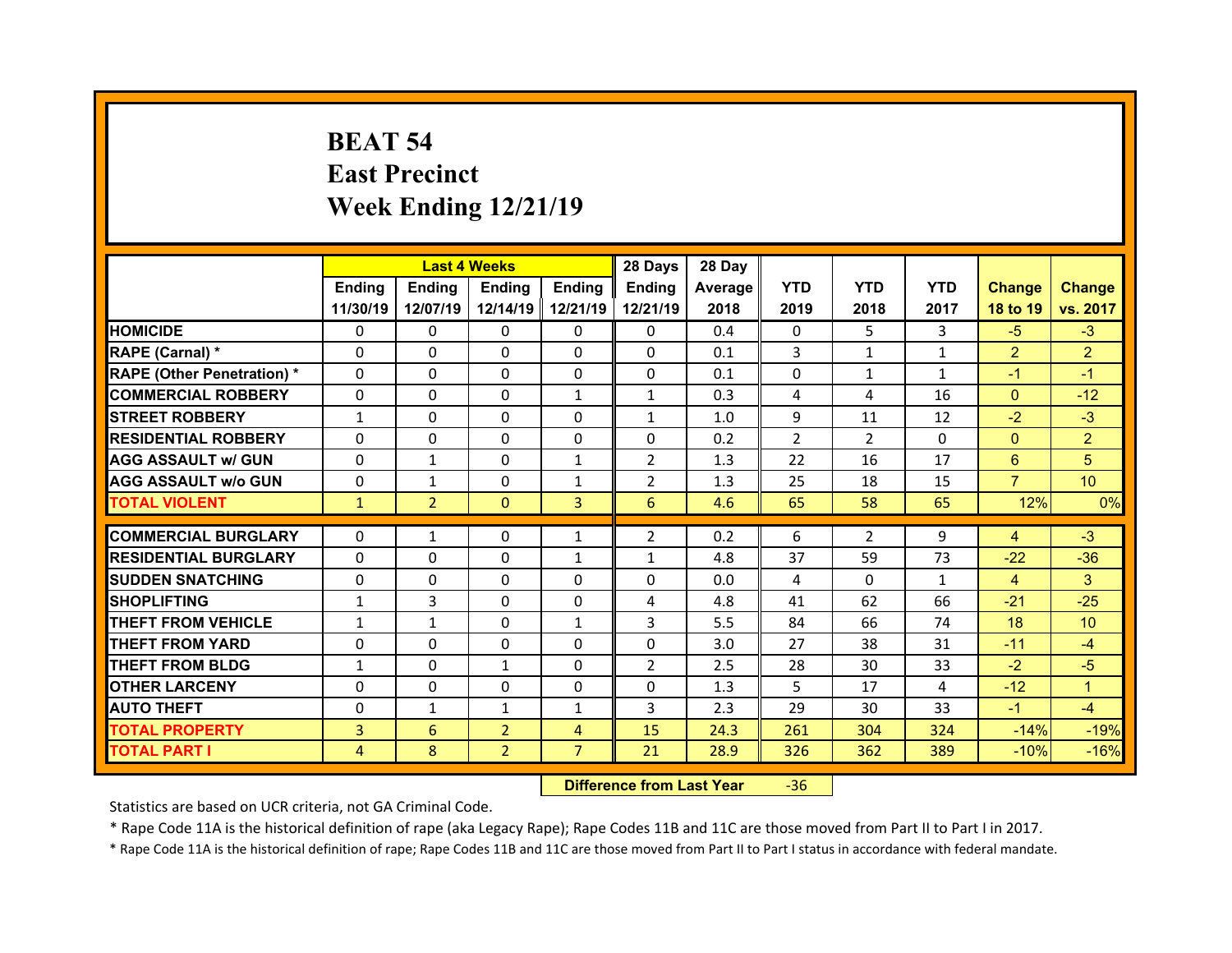## **BEAT 55 East Precinct Week Ending 12/21/19**

|                                              |              | <b>Last 4 Weeks</b> |          |                | 28 Days        | 28 Day       |                |              |                |                |                |
|----------------------------------------------|--------------|---------------------|----------|----------------|----------------|--------------|----------------|--------------|----------------|----------------|----------------|
|                                              | Ending       | <b>Endina</b>       | Ending   | <b>Endina</b>  | <b>Ending</b>  | Average      | <b>YTD</b>     | <b>YTD</b>   | <b>YTD</b>     | <b>Change</b>  | <b>Change</b>  |
|                                              | 11/30/19     | 12/07/19            | 12/14/19 | 12/21/19       | 12/21/19       | 2018         | 2019           | 2018         | 2017           | 18 to 19       | vs. 2017       |
| <b>HOMICIDE</b>                              | $\Omega$     | 0                   | 0        | $\Omega$       | 0              | 0.1          | $\Omega$       | $\mathbf{1}$ | $\Omega$       | $-1$           | $\Omega$       |
| RAPE (Carnal) *                              | $\Omega$     | 0                   | 0        | $\mathbf{0}$   | $\Omega$       | 0.0          | 3              | $\Omega$     | $\mathbf{1}$   | 3              | $\overline{2}$ |
| <b>RAPE (Other Penetration) *</b>            | $\Omega$     | 0                   | $\Omega$ | $\Omega$       | $\Omega$       | 0.0          | $\Omega$       | $\Omega$     | 0              | $\Omega$       | $\Omega$       |
| <b>COMMERCIAL ROBBERY</b>                    | $\Omega$     | 0                   | $\Omega$ | $\Omega$       | $\Omega$       | 0.1          | $\Omega$       | $\mathbf{1}$ | 11             | $-1$           | $-11$          |
| <b>STREET ROBBERY</b>                        | $\Omega$     | 0                   | $\Omega$ | $\Omega$       | $\Omega$       | 0.3          | 4              | 4            | $\overline{2}$ | $\mathbf{0}$   | $\overline{2}$ |
| <b>RESIDENTIAL ROBBERY</b>                   | $\Omega$     | 0                   | $\Omega$ | $\Omega$       | $\Omega$       | 0.1          | $\mathbf{1}$   | $\mathbf{1}$ | $\mathbf{1}$   | $\Omega$       | $\Omega$       |
| <b>AGG ASSAULT w/ GUN</b>                    | $\Omega$     | 0                   | 0        | $\Omega$       | $\Omega$       | 0.9          | $\overline{7}$ | 11           | 5              | $-4$           | $\overline{2}$ |
| <b>AGG ASSAULT w/o GUN</b>                   | 0            | 0                   | $\Omega$ | $\mathbf{0}$   | $\Omega$       | 0.4          | 9              | 5            | $\mathcal{P}$  | $\overline{4}$ | $\overline{7}$ |
| <b>TOTAL VIOLENT</b>                         | $\Omega$     | $\mathbf{0}$        | $\Omega$ | $\Omega$       | $\mathbf{0}$   | 1.8          | 24             | 23           | 22             | 4%             | 9%             |
|                                              |              |                     |          |                |                |              |                |              |                |                |                |
|                                              |              |                     |          |                |                |              |                |              |                |                |                |
| <b>COMMERCIAL BURGLARY</b>                   | $\Omega$     | 0                   | 0        | $\Omega$       | $\Omega$       | 0.3          | $\overline{7}$ | 4            | 4              | 3              | 3              |
| <b>RESIDENTIAL BURGLARY</b>                  | $\mathbf{1}$ | $\mathbf{1}$        | 0        | $\mathbf{0}$   | $\overline{2}$ | 1.6          | 23             | 20           | 46             | 3              | $-23$          |
| <b>SUDDEN SNATCHING</b>                      | $\Omega$     | 0                   | 0        | $\Omega$       | $\Omega$       | 0.2          | $\mathcal{P}$  | 3            | 4              | $-1$           | $-2$           |
| <b>SHOPLIFTING</b>                           | 3            | $\overline{2}$      | 5        | $\overline{2}$ | 12             | 15.0         | 205            | 191          | 197            | 14             | 8              |
| <b>THEFT FROM VEHICLE</b>                    | $\Omega$     | $\overline{2}$      | 0        | $\mathbf{1}$   | 3              | 4.3          | 47             | 52           | 54             | $-5$           | $-7$           |
| <b>THEFT FROM YARD</b>                       | $\mathbf{1}$ | 0                   | $\Omega$ | $\mathbf{0}$   | $\mathbf{1}$   | 1.7          | 17             | 21           | 18             | $-4$           | $-1$           |
| <b>THEFT FROM BLDG</b>                       | $\Omega$     | $\mathbf{1}$        | 0        | $\mathbf{1}$   | $\overline{2}$ | 1.4          | 23             | 18           | 18             | 5              | 5              |
| <b>OTHER LARCENY</b>                         | $\Omega$     | 0                   | $\Omega$ | $\Omega$       | $\Omega$       | 0.7          | 4              | 9            | 8              | $-5$           | $-4$           |
| <b>AUTO THEFT</b>                            | $\mathbf{0}$ | 0                   | 0        | $\mathbf{0}$   | $\Omega$       | 1.5          | 10             | 17           | 17             | $-7$           | $-7$           |
| <b>TOTAL PROPERTY</b><br><b>TOTAL PART I</b> | 5<br>5       | 6<br>6              | 5<br>5   | 4<br>4         | 20<br>20       | 26.7<br>28.5 | 338<br>362     | 335<br>358   | 366<br>388     | 1%<br>1%       | $-8%$<br>$-7%$ |

 **Difference from Last Year**r 4

Statistics are based on UCR criteria, not GA Criminal Code.

\* Rape Code 11A is the historical definition of rape (aka Legacy Rape); Rape Codes 11B and 11C are those moved from Part II to Part I in 2017.